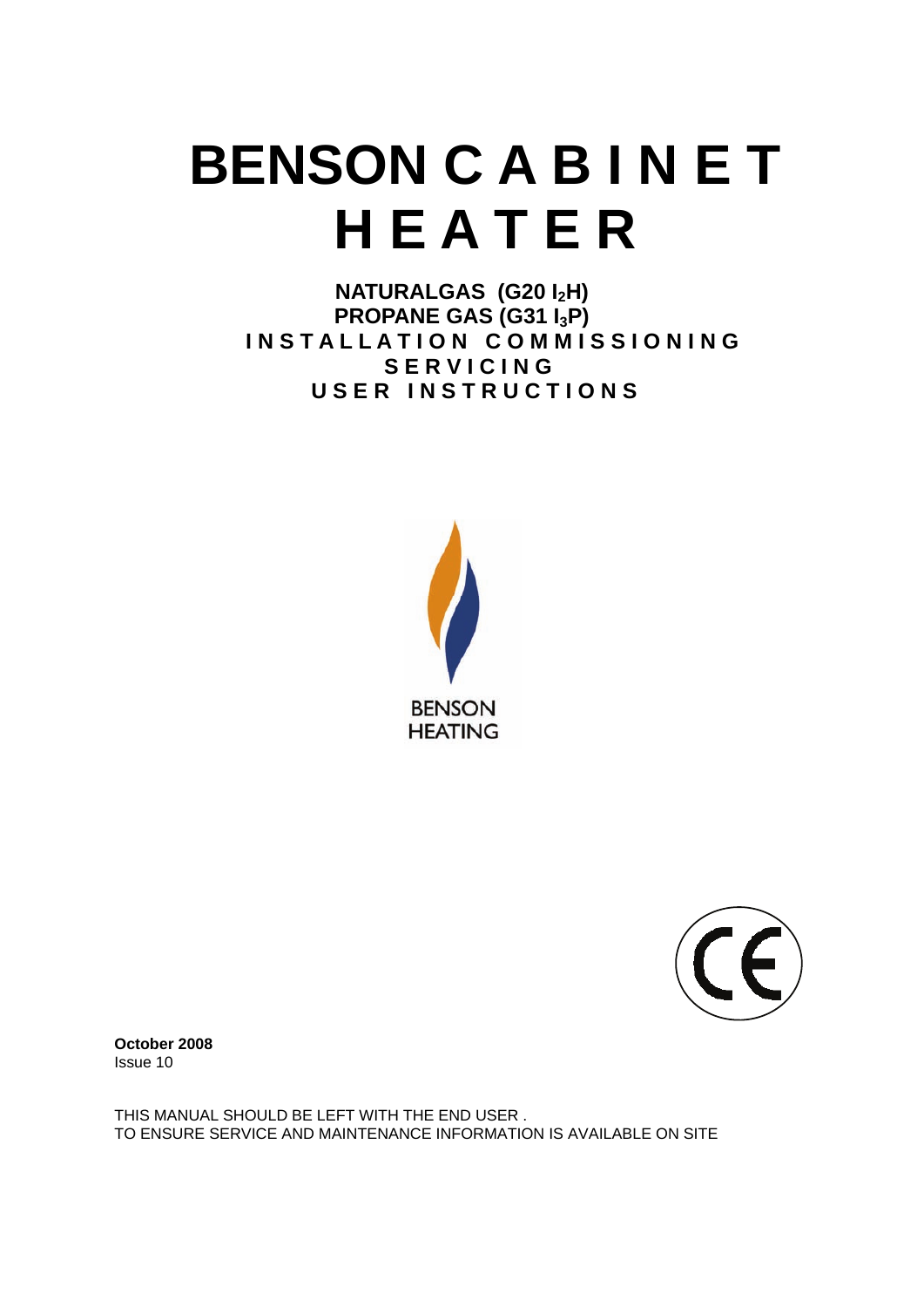| <b>CONTENTS</b> |                                                   |                  |  |
|-----------------|---------------------------------------------------|------------------|--|
| 1.0             | <b>Compliance Notices</b>                         | 4                |  |
| 1.1             | <b>Certificates of Conformity</b>                 | 5                |  |
| 1.2             | <b>General Product Information</b>                | 5                |  |
| 1.3             | <b>General Requirements</b>                       | 5                |  |
| 1.4             | Delivery & Pre inspection                         | 6                |  |
| 1.5             | Warranty                                          | $\,6\,$          |  |
|                 |                                                   |                  |  |
| 2.0             | <b>Location &amp; Positioning</b>                 | $\overline{7}$   |  |
| 2.1             | Gas Supply                                        | 9                |  |
| 2.2             | <b>Electrical Supply</b>                          | $\boldsymbol{9}$ |  |
| 2.3             | Air Supply                                        | $\boldsymbol{9}$ |  |
| 2.4             | Minimum Space Requirements                        | 12               |  |
| 2.5             | Air Distribution System                           | 12               |  |
| 2.6             | Flue System                                       | 13               |  |
| 2.7             | Flue Installation                                 | 17               |  |
|                 |                                                   |                  |  |
| 3.0             | Installation                                      | 17               |  |
| 3.1             | Packaging & Siting                                | 17               |  |
| 3.2             | Flooring                                          | 17               |  |
| 3.3             | Minimum Clearances                                | 17               |  |
| 3.4             | Assembly                                          | 17               |  |
| 3.5             | Gas Installation & Connection                     | 18               |  |
| 3.6             | Electrical Installation & Connection              | 18               |  |
| 3.7             | Air Distribution Installation                     | 18               |  |
| 3.8             | Warm Air Registers                                | 18               |  |
| 3.9             | <b>Heater Control Installation</b>                | 19               |  |
|                 |                                                   |                  |  |
| 4.0             | Commissioning                                     | 19               |  |
| 4.1             | Pre test                                          | 19               |  |
| 4.2             | Ignition                                          | 20               |  |
| 4.3             | Air Delivery System                               | 22               |  |
| 4.4             | Hand Over                                         | 22               |  |
|                 |                                                   |                  |  |
| 5.0             | <b>Servicing</b>                                  | 23               |  |
| 5.1             | <b>Planned Servicing</b>                          | 23               |  |
| 5.2             | Servicing procedure Major Components              | 23               |  |
| 5.3             | Service Re commissioning                          | 27               |  |
| 6.0             | <b>Fault Diagnosis By Flow Chart</b>              | 28               |  |
| 7.0             | <b>Wiring Diagrams</b>                            | 30               |  |
| 8.0             | <b>Technical Data</b>                             | 36               |  |
| 8.1             | Cabinet Range Technical Data                      | 39               |  |
| 9.0             | Reference Documents Standards & Codes of Practice | 43               |  |
| 9.1             | Parts Listing                                     | 44               |  |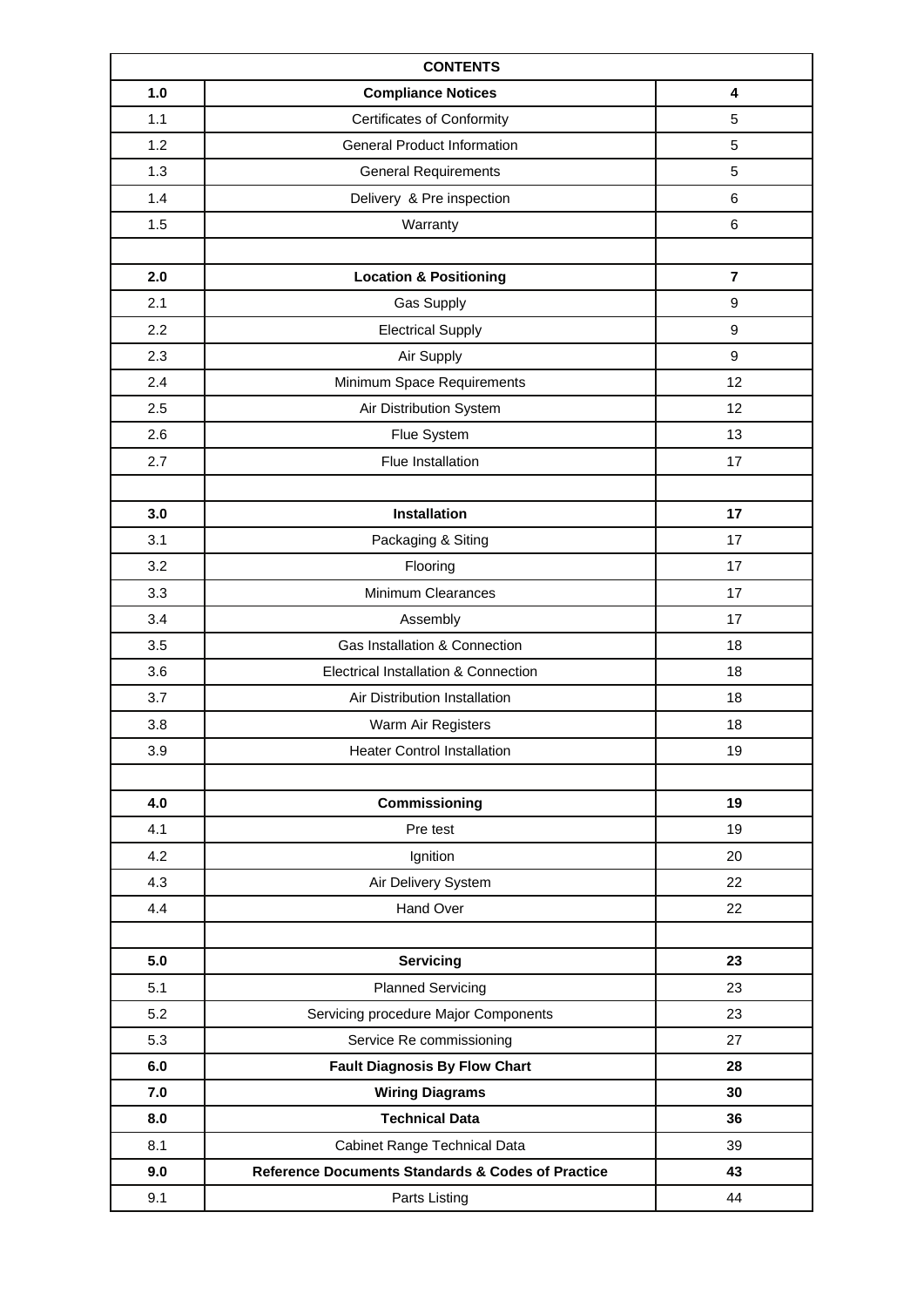# **SECTION 2**

#### **10.0 Introduction**

- **10.1 Commissioning/hand over**<br>10.1 Commissioning/hand over
- 10.2 Servicing
- 10.3 Start up procedure **Abuse 3 and 2 10.3 Start** up procedure
- 10.4 Stop procedure
- 10.5 Shutdown procedure<br>10.6 Number
- 10.6 Ventilation only
- 10.6 Ventilation only<br>10.7 Lockout situations
- 10.7 Lockout situations<br>10.8 Contact Information 10.0 World's information

#### **ILLUSTRATIONS**

|                                    | Page No   |
|------------------------------------|-----------|
| Exploded view                      |           |
| <b>Flue Systems</b>                | $14 - 15$ |
| Fan and Motor Configurations       | 23        |
| <b>Fault Diagnosis Flow Charts</b> | 26        |
| <b>Wiring Diagrams</b>             | 28        |
|                                    |           |

Any reference made to Laws, Standards, Directives, Codes of Practice or other recommendations governing the application and installation of heating appliances and which may be referred to in Brochures, Specifications, Quotations, and Installation, Operation and Maintenance manuals is done so for information and guidance purposes only and should only be considered valid at the time of the publication. Benson Heating cannot י<br>י Laws, Standards, Directives, Codes of Practice or other recommendations. be held responsible from any matters arising from the revision to or introduction of new

#### **IMPORTANT NOTICE TO INSTALLERS**

**5.0 Servicing 22**  accordance with all current legislation, Codes of Practice and recommendations . The commendations of the commendations of the commendations of the commendations of the commendations of the commendations of the commendations of the commendations of the commendations of the commendatio Installers should satisfy themselves that the gas pipework installation is carried out in

Additionally it may be necessary to protect the gas valves which form part of the heater or burner assembly from potential pipe contamination particularly, but not exclusively , where copper gas pipework is used.

In instances where copper pipework is to be used for all or part of a gas pipework installation, including short length final connections then we advise **9.0 Reference Documents** Standards, Codes of Practice **39 that installers consult with gas supplier or provider and satisfy themselves what**  additional precautions may be necessary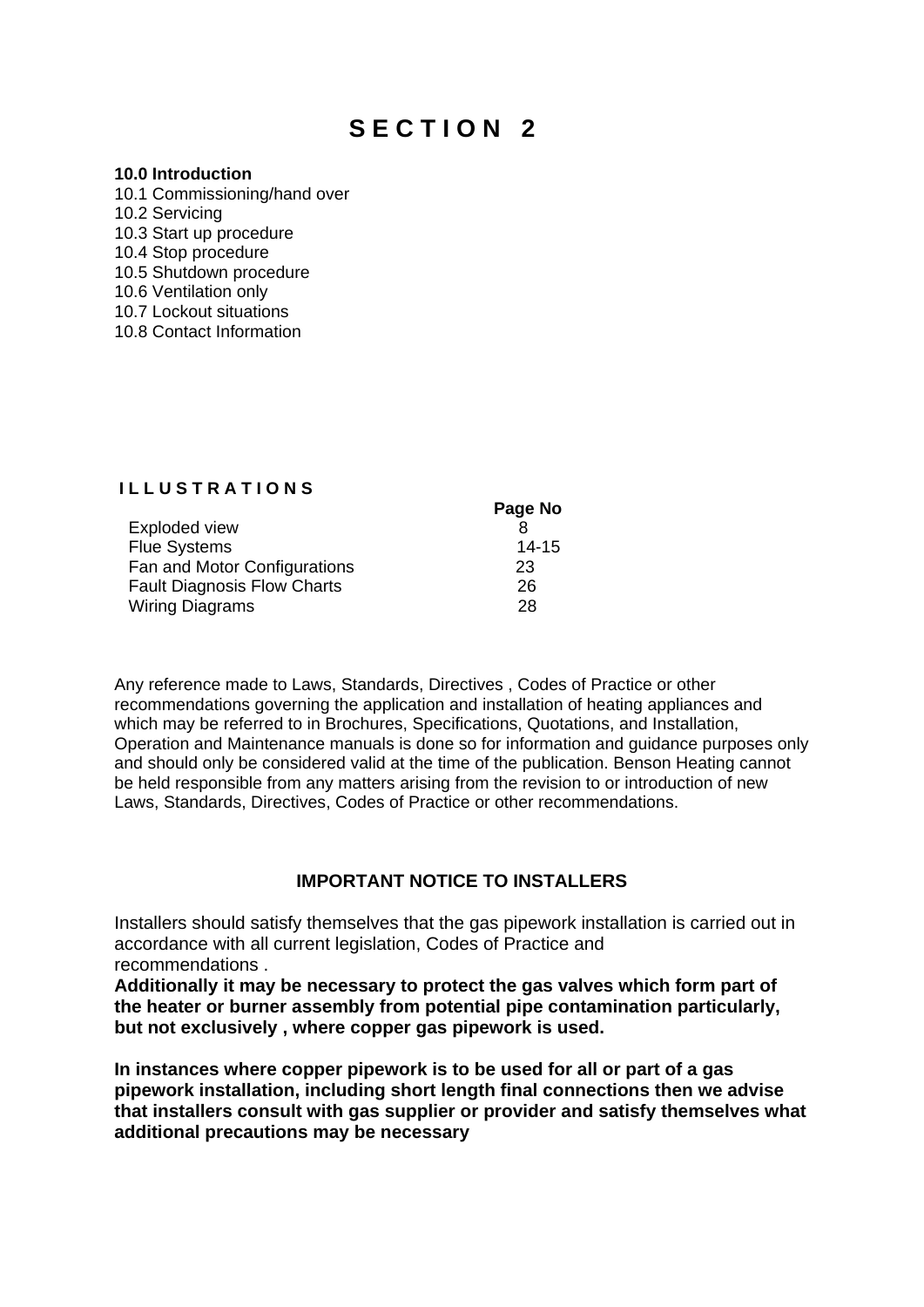#### **1.0 Compliance notices**

The Benson Gas fired Cabinet Heaters detailed herewith are manufactured by Benson Heating Within a strictly controlled quality environment within the parameters of ISO 9001.

These instructions are only valid if the following country code is on the appliance **GB. IE.** If this code is not present on the appliance, it is necessary to refer to the technical instructions which will provide the necessary information concerning the modification of then appliance to the conditions of use for the country.

The Benson range has been tested and assessed for compliance with the following European Directives.

Gas Appliance Directive (90/396/ EEC) Machinery Directive (89/392/EEC) Low Voltage Directive (73/23/EEC) & (93/68/EEC) Electromagnetic Compatibility Directive (89/336/EEC & 91/31/EEC)

Product Liability Directive (65/374/EEC)

The manufacturer has taken reasonable and practical steps to ensure that Benson Cabinet Heaters are safe and without risk when properly used. These heaters should therefore only be used in the manner and purpose for which they were intended, and in accordance with the recommendations detailed herewith.

The heaters have been designed, manufactured, assembled, inspected, and tested, with safety and quality in mind, there are certain basic precautions which the installer and user should be aware of, and they are strongly advised to read the appropriate sections of the information pack accompanying the heater, prior to installation or use.

Benson Heating supports all new products being supplied to their customers with a comprehensive information pack; this clearly defines mandatory instructions for the safe installation, use, and maintenance, of the appliance(s).

Where proprietary items are incorporated into Benson Heating products, detailed information and instructions are also provided as part of the information pack.

It is the responsibility of the installer, owner, user, or hirer, of such products supplied by Benson Heating, to ensure that they are familiar with the appropriate information/ manuals, supplied by the manufacturer, and that they are suitably aware of the purpose of the manuals and the safety instructions. In addition, operators must be suitably trained in the use of the appliance so as to ensure its continued safe and efficient use.

Benson Heating has a commitment to continuous improvement, and therefore reserves the right to amend or change the specification of the Cabinet Heater range subject to compliance with the appropriate European, national, and local regulations.

Contained within the text of the manual, the words '**Caution'** and **'Warning'** are used to highlight certain points.

**Caution** is used when failure to follow or implement the instruction (s) can lead to premature failure or damage to the heater or its component parts.

**Warning** is used when failure to heed or implement the instruction (s) can lead to not only component damage, but also to a hazardous situation being created where there is a risk of personal injury.

#### **NOTE**

**THE WARRANTY REGISTRATION CARD SUPPLIED WITH THE HEATER MUST BE COMPLETED AND RETURNED TO BENSON HEATING ON COMPLETION OF COMMISSIONING** 

#### **Warranty claims made without this condition being fulfilled will not be processed**

The Benson range of Gas fired Cabinet Heaters conform to the following harmonised standards;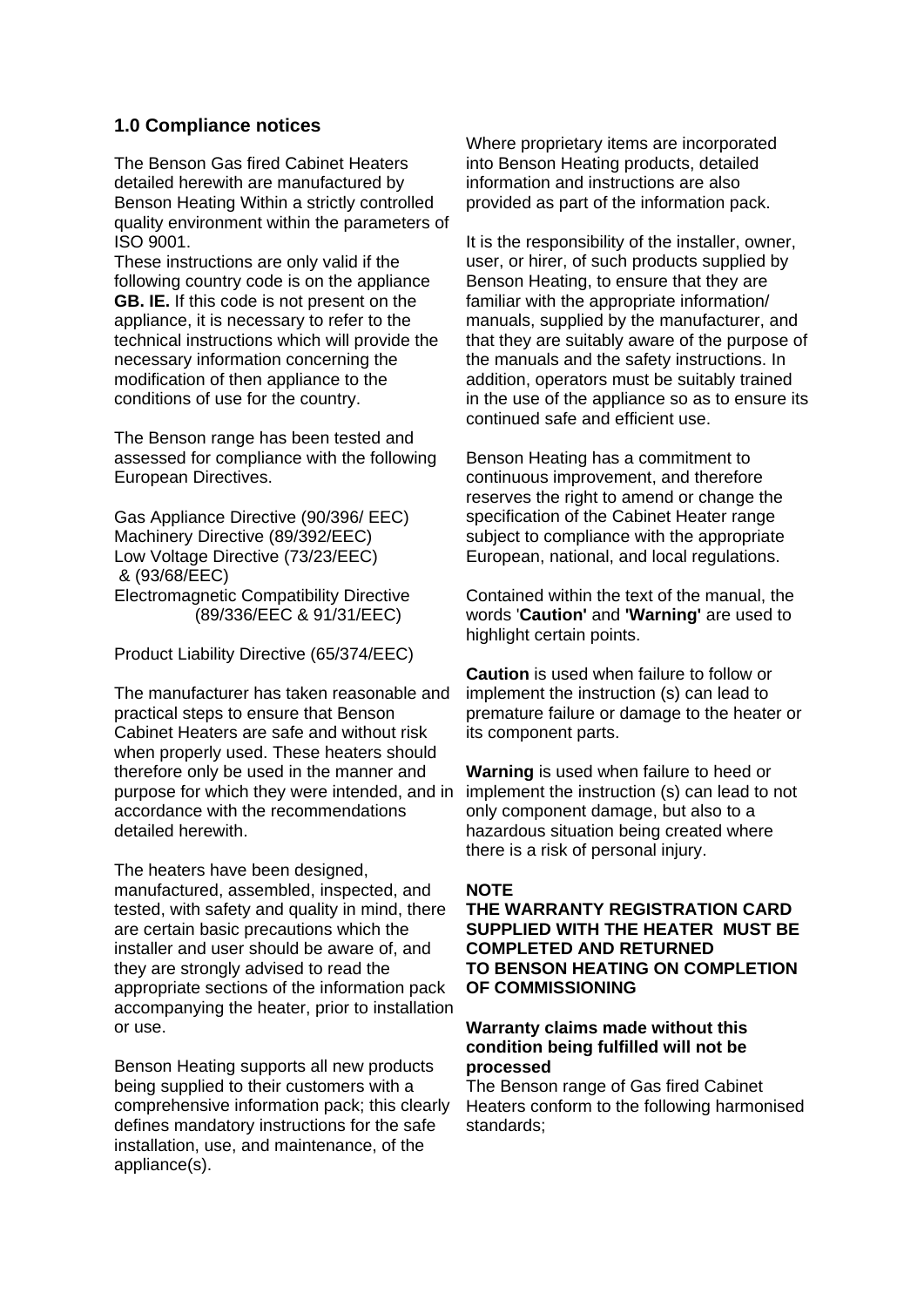BS EN 1020 Requirements for non domestic gas fired forced convection air heaters for space heating incorporating a fan to assist transportation of combustion air and/or combustion products.

BS EN 292 - Part 1 : 1991 Safety of Machinery - Basic Concepts, General Principles for Design Basic terminology, methodology

BS EN 292 - Part 2 : 1991 Safety of Machinery - Basic Concepts, General Principles for Design Technical Principles and Specifications

BS EN 60204 - Part 1 : 1993 Safety of Machinery - Electrical Equipment for Machines Specification for General **Requirements** 

BS EN 60335 - Part 1 : 1988 Safety of Household and Similar Electrical Appliances General Requirements

#### BS EN 55014 - 1993

Limits and methods of measurement of radio disturbance characteristics of electrical motor-operated and thermal appliances for household and similar purposes, electrical tools and similar electric apparatus

#### BS EN 50165 - 1997

Electrical Equipment of non-electric heating appliances for household and similar purposes, safety requirements

#### **1.1 Certificates of conformity**

Certificates are available from the Quality Control Department at Benson Heating. **Notified body Pin reference is 63AQ0533**.

#### **1.2 General product information**

The Benson range of indirect gas fired forced convection heaters have an output range from approximately 29.3 kW to 381.0 kW and are available in a configuration that will allow for down flow, horizontal, floor mounting, or above ground level on purpose built steel supports.

The units can suit either ducted applications,

or be used as free blowing units, but each heater must be connected to its own individual open flue.

Each heater is fitted with a forced draught burner which has been test fired and pre-set prior to despatch. The safety functions of the burner are by way of a fully sequential control box fitted to the burner.

#### **Note**

Neither asbestos nor soft soldered joints are used in the construction or manufacture of the Benson range of Cabinet Heaters. The materials selected for use can withstand the mechanical, chemical, and thermal stresses which they will be subject to during foreseen normal use when installed in accordance with the manufacturers recommendations.

#### **1.3 General requirements**

#### **Caution**

Before installation, check that the local distribution conditions, nature of gas and pressure, and the current state adjustment of the appliance are compatible.

Installation, commissioning, and servicing must only be carried out by appropriately qualified and competent persons.

#### **Warning**

Unauthorised modifications to the appliance, or departure from the manufacturers guidance on intended use, or, installation contrary to the manufacturers recommendations may constitute a hazard.

#### **Note**

To ignore the warning and caution notices, and to ignore the advice from the manufacturer on installation, commissioning, servicing, or use, will jeopardise any applicable warranty, moreover, such a situation could also compromise the safe and efficient running of the appliance itself, and thereby constitute a hazard.

The installation of the appliance must meet all the relevant European, national, and local criteria. (See sections 3 and 9). Prior to installation the following points should be considered;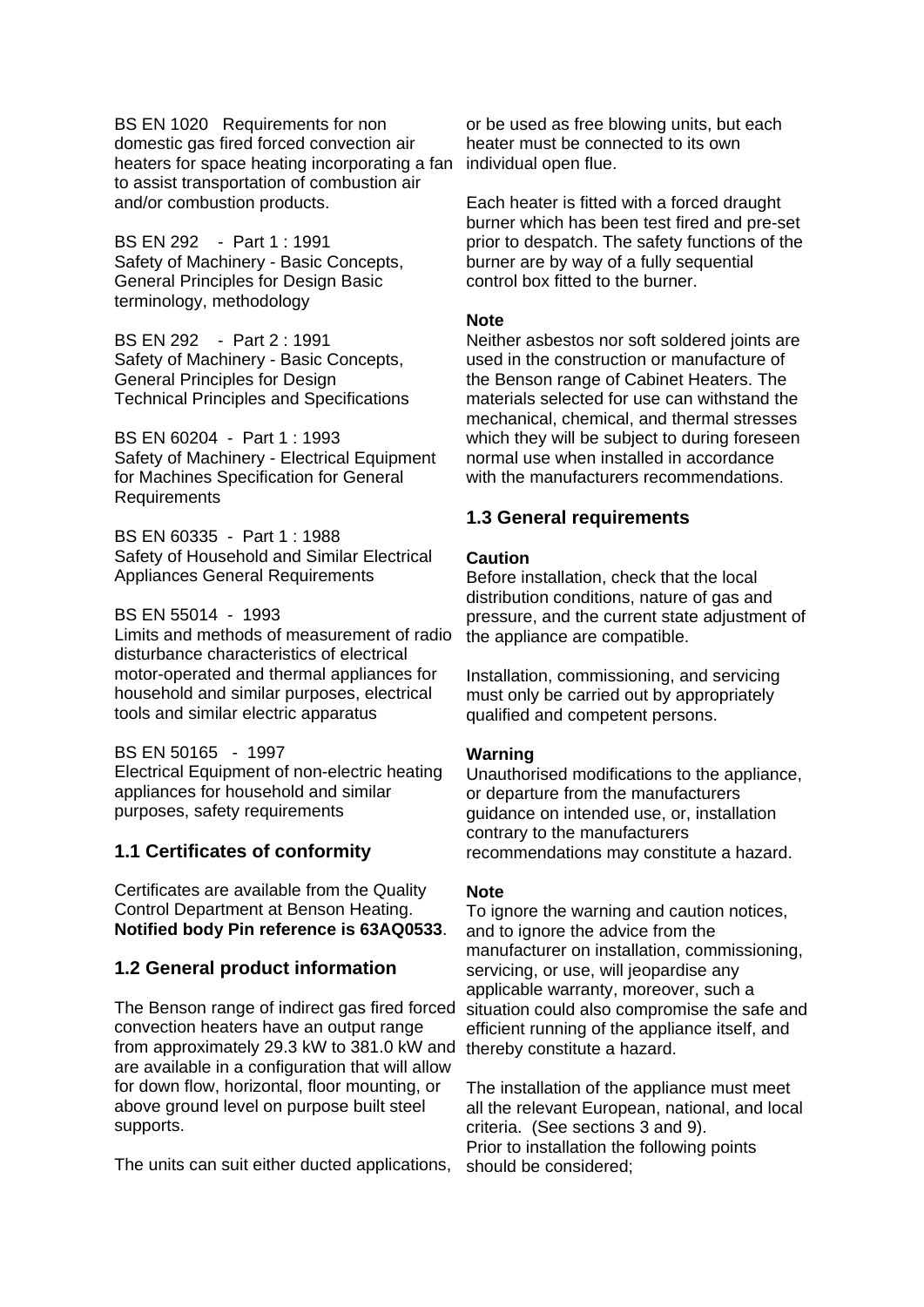a) The position of the heater for the optimum efficient distribution and circulation of warm air

b) The position of the heater relative to the route of the flue

c) The position of the heater relative to the supply of gas

d) The position of the heater relative to the electrical services, and if appropriate, any additional controls.

e) The position of the heater relative to the supply of fresh air

f) The height if applicable at which the heater is to be mounted and potential stratification / circulation problems.

g) The position of the heater relative to service and maintenance requirements

#### **Caution**

The heater must not be installed within an area where the conditions are unsuitable, e.g. where the atmosphere is highly corrosive, has a high degree of salinity, or where high wind velocities may affect burner operation. Suitable protection should be provided for the appliance when it is located in a position where it may be susceptible to external mechanical damage from; for example, fork lift trucks, overhead cranes etc.

#### **1.4 Delivery and pre-installation checks**

The heater is supplied wrapped in heavy duty protective polythene. On receipt of the heater, the following checks should be carried out;

a) The model is as per order

b) That it is undamaged

- c) That it is suitable for the fuel supply
- d) That it is suitable for the electrical supply

If any of these points are not satisfied then contact should be made with the Sales Office at Benson Heating as soon as possible by telephoning 01547-528534. In the case of claims for damage, this must be signed for as damaged and reported in writing within 24 hours of delivery, in order to comply with insurance criteria

#### **1.5 Warranty**

The heater is supplied with a 2 year warranty made up as follows; first year covering parts and labour, and second year covering parts only. In addition to this there is also a 10 year time related warranty on the combustion chamber/heat exchanger. The warranty commences from the date of despatch from the manufacturer, and is subject to the terms detailed within the Benson Heating 'conditions of business'.

#### **Note (i)**

The warranty may be invalidated if -

a) The warranty registration/commissioning card has not been completed and returned to Benson Heating

b) The installation is not in accordance with the general requirements of this manual

c) The flue arrangement and air supply for the heater are not in accordance with the manufacturers

 recommendations, codes of practice, or similar standards

d) Air flow through the heater is not in accordance with the manufacturers technical specifications

e) Internal wiring on the heater has been tampered with or unauthorised service or repairs undertaken

f) The main electrical supply input to the heater has been interrupted during the heating mode

g) The heater has been subject to and affected by the ingress of water in any form

h) The heater is not operated at the rating(s) laid down in the manufacturers technical specifications

i) The heater has not been operated or used within the normal scope of its intended application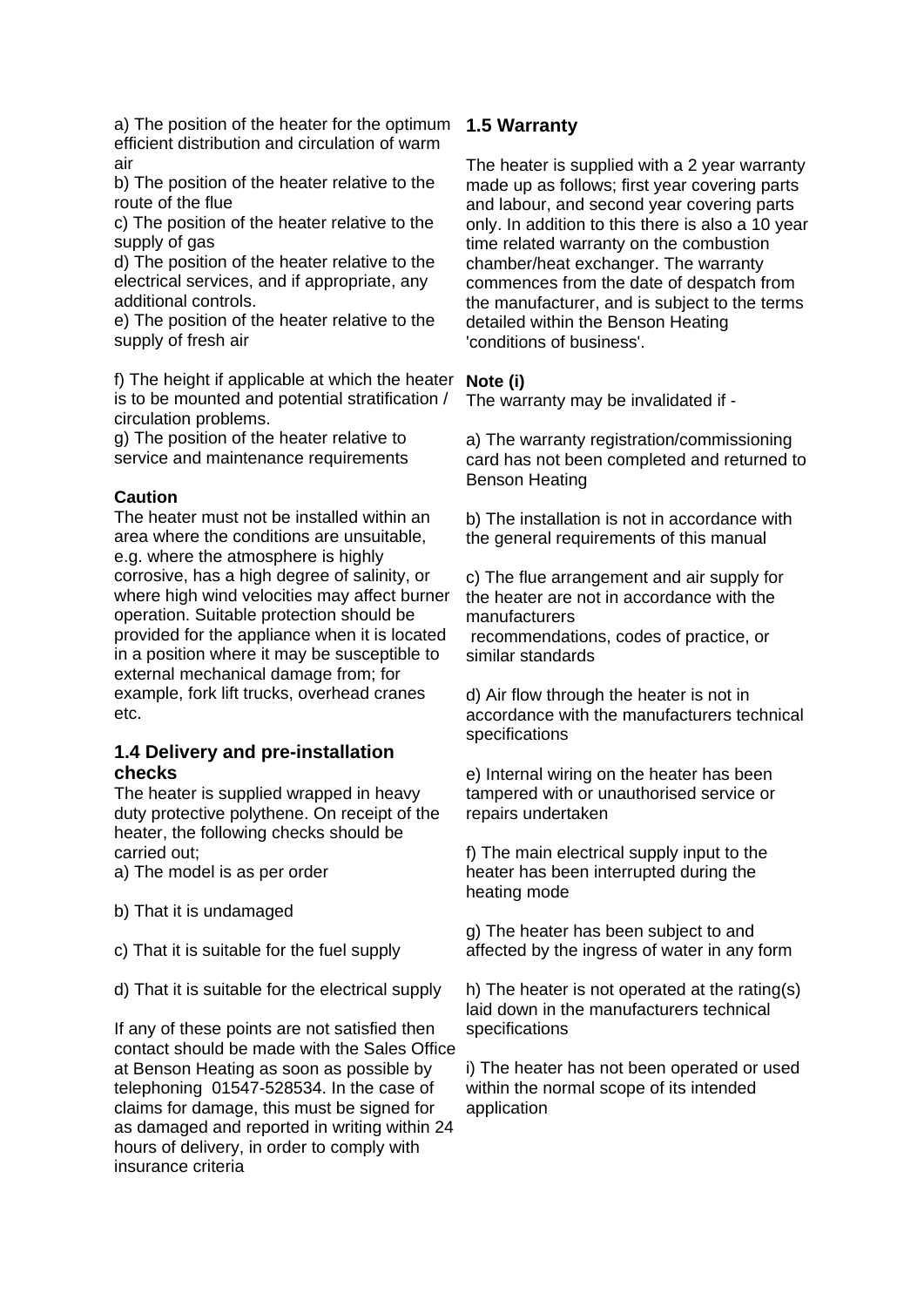j) The manufacturer's recommended minimum service requirements have not been complied with

#### **Note (ii)**

All warranty claims must contain the following information to enable processing to take place;

- (1) Heater model
- (2) Heater serial number

(3) Order reference/date of order, together with full installation details (name and address)

(4) Details or symptoms of fault

(5) Installers name and address.

Faulty parts must be returned to the Knighton Spares Department, the address of which is provided in **Section 2** of this manual. Any such parts will undergo inspection to verify the claim. Replacement parts supplied prior to this may be charged, and a credit supplied upon subsequent validation of the warranty claim.

Consumable items are specifically not included within the scope of the warranty.

#### **Note (iii)**

Notification is required immediately a fault is suspected.

The manufacturer will not accept responsibility for any additional damage that has been caused, expense incurred, or consequential loss resulting from any failure of the heater(s).

#### **2.0 Location / Positioning**

#### **Warning**

All of the basic criteria must be satisfied prior to commencing installation and commissioning, additionally, the Cabinet Heater must be positioned and installed so as to comply with all the relevant standards and guide lines **(see section 9.0),** as well as meeting national and local fire regulations and insurance criteria, especially if it is proposed that the heater is to be installed within a special risk area (e.g. proximity to where petrol engined vehicles are stored or parked, where cellulose spraying takes place, where woodworking machinery is operated, etc,).

Indirect fired heaters must not be located in hazardous areas, however, it is permissible for the heater to supply air to such areas.

The heater must not be installed within an environment where there is a high concentration of chlorides, fluorides, salts, or other aggressive or volatile chemicals / compounds. Nor should the heater be positioned where the burner could be adversely affected by high winds or draughts.

The location chosen for the heater must allow for the fitting of an effective flue system.

The location must also allow for adequate clearance for the air supply, return air circulation, oil supply, electrical supply, whilst also providing good and safe working access. The heater must be installed on a flat and level surface made from noncombustible material, which is sufficiently robust to withstand the weight of the heater and any ancillary equipment. Any combustible material adjacent to the heater or flue system must be so placed or shielded so that its surface temperature does not exceed 65°C.

In areas where it is proposed that more than one heater is to be installed, a general scheme of circulation should be drawn up and maintained, thereby offering the best heat distribution.

All Benson Heaters are fitted with a pressure relief facility, this is incorporated into the design of the flue gas exit duct. Care should therefore be taken in siting service connections and controls well away from the pressure relief vent.

#### **Warning**

Under no circumstances must the pressure relief be restricted, blocked, or have the free exit of exhaust gas impaired or re-directed.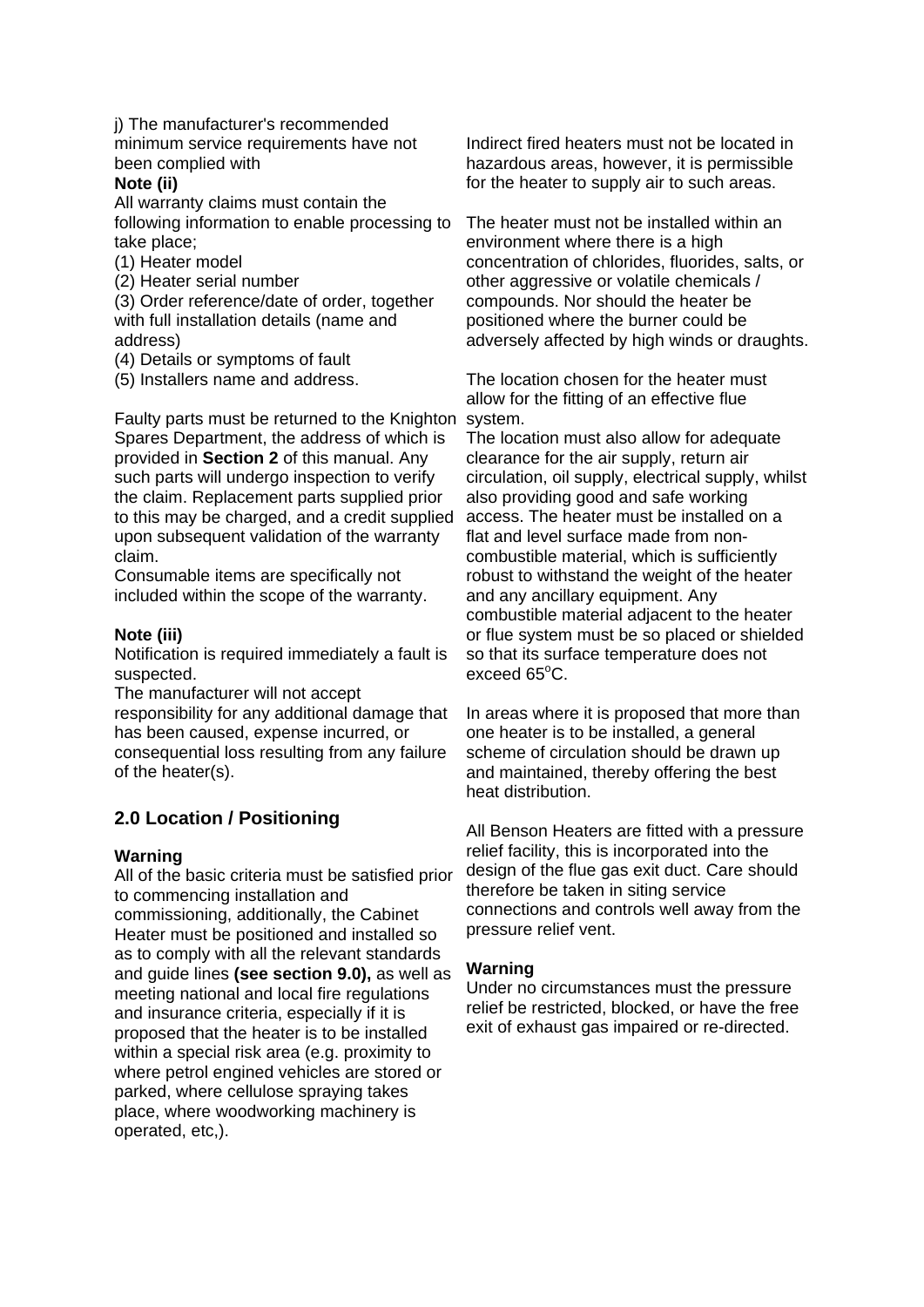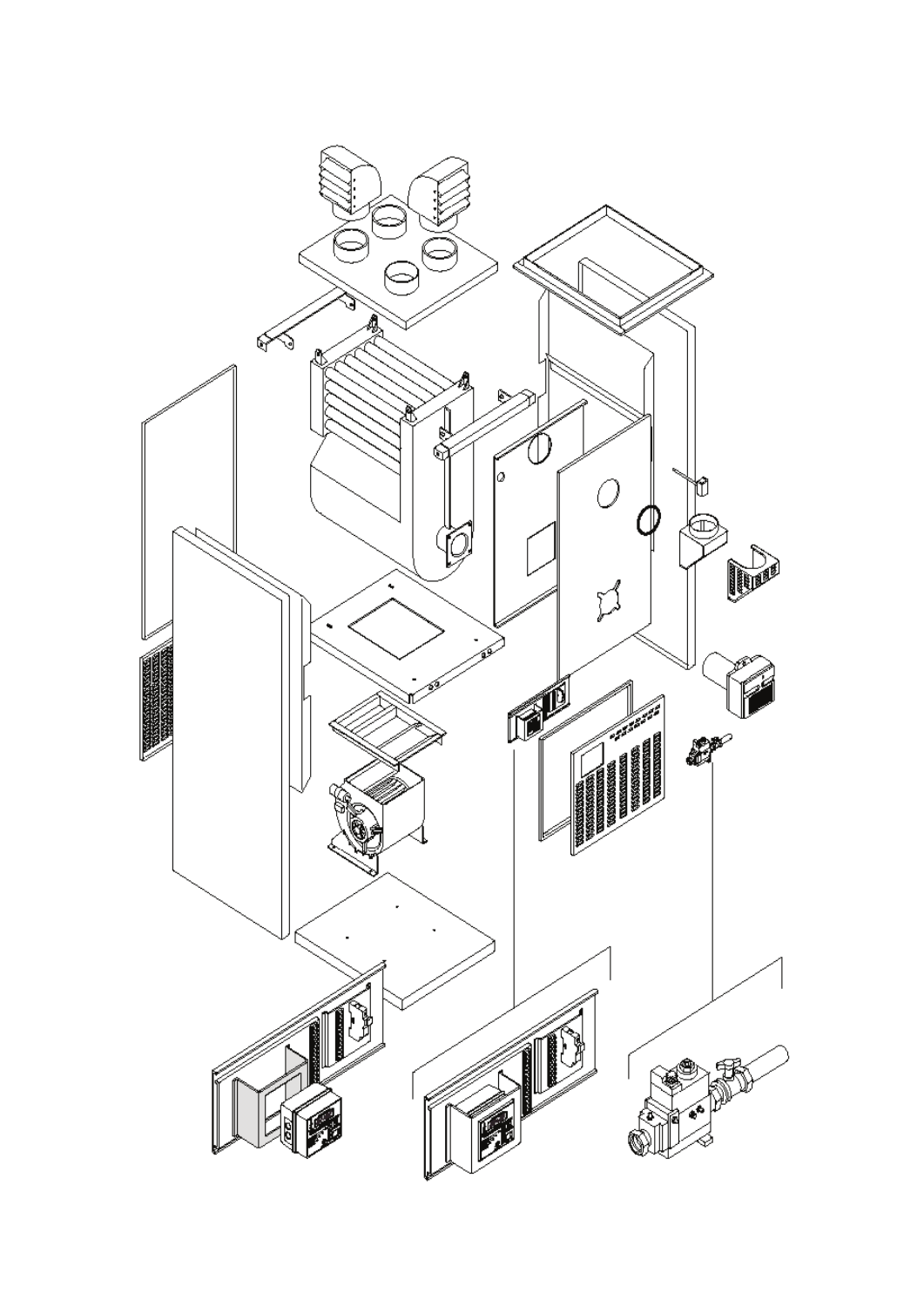#### **2.1 Gas supply - general**

The Benson range of gas fired cabinet heaters are all manufactured and pre-set for use with natural gas or LPG classified under the categories, based upon the destination of the heater **see section 8.0**

The heater must be compatible with the gas supply, and each heater must be installed with a separate approved isolating gas cock positioned adjacent to and upstream of the union between the service pipe and the heater.

The gas supplier should have been contacted to confirm that the supply feed (pipework and metering) is capable of delivering the required dynamic volume of gas, thereby ensuring that the minimum burner pressure can be achieved. Consideration should have also been given to the pressure drop on single and multiple heater installations, and the affect that such installations will have upon other plant sharing the gas supply.

If it is necessary to fit a gas booster, the controls must include a low pressure cut-off switch which must be fitted on the supply side of the booster. It is also a requirement that the gas supplier is contacted prior to the fitting of the unit.

#### **Note**

 Reference to the Institute of Gas Engineers publication UP-1 and UP-2 together with BS6891 is strongly advised.

Service and Installation pipework must be of a diameter equal to or greater than the inlet connection on the heater, all joints must be sealed using an approved sealing compound, and the system purged and tested for soundness.

#### **2.2 Electrical supply**

Wiring external to the cabinet heater must be installed in accordance with any local, national, and European regulations, as well as meeting the appropriate requirements of IEE regulations.

The means of connection to the main electrical supply must allow for complete electrical isolation of the heater, furthermore, in the case of a unit wired for a three phase supply, the supply should only be used to serve the heater itself and no other plant or equipment.

The position of the isolation switch must be such that it is adjacent to the heater and easily accessible at all times. In addition, the isolator itself must have a contact separation of not less than 3mm as per BS5991 clause 20.2.

The Control Fuse ratings are detailed on the appliance data plate.

**Warning** Ensure that the electric and gas supplies are turned off before any electrical work is carried out on the heater. Ensure that wiring cannot make contact with any surfaces liable to be subject to high temperatures or where the insulation of the wiring could be impaired as a result of such contact.

#### **All Cabinet Heaters must be earthed**. **Caution**

The main electrical supply must not be switched off or disconnected as a method for stopping the heater, the exception to this is in an emergency, or during servicing, when the heat exchanger has been allowed to cool sufficiently to prevent any damage from occurring. Claims for damage will not be considered if they have resulted from incorrect wiring or the incorrect use of the heater.

#### **2.3 Air supply**

Consideration must be given to the provision of air for the purposes of combustion and ventilation of the heated space, plant room or enclosure where heaters are to be installed

#### **Note**

It is strongly recommended that BS 6230 : 2005 is referred to for further information concerning ventilation requirements Where mechanical ventilation is used it is a requirement that the inlet is of the mechanical type, and the outlet is either mechanical or natural.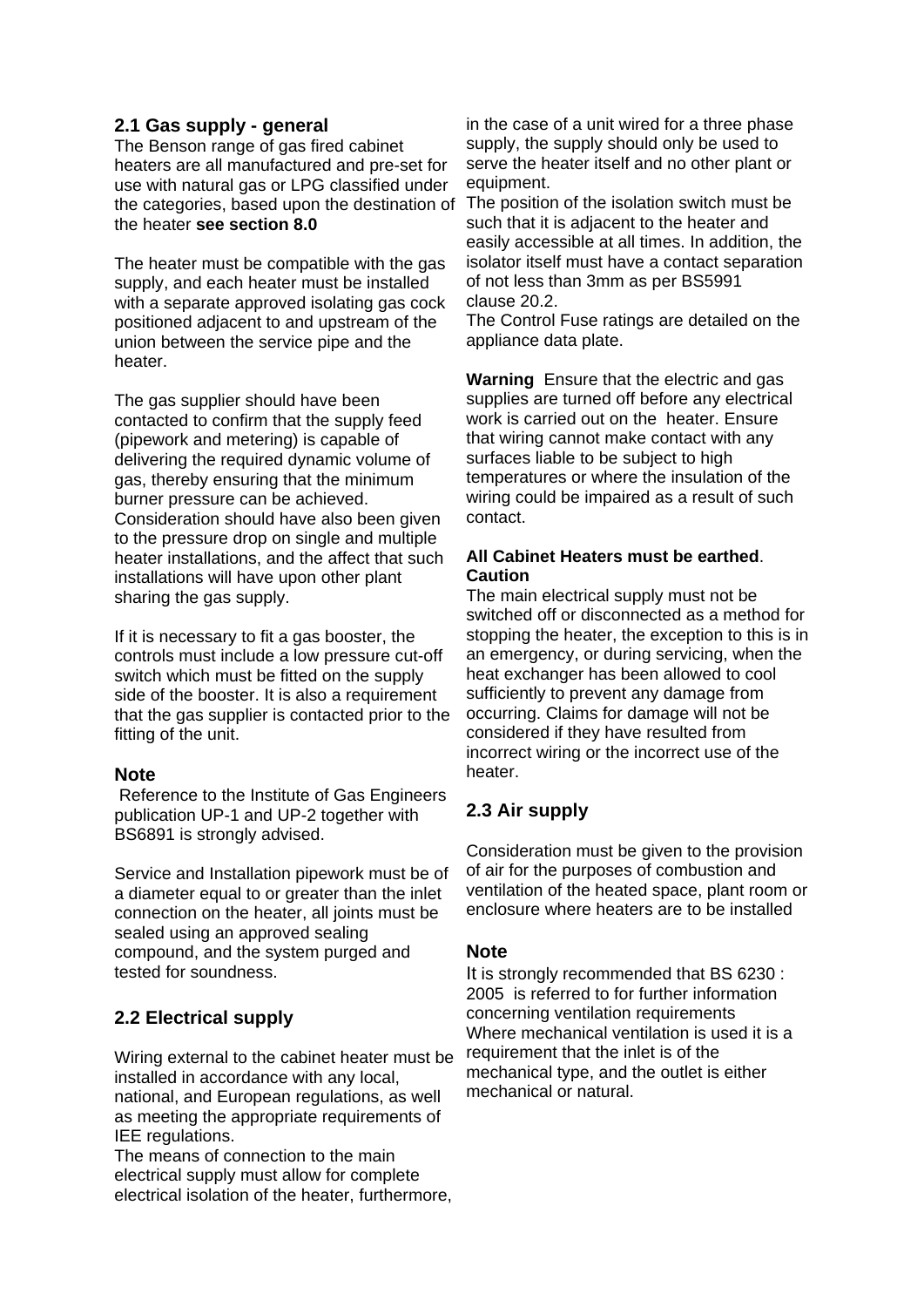#### **2.3.1 Heaters installed within the heated space**

Where heaters are installed within the space to be heated (I.e. not a plant room or enclosure

Combustion air or heater related ventilation air

#### **Will not be required if**

The design air change rate of the heated space is 0.5 air changes per hour or greater The design air change rate may be satisfied by natural infiltration or by mechanical ventilation

Combustion and General ventilation **will be required if**

The design air change rate of the heated space is less than 0.5 air changes per hour

Where the heated space has an air change rate of less than 0.5 air changes per hour then it will be necessary to provide **either** natural ventilation openings to the heated space (section 2.3.1.1. refers) **or** the mechanical ventilation of the heated space (section 2.3.1.2. refers)

#### **2.3.1.1 Natural Ventilation Openings to 2.3.1.2 the Heated Space**

If the heated space design air change rate is less than 0.5 air changes per hour then provision for low level natural ventilation openings will only be necessary The minimum free area of the low level natural ventilation opening shall be

 $\bullet$  2cm<sup>2</sup> for each kW of rated heat input

The low level natural ventilation opening should be situated on an external wall and be within 1000 mm of floor level for natural gas and ideally at floor level for l.p.g gas installations but in any event no higher than 250 mm.

The table in the next column provides specific data for each heater model as -

|       | <b>Minimum Free Area of</b><br>ventilation opening |                  |  |
|-------|----------------------------------------------------|------------------|--|
| Model | <b>High Level</b>                                  | <b>Low Level</b> |  |
|       | cm <sup>2</sup>                                    | cm <sup>2</sup>  |  |
| 100   | None                                               | 64               |  |
| 125   | None                                               | 79               |  |
| 150   | None                                               | 97               |  |
| 200   | None                                               | 127              |  |
| 250   | None                                               | 160              |  |
| 300   | None                                               | 193              |  |
| 400   | None                                               | 257              |  |
| 500   | None                                               | 291              |  |
| 600   | None                                               | 386              |  |
| 700   | None                                               | 460              |  |
| 800   | None                                               | 515              |  |
| 1000  | None                                               | 623              |  |
| 1200  | None                                               | 769              |  |
| 1300  | None                                               | 847              |  |

-

#### **Mechanical Ventilation to the Heated Space**

In the event that the heated space has a design air change of less than 0.5 air changes per hour and that installer prefers to mechanically ventilate the heated space rather than provide ventilation openings then

- The heated space needs to be mechanically ventilated so that the design air change is 0.5 air changes or greater.
- It is a requirement that the mechanical ventilation shall be of the 'input' type with either natural or mechanical extraction.
- Systems of mechanical extraction with a natural inlet shall not be used
- It is necessary to provide an automatic means to safely inhibit heater(s) operation should mechanical air supply fail for any reason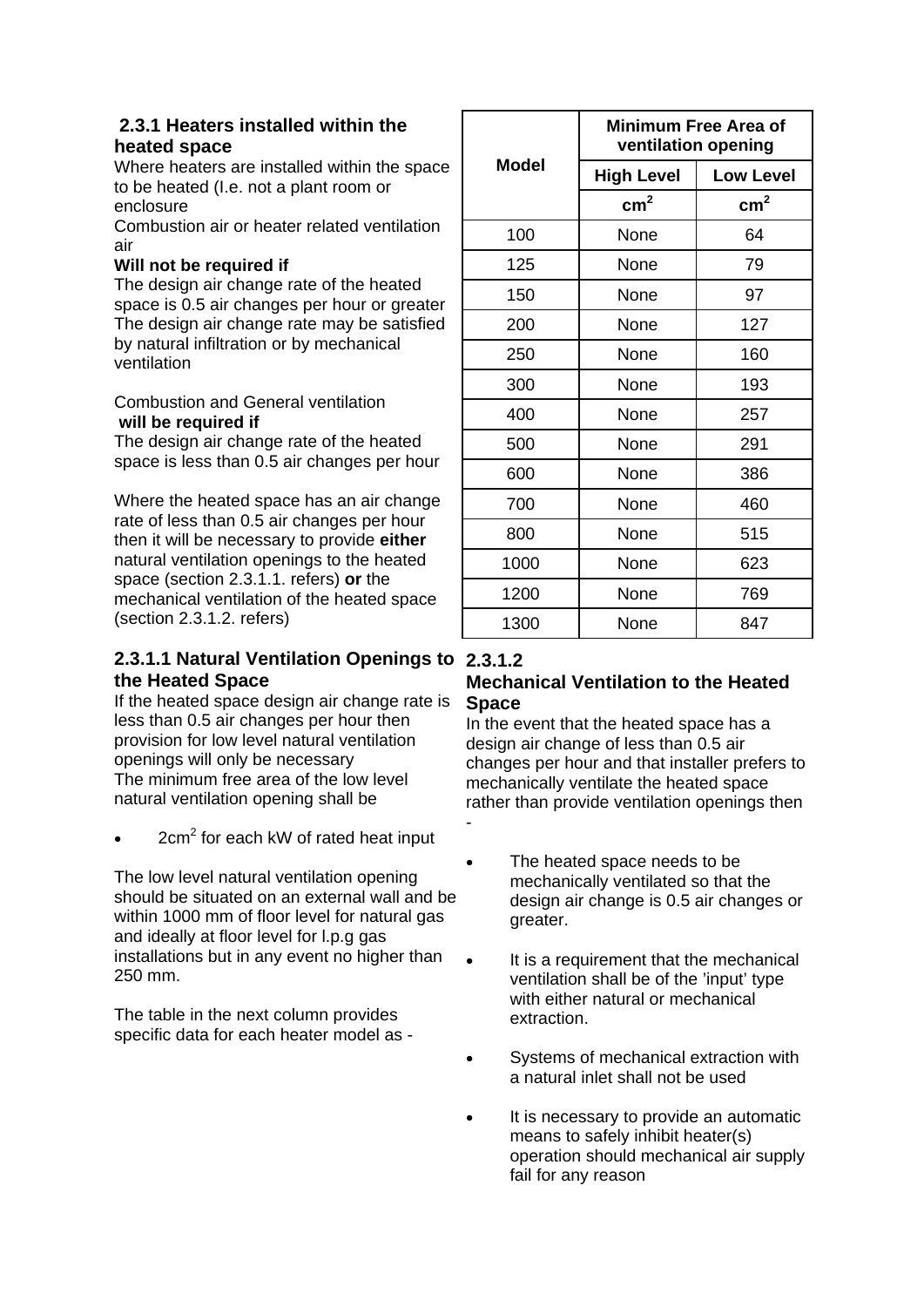#### **2.3.2. Heaters Installed within a Plant Room or Enclosure**

A plant room means a room housing the heater plant and probably other items of building service plant and would generally have generous space for maintenance

An enclosure is where the heater is installed within a compartment or confined area where space is limited

Where heaters are installed within a plant room or enclosure then provision for both combustion air and air for general ventilation will be required by means of high **and** low level ventilation openings (sections 2.3.2.1 refers to plant room applications and sections 2.3.2.2 refers to enclosure applications).

Alternatively the plant room or enclosure may be mechanically ventilated (section 2.3.2.3 refers)

#### **2.3.2.1 Natural Ventilation Openings to Plant Rooms**

For plant room applications the minimum free area of ventilation opening shall be

- At high level 2  $\text{cm}^2$  for each kW of rated heat input
- $\bullet$  At low level 4 cm<sup>2</sup> for each kW of rated heat input

The high level ventilation opening should be sited on an external wall and positioned as high as is practical and always within the top 15% of the wall height

The low level natural ventilation opening should be situated on an external wall and be within 1000 mm of floor level for natural gas and ideally at floor level for l.p.g gas installations but in any event no higher than 250 mm.

The table below provides specific data for each heater model as -

|  |  |  |  |  | 2.3.2.2 Natural Ventilation Openings to |
|--|--|--|--|--|-----------------------------------------|
|--|--|--|--|--|-----------------------------------------|

|   |              | <b>Minimum Free Area of</b><br>ventilation opening |                  |  |
|---|--------------|----------------------------------------------------|------------------|--|
|   | <b>Model</b> | <b>High Level</b>                                  | <b>Low Level</b> |  |
|   |              | cm <sup>2</sup>                                    | $\textsf{cm}^2$  |  |
|   | 100          | 64                                                 | 128              |  |
|   | 125          | 79                                                 | 158              |  |
|   | 150          | 97                                                 | 194              |  |
|   | 200          | 127                                                | 254              |  |
|   | 250          | 160                                                | 320              |  |
|   | 300          | 193                                                | 386              |  |
|   | 400          | 257                                                | 514              |  |
|   | 500          | 291                                                | 582              |  |
| ı | 600          | 386                                                | 722              |  |
|   | 700          | 460                                                | 920              |  |
|   | 800          | 515                                                | 1030             |  |
|   | 1000         | 623                                                | 1246             |  |
|   | 1200         | 769                                                | 1538             |  |
|   | 1300         | 847                                                | 1694             |  |

#### **Enclosures**

For enclosure applications the minimum free area of ventilation opening shall be

 $\bullet$  At high level 5 cm<sup>2</sup> for each kW of rated heat input

At low level 10  $\text{cm}^2$  for each kW of rated heat input

 $\bullet$ The high level ventilation opening should be sited on an external wall and positioned as high as is practical and always within the top 15% of the wall height

The low level natural ventilation opening should be situated on an external wall and be within 1000 mm of floor level for natural gas and ideally at floor level for l.p.g gas installations but in any event no higher than 250 mm.

The table below provides specific data for each heater model as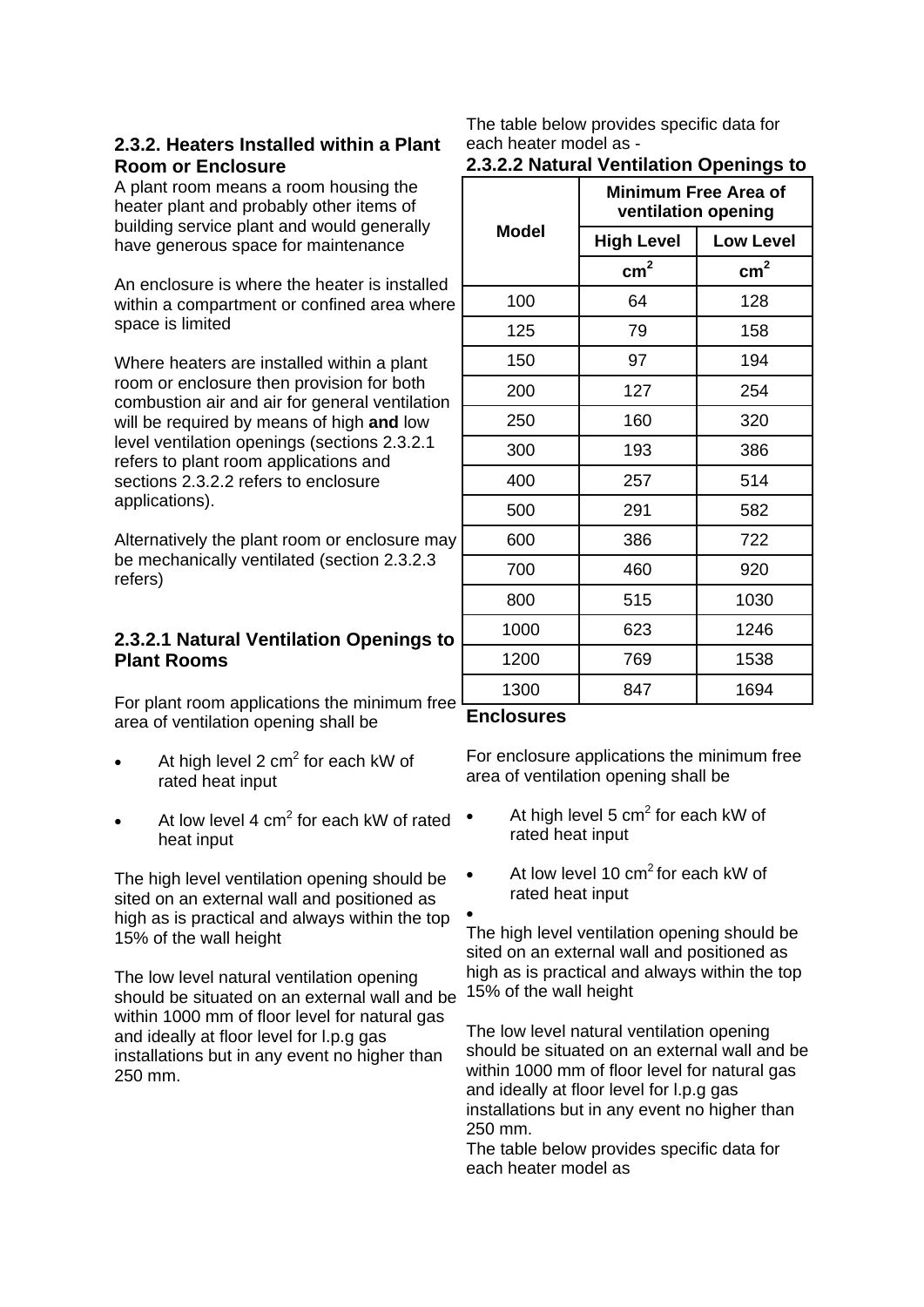**2.3.2.3 Mechanical Ventilation to a Plant Room or Enclosure** 

|       | Minimum Free Area of<br>ventilation opening |                  |  |
|-------|---------------------------------------------|------------------|--|
| Model | <b>High Level</b>                           | <b>Low Level</b> |  |
|       | $\textsf{cm}^2$                             | $\text{cm}^2$    |  |
| 100   | 159                                         | 318              |  |
| 125   | 198                                         | 396              |  |
| 150   | 244                                         | 488              |  |
| 200   | 317                                         | 634              |  |
| 250   | 400                                         | 800              |  |
| 300   | 483                                         | 966              |  |
| 400   | 643                                         | 1286             |  |
| 500   | 726                                         | 1452             |  |
| 600   | 965                                         | 1930             |  |
| 700   | 1152                                        | 2304             |  |
| 800   | 1287                                        | 2574             |  |
| 1000  | 1558                                        | 3116             |  |
| 1200  | 1922                                        | 3844             |  |
| 1300  | 2118                                        | 4236             |  |

operation should mechanical air supply fail for any reason

The table below provides specific data for each heater model as -

#### **2.4 Minimum space requirements**

 $\bullet$ 

| <b>MODEL</b> | <b>Mechanical</b><br><b>Ventilation Rate for</b><br><b>Plant Room or</b><br><b>Enclosure</b> |
|--------------|----------------------------------------------------------------------------------------------|
|              | $M^3/h$                                                                                      |
| 100          | 132                                                                                          |
| 125          | 164                                                                                          |
| 150          | 202                                                                                          |
| 200          | 262                                                                                          |
| 250          | 331                                                                                          |
| 300          | 400                                                                                          |
| 400          | 533                                                                                          |
| 500          | 601                                                                                          |
| 600          | 799                                                                                          |
| 700          | 954                                                                                          |
| 800          | 1066                                                                                         |
| 1000         | 1290                                                                                         |
| 1200         | 1592                                                                                         |
| 1300         | 1753                                                                                         |

In the event that the installer prefers to mechanically ventilate the plant room or enclosure rather than provide ventilation openings then -

- The plant room or enclosure needs to be mechanically ventilated at the rate of 4.14 m<sup>3</sup>/h of fresh air per kW or rated heat input.
- It is a requirement that the mechanical ventilation shall be of the 'input' type with either natural or mechanical extraction. Where mechanical extraction is selected then the extraction rate should be 5%-10% less than the input rate.
- Systems of mechanical extraction with a natural inlet shall not be used
- It is necessary to provide an automatic means to safely inhibit heater(s)

The minimum space requirements for single and multiple heater applications are detailed in section 3.3 later within this manual.

#### **2.5 Air distribution system**

All materials used within the construction of the delivery and return air ducts must not represent a fire hazard and should be made from thermally inert materials. The selection of materials must take account of the environment into which the heater and its air delivery system is expected to work, it must also take account of the stresses and loadings placed upon it during its normal working life Where interjoist spaces are used to route ducting these must be lined with fire resistant insulation material.

In installations where forced recirculation is a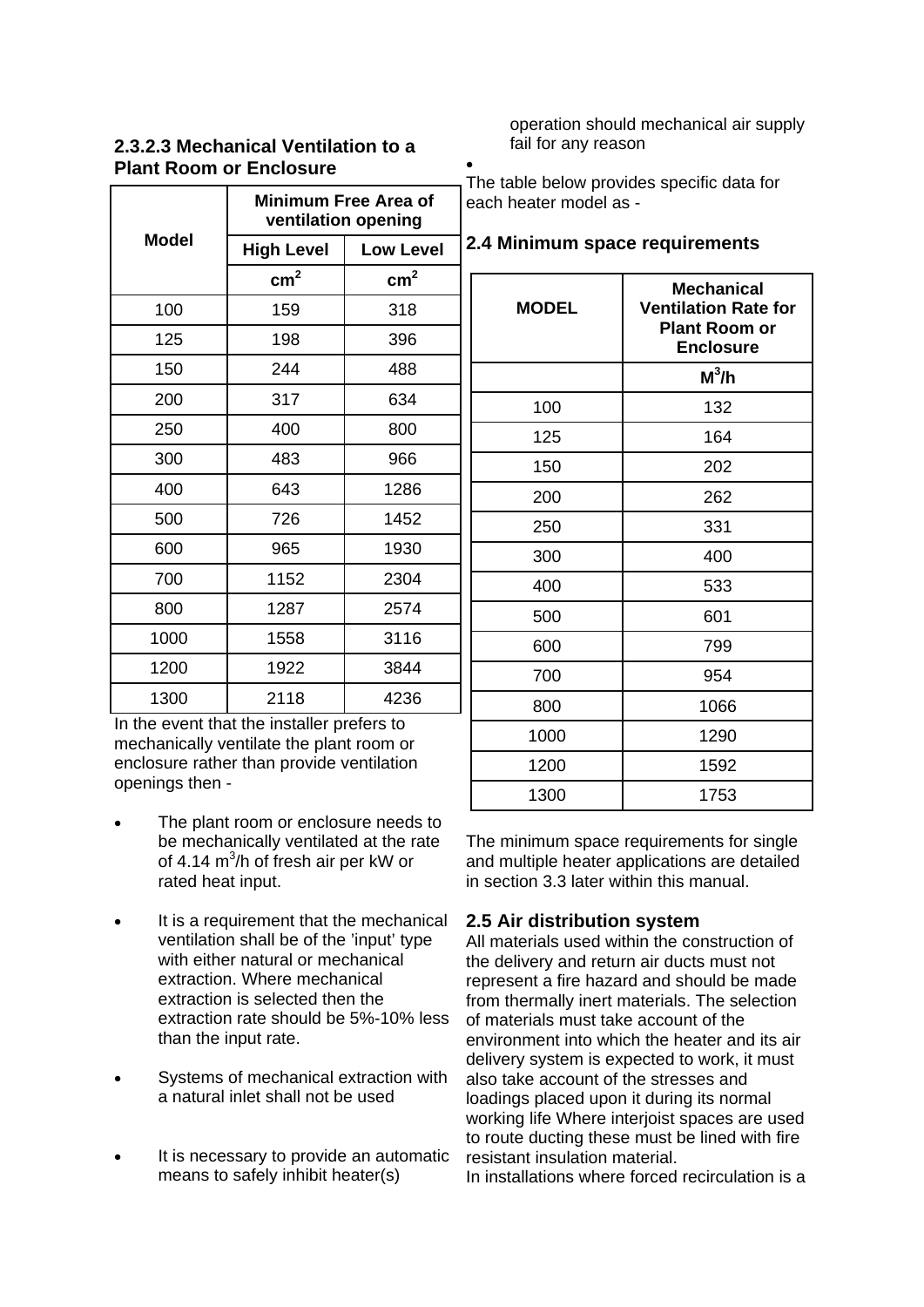feature, a full and unobstructed return air path to the heater(s) must be provided, with return air grilles connected by ducting directly are flued to the outside of the building. Each to the return air inlet on the heater. The limit for recirculation should not be greater than 85% recirculated air to 15% fresh air.

Where the heater is installed within a enclosure or plant room the return air and discharge air arrangement must be such that be kept to a minimum. the air circulation fan does not interfere with the operation of the flue. The return air intake Flue pipe should be supported at intervals and warm air outlet should therefore be fully ducted to and from the heater, respectively, within the compartment or plant room.

If the inlet air is ducted to the outside, then the lowest edge of the inlet air duct must be at least 500 mm above the outside floor or ground level, it must also be fitted with an access point (s) to allow for cleaning and servicing to occur. The openings in the structure of the plant room, through which the ductwork passes must be of fire resistant material and constructed to prevent the likelihood of any fire from spreading. In ducted applications the ductwork must be designed so as to give a static pressure within the limits stated in section 8 of this manual. It should be noted that if the static pressure is too high, nuisance shut-down will occur when the heater goes out on the overheat limit thermostat, if the static pressure is too low, then damage can be caused to the fan motor.

Warm air outlets on ducted applications must be such that they cannot be closed or become blocked, which again would lead to an increase in static pressure and nuisance shutdown.

The outlets must not be sited so that warm air can be discharged onto combustible materials, if necessary, guard rails should be used to ensure that effected areas are kept clear. Return air intakes must not be located so that potentially harmful or hazardous contaminated air can be drawn into the system.

#### **2.6 Flue system**

It is essential that the products of combustion heater must have its own separate flue, with a flue diameter of not less than is detailed in section 8 within this manual.

the minimum vertical length of flue must not be less than 3m. The flue should rise vertically, and the number of bends should

not exceeding 1.8mtrs

#### **Flue pipes below a height of 2 m should be guarded against the possibility of being accidentally touched when hot by personnel**

It is strongly advised that BS 5854; 1980, and BS 5440; parts 1 and 2, are used as consultative documents when considering flue requirements.

Care should be taken to ensure that the flue terminal is not situated in a high pressure area, the proximity of buildings and other obstacles which will influence this must be taken into account, preferably at the design stage. See figures 2-12.

Provision must be made for the disconnection of the flue for inspection and service requirements, and it is strongly advised that where bends are fitted inspection covers are included. The materials from which the flue is constructed must be non-combustible, resistant to internal and external corrosion, and be capable of withstanding the stresses and loadings associated with normal use. When designing the flue system the prevention of the formation and entrapment of condensation must be a key consideration. Twin wall or insulated systems are recommended as they tend to inhibit the formation of condensates. Where condensation is unavoidable traps should be included to encourage the condensates to flow freely to a point from which they may be released, preferably into a gully. The condensate pipe from the flue to the disposal point must be made from corrosion resistant pipe of not less than 25 mm internal diameter.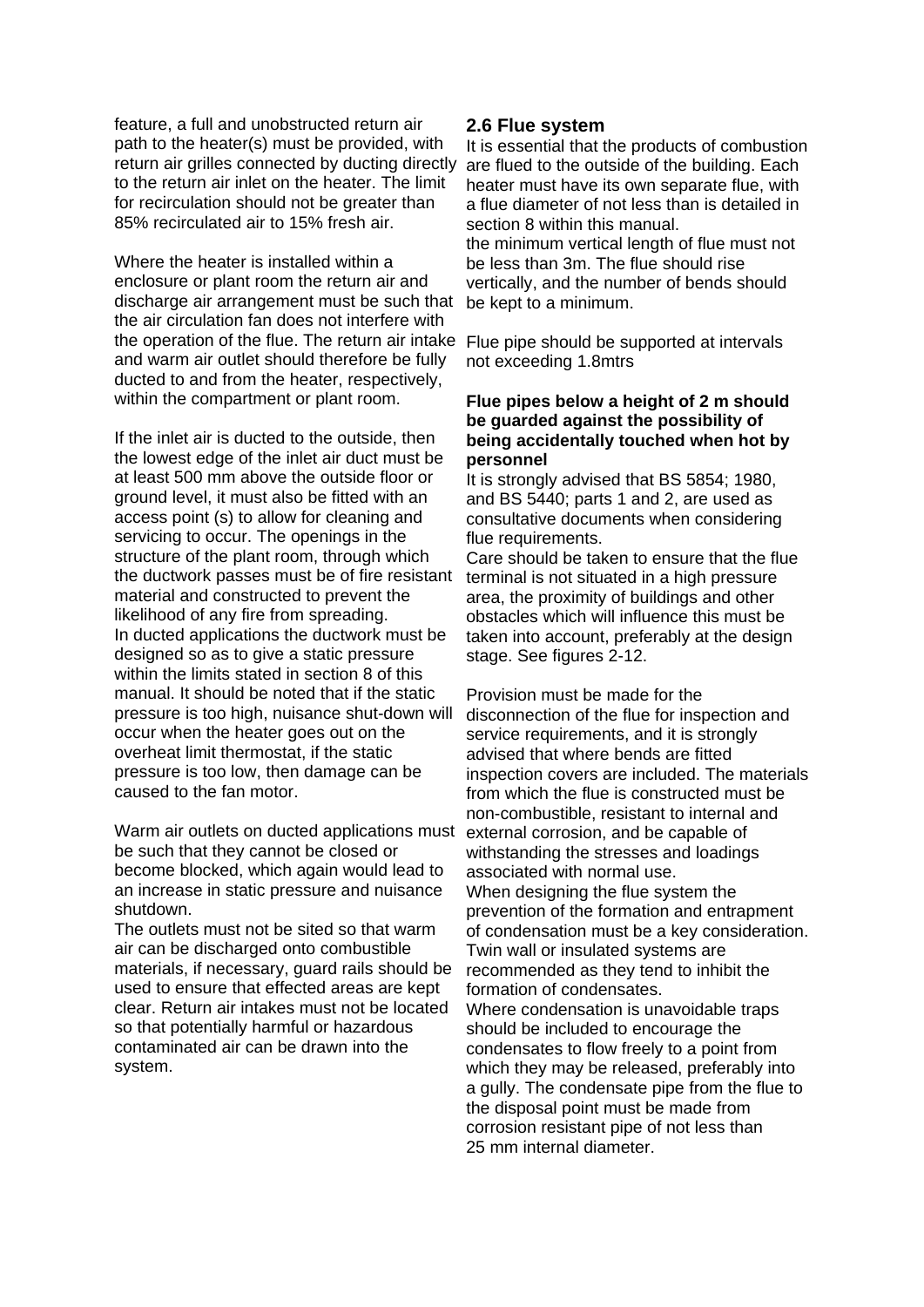If the flue passes through a wall, ceiling, or roof made from combustible material then it has to be sleeved so as to provide a minimum of a 25 mm void between the exterior of the flue and the internal wall of the sleeve. The maximum permitted temperature of any adjacent combustible material is  $65^{\circ}$ C.

The position of the flue and its terminal should be such that it does not impair the combustion process.

It should terminate in an exposed position so as to allow the escape and dissipation of flue gases without risk of their re-entering the property through windows, ventilation ports, etc,.

The flue should extend to at least 1m above the height of any object within 3,5m of the terminal.

Flue terminals should be fitted on all flues with a diameter of 200 mm or less. The terminal must be of the approved type, and have outlet grilles on all sides giving a total free area of at least double that of the flue.

#### **Caution**

It is imperative that the flue should be properly sealed where it passes through the roof, this can best be achieved by using the approved method of roof flashing plate and cravat.

#### **Note**

It should be noted that claims made under warranty and attributed to the ingress of water may not be considered especially if an approved method of sealing has not been used, or if the design of the flue has not made provision for possible condensation problems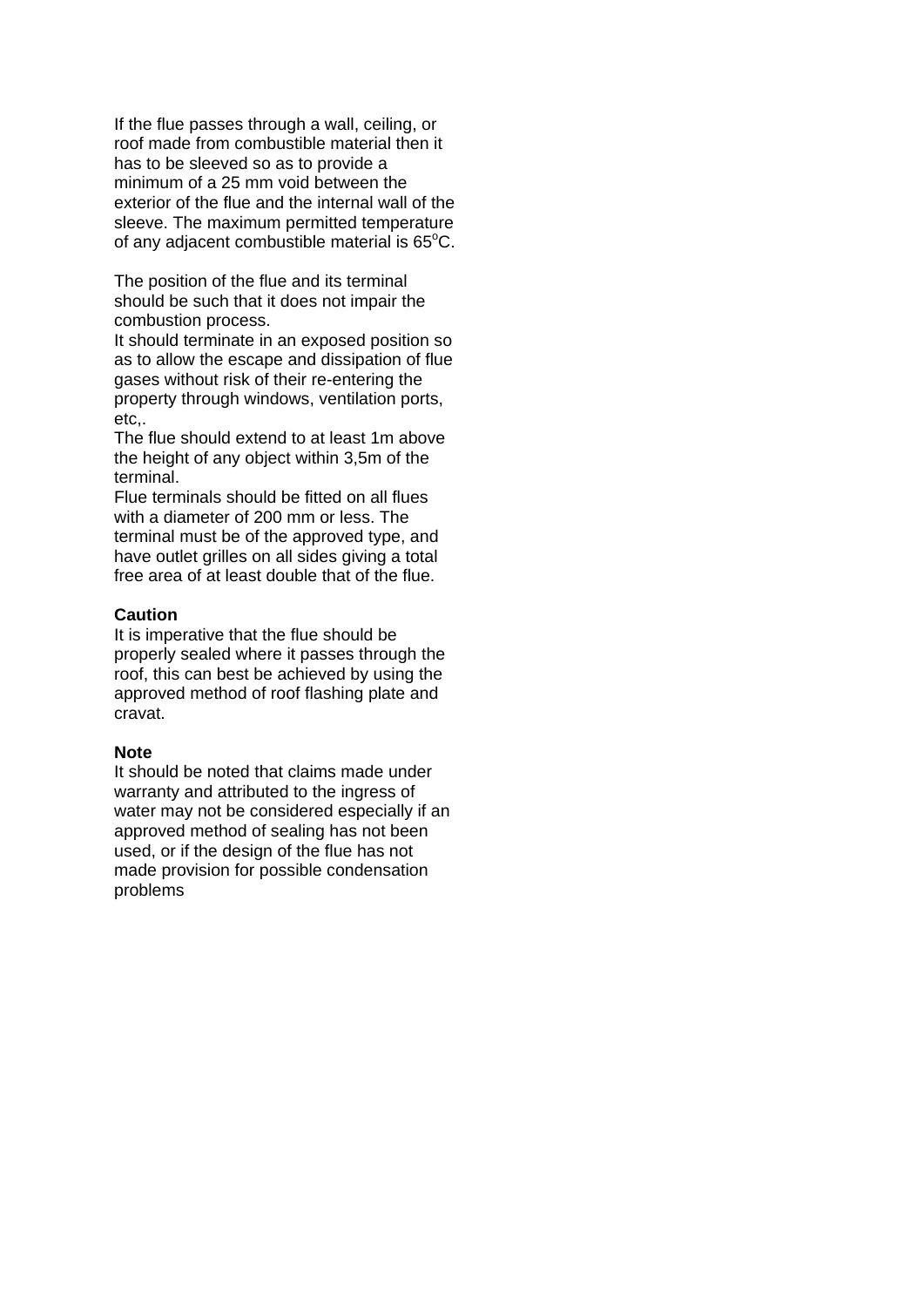

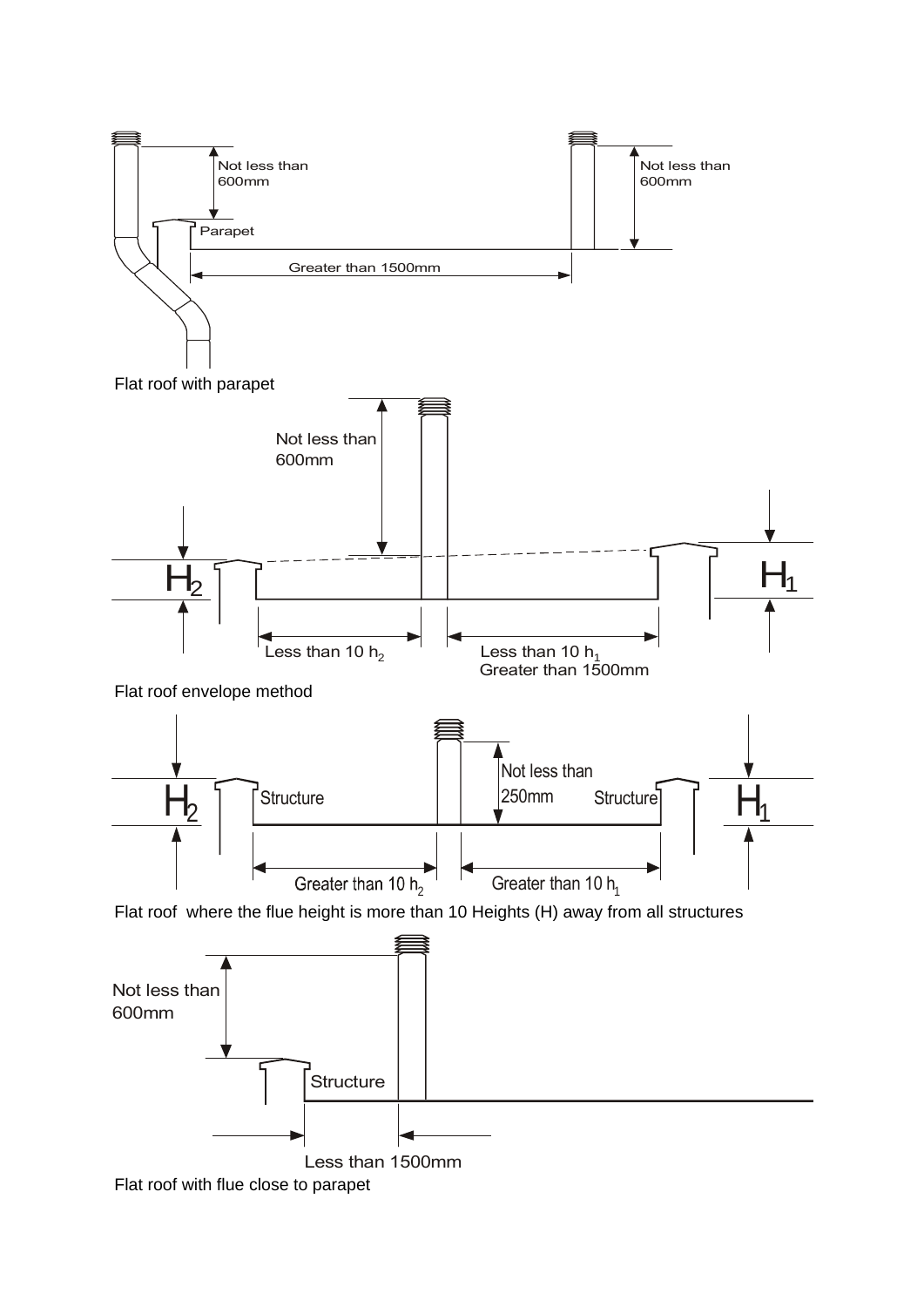



Flat roof with structure close to flue outlet



Pitched roof not greater than 45°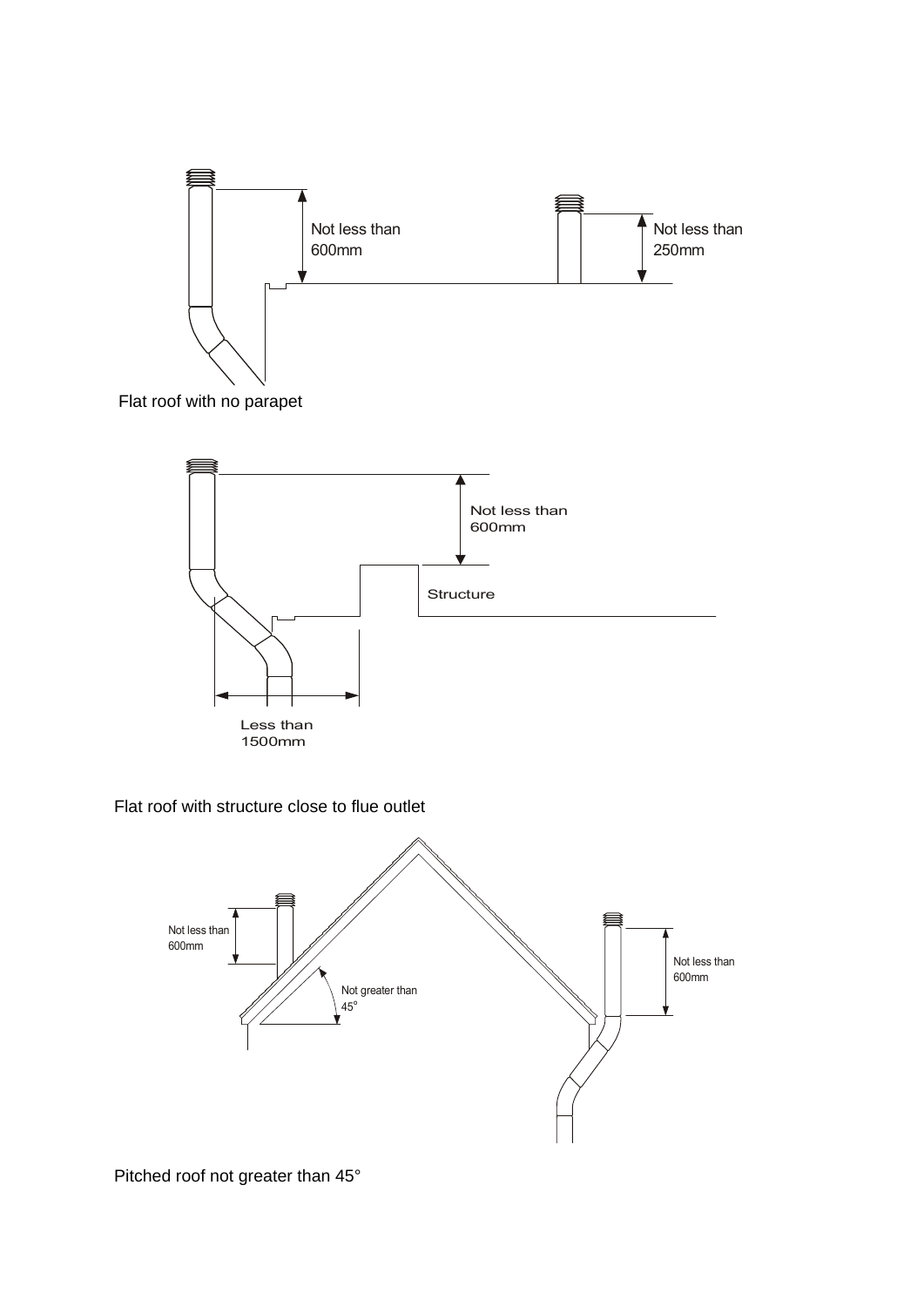#### **2.7 Flue Installation**

An integral flue spigot is fitted to all Cabinet Heaters thereby allowing the flue to connect directly to the heater. The design of the flue must ensure that it can be disconnected to allow for cleaning and servicing, furthermore, all of the flue section joint sockets must face upwards, and the seal between the sections achieved through mechanical joints or through the use of approved caulking string and grout. It is strongly advised that BS 5854 and BS 5440 parts 1 and 2 are referred to, see also figs 2-12.

Where condensation is likely to be a problem provision should be made preferably at the design stage (see section 2.5).

#### **3.0 Installation**

It is strongly advised that the installer reads Section 2 and Section 3 of this manual prior to starting any installation work. It is a requirement that only qualified and competent personnel may undertake installation, commissioning, and servicing.

#### **Warning**

Always ensure that the appropriate personal protective equipment is used.

#### **3.1 Packaging/siting**

The heater will usually be supplied wrapped in polythene, non assembled parts will be supplied separately. Prior to installation, the assembly of the heater should be completed, it is advisable that this is undertaken in the area where the heater is scheduled to be sited.

#### **Caution**

It is strongly advised that when positioning the heater the lifting eyes are used, thereby reducing the risk of inadvertent damage being occasioned to the heater.

#### **3.2 Flooring**

The heater must be installed on a level non combustible surface capable of supporting the weight of the heater and any ancillary equipment.

#### **3.3 Minimum clearances**

The following minimum clearances (in millimeters) must be observed when installing the heater.

#### **3.4 Assembly**

| <b>Model Size</b> | <b>Front</b> | Rear  | Lhs | <b>Rhs</b> |
|-------------------|--------------|-------|-----|------------|
| 100 - 150         | 500          | 700   | 150 | 150        |
| $200 - 300$       | 500          | 1,000 | 150 | 150        |
| $400 - 500$       | 600          | 1,200 | 150 | 150        |
| 600               | 600          | 1,500 | 150 | 150        |
| 700               | 900          | 1,500 | 150 | 150        |
| 800 - 1000        | 900          | 2,000 | 400 | 400        |
| 1200-1300         | 900          | 2,000 | 500 | 500        |

The following sub-assembly parts should be assembled to allow installation to continue.

#### **(a) Vertical Nozzled Models**

For free blowing applications it will be necessary to complete the final assembly before continuing with the installation. The bonnet top with nozzle spigots should be attached to the heater and secured. The nozzles should then be pushed home on the spigots and positioned to provide the desired airflow.

#### **Ensure louvres are adjusted outwards and ensure blades are not resonating**

The nozzles should be securely fixed in their desired position on completion of commissioning.

#### **(b) Horizontal Nozzled Models**

Remove packaging and secure the 90° Duct Outlet to the outlet on the heater using the bolts supplied.

Secure the nozzle spigot plate to the duct outlet using the bolts and prevailing torque nuts provided. Fit the securing brackets to each of the outlet nozzles, and lift the complete heater assembly and position on the pre-sited purpose built supports. Finish off the assembly by fitting and securing the outlet nozzles to the spigots by way of previously fitted brackets.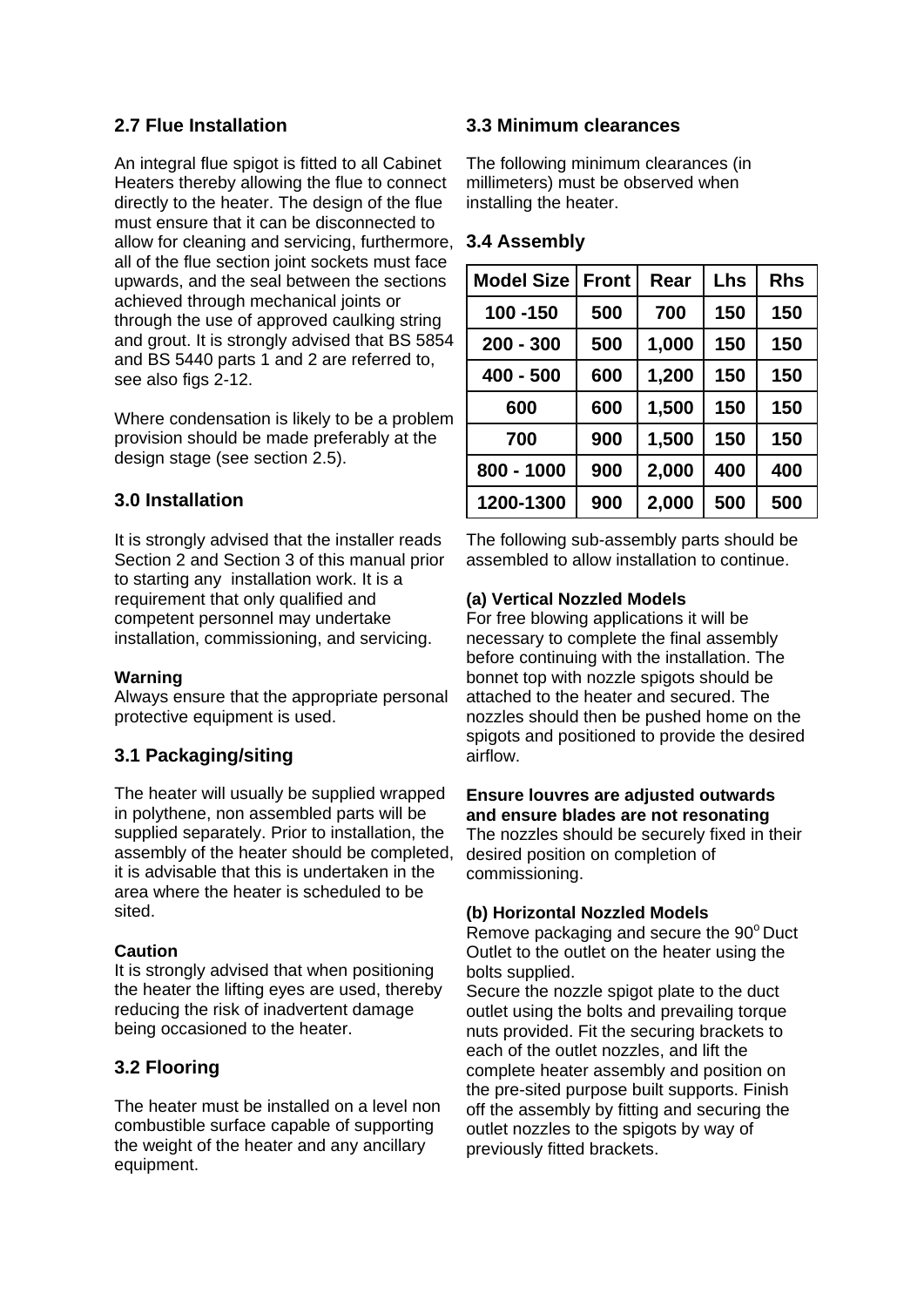#### **3.5 Gas Installation/Connection**

Service pipework must terminate at an approved gas cock, and be adjacent to the position of the heater.

The connection to the heater can be made by way of either an approved flexible coupling, or rigid connection. Threaded connections must comply with ISO288/1 or ISO 7/1, further information concerning the accepted practice in European countries is detailed in the June 1995 version of prEN 1020 annex A7 The diameter of the pipework from the cock to the burner connection must not be less than the diameter of the burner connection inlet. (see section 8 ) The installation must be purged and tested for soundness prior to commissioning.

Always ensure that the appropriate personal protective equipment is used.

#### **3.6 Electrical Installation/Connection**

Benson cabinet heaters are available either for 415V 50Hz 3PH or 230V 50Hz 1PH supplies depending upon the model specified.

It is recommended that reference is made to the wiring diagrams contained within section 7 of this manual prior to installation or connection to the supply.

The electrical supply must be as specified and suitable for the heater, and must be run within conduit to a point adjacent to the heater, and be terminated to provide an isolation point that will prevent remote or inadvertent activation. Cables, conduit, and fittings that are used to make the connection between the isolator and the heater must conform to the appropriate IEE regulations.

All heaters are supplied fused and pre-wired, all must be earthed.

 Final connections for any additional external controls must be completed on site, and must be carried out according to IEE regulations. Separate user information is provided for the time control unit and the burner, and forms part of the product information pack which accompanies every heater when despatched.

#### **Warning**

Always isolate from mains electrical supply before commencing work on the heater. Always ensure that the appropriate personal protective equipment is used.

#### **3.7 Air Distribution Installation**

The materials selected must be of low heat capacity, and it is preferable that all warm air ductwork is thermally insulated. Where ducting may be subject to deterioration from exposure to moisture or high humidity material selection and insulation are prime considerations. Joints and seams must be airtight and fastened securely and designed to remain so, even when operating at high temperatures. Adequate support must be designed into the layout of the ductwork to ensure that the integrity of the seams and joints is maintained.

 The support must be independent and separate from the heater and the ducting, to allow for free movement during expansion and contraction.

 Where ducting passes through walls or partitions sufficient clearance must be left, irrespective of any fire stop requirement, to allow for expansion and contraction Failure to adhere to these latter two points can result in the generation and transmission of excess noise.

Where ducting is installed in concrete flooring a permanent membrane must be used to isolate the ducting from the corrosive effect of the alkaline salts within the concrete. Care should be taken to ensure that soft insulation material does not become compressed and thereby lose its effectiveness.

#### **3.8 Warm Air Registers**

In order that vertical temperature gradients are minimal thereby providing a more even heat distribution, it is preferable to install warm air registers at low wall levels or at floor level, with the size, number, and position commensurate with the requirement of the application.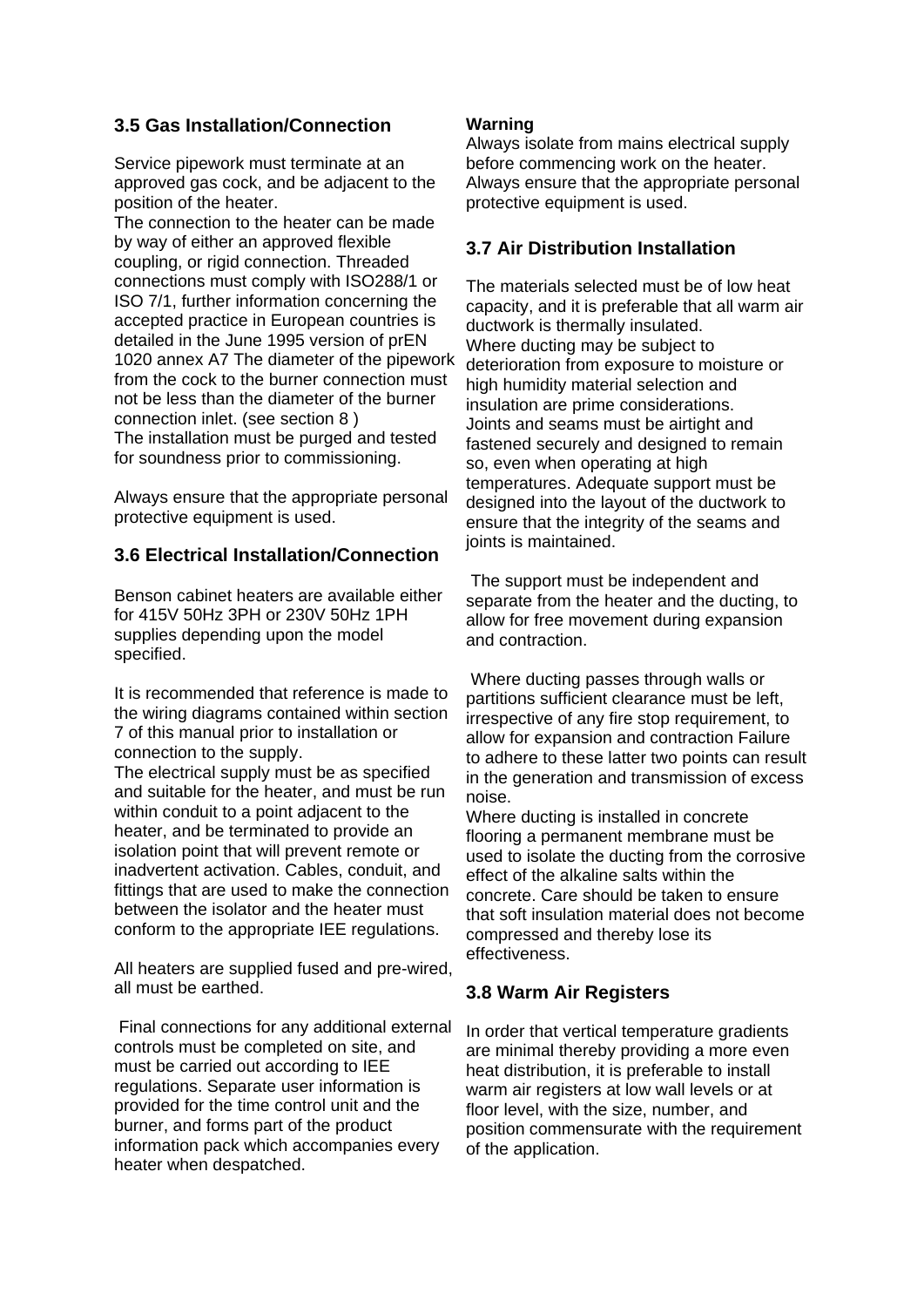To minimise noise levels the registers should be set away from corners, additionally, a good All Cabinet Heaters undergo a rigorous test seal between the register frame and the wall is important, particularly on high level positions, if unsightly staining through warm air/ particulate deposition is to be avoided.

#### **3.9 Heater Control Installation**

#### **Warning**

Isolate heater from mains before undertaking any electrical work.

Unless specified all Cabinet Heaters from 100 gases is accurate to within +/- 0.1% and to 1300 are manufactured and supplied with a maintained so that it is regularly calibrated. CP2 Control as standard .

The following controls fitted and pre-wired (a) On/standby switch

(b) Ventilation/heat switch (summer/winter switch)

- (c) Manual/automatic switch
- (d) Thermostat
- (e) Time clock
- (f) Frost stat

#### **A CP4 Controller is available as an option**

All of the above controls are located on a removable panel which when separated from the heater can be re-positioned so as to offer a remote facility.

However, to facilitate this, it is necessary to order and fit an electrical panel cover and front panel blanking plate to the heater in place of the control unit.

The controls for Horizontal Cabinets are supplied as remote option.

#### **4.0 Commissioning**

**It is a requirement that only suitably qualified and competent personnel are allowed to undertake the commissioning of the heater**.

 It is also strongly recommended that prior to commissioning the engineer familiarises himself with; the information contained within the information pack that accompanies the heater, the heater itself, and with the specific requirements of the installation /application.

#### **Warning**

programme prior to being despatched, whilst such a programme does involve precommissioning and setting up the heater to operate efficiently and well within its designed operational limits, this does not mean that on site commissioning is less important than might otherwise be the case.

#### **Note**

It is strongly recommended that equipment used for the sampling and analysis of flue

#### **4.1 Commissioning - Pretest**

Check to ensure electrical safety, and inspect and check the installation, testing for leaks. (a) Ensure that the electrical supply is turned off.

(b) Ensure that the gas supply is turned off.

(c) Check that all panels and fasteners are secure and in place.

(d) Check that the heater is installed so that it is square and that the support is adequate.

(e) Ensure that warm air delivery outlets are open and that ducting is adequately supported.

(f) Ensure that if filter assemblies are fitted that they are secure and correctly located.

(g) Check that air inlets are clear and that return air paths are adequate.

(h) Ensure that the flue is secure, adequately supported, and that the various joints are properly sealed.

(i) Check that condensate trap and drain facilities are adequate.

(j) Check that there is provision for flue gas sampling and that this sample point can be plugged and sealed after commissioning.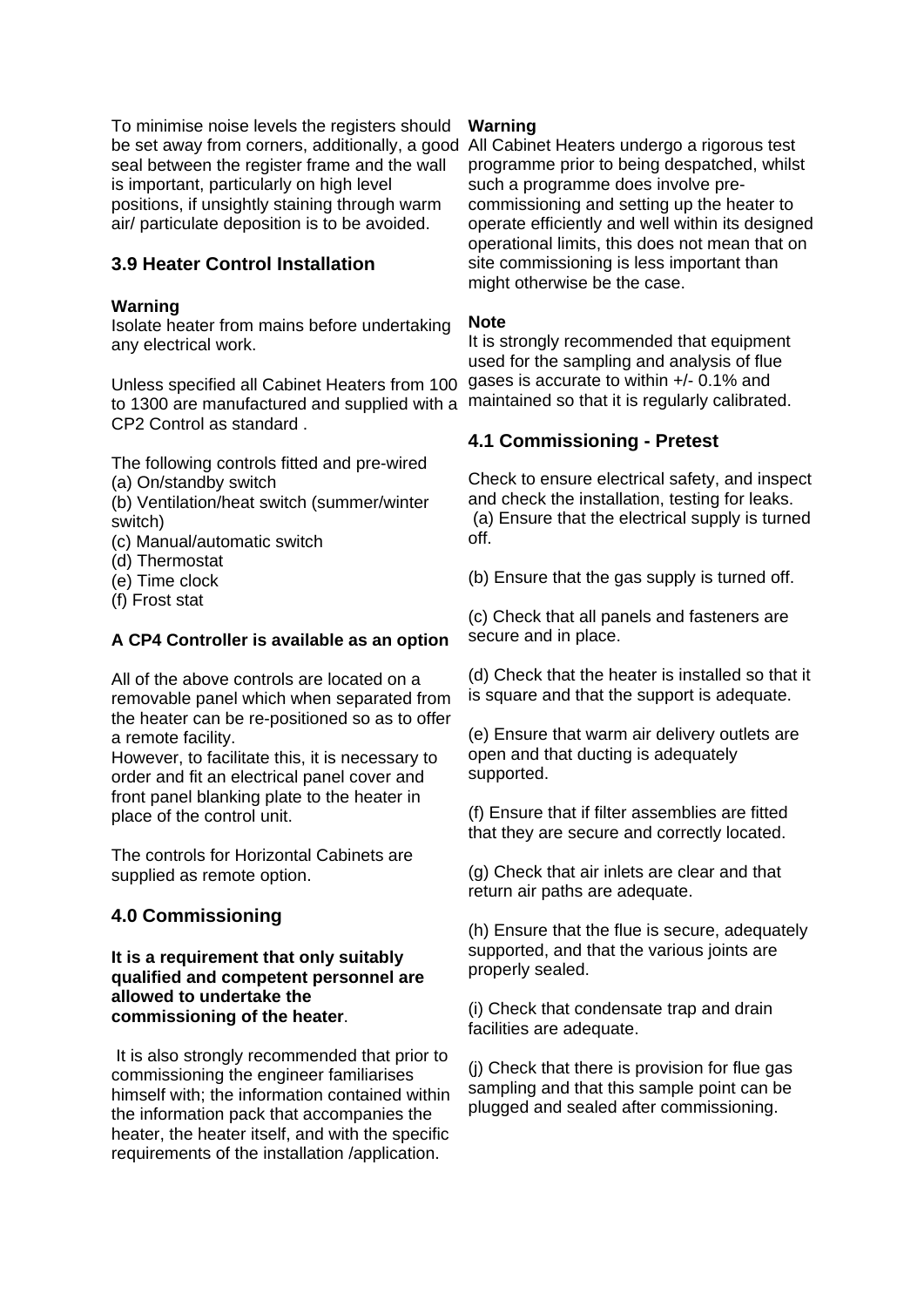(k) Check that fan and limit stat settings have (b) Ensure that the gas supply is turned off. not been disturbed and are as follows

| 100/700 |  |                                             | 800/1000 |                |
|---------|--|---------------------------------------------|----------|----------------|
| Range   |  |                                             |          |                |
|         |  | Fan on - 60oC Fan on -                      |          | $50^{\circ}$ C |
|         |  | Overheat limit -100oC Overheat limit -100°C |          |                |
| Fan off |  | $-30$ oC Fan off $-30^{\circ}$ C            |          |                |

Also check that the white button (automatic) is pulled outward and that the red button (reset) is pushed inwards to the reset position. See fig 15.

(l) Remove lower panel and check motor and fan drive system for integrity of joints, check pulley alignment, fan rotation, and belt tension (see section 5.2 and figs 17 and 18).

(m) Ensure that the burner is securely attached to the heater.

(n) Test for electrical earth continuity between the heater, oil pipe work, and mains (g) Check for the following burner sequence supply.

#### **ANALOGUE TYPE**

(o) Turn on main electrical supply, select the following switch settings

| On/Standby       | - Standby     |
|------------------|---------------|
| Heat/Ventilation | - Ventilation |
| Manual/Automatic | - Manual      |

#### **OPTIMISED TYPE**

Press FAN /Enter

The fan will start enabling fan direction etc to be verified. Reset on/standby switch to standby position

(p) Turn mains electrical supply to off, replace and secure lower louvered panel covering fan and motor assembly.

(q) Set room thermostat and time clock to 'demand' positions.

#### **4.2 Commissioning - Ignition**

#### **Warning**

Do not proceed with commissioning unless all the criteria detailed within sections 4.0 and 4.1 have been satisfied.

(a) Ensure that the electrical supply is turned off.

(c) Select the following switch settings on the heater

#### **ANALOGUE TYPE**

| On/Standby                   | - Standby |
|------------------------------|-----------|
| Heat/Ventilation             | - Heat    |
| Manual/Automatic - Automatic |           |

(d) Turn on main electrical supply.

(e) Select 'on' position for heater on/standby switch.

#### **OPTIMISED TYPE**

(f**)** Prog 0000 Enter 1TEMP key in an operating temp and Enter Press RUN 3 times to return to main screen Press OVER button Select 1 OVERIDE then select 1 and key in 01 hour override this will allow enough time to commission the heater safely

|                                                          | <b>Interval</b> | Operand                                                                                                                                                                                                            |  |
|----------------------------------------------------------|-----------------|--------------------------------------------------------------------------------------------------------------------------------------------------------------------------------------------------------------------|--|
|                                                          |                 | 1<br><5s Combustion air damper a<br>burner fan motor initiates<br>cycle<br>2<br><40s Pilot valve opens ignition<br>transformer provides spa<br>Combustion air damper actuated,<br>burner fan motor initiates purge |  |
|                                                          |                 | transformer provides spark for<br>pilot ignition                                                                                                                                                                   |  |
|                                                          |                 | E I T H E R ----                                                                                                                                                                                                   |  |
|                                                          |                 | 3 >40s Ignition failure caused by gas<br>starvation resulting in burner lock-<br>out/shut-down                                                                                                                     |  |
| (g) Clear burner lockout using burner reset<br>function. |                 |                                                                                                                                                                                                                    |  |

(h) Set heater on/standby switch to standby position

(i) Open gas supply cocks Repeat steps 4.1 q, and 4.2 c,e,f.

#### ----------- **O R ----------**

 $3<sub>1</sub> > 40s$  Pilot ignition... Burner ignition... 4 <60s Burner ignition cycle complete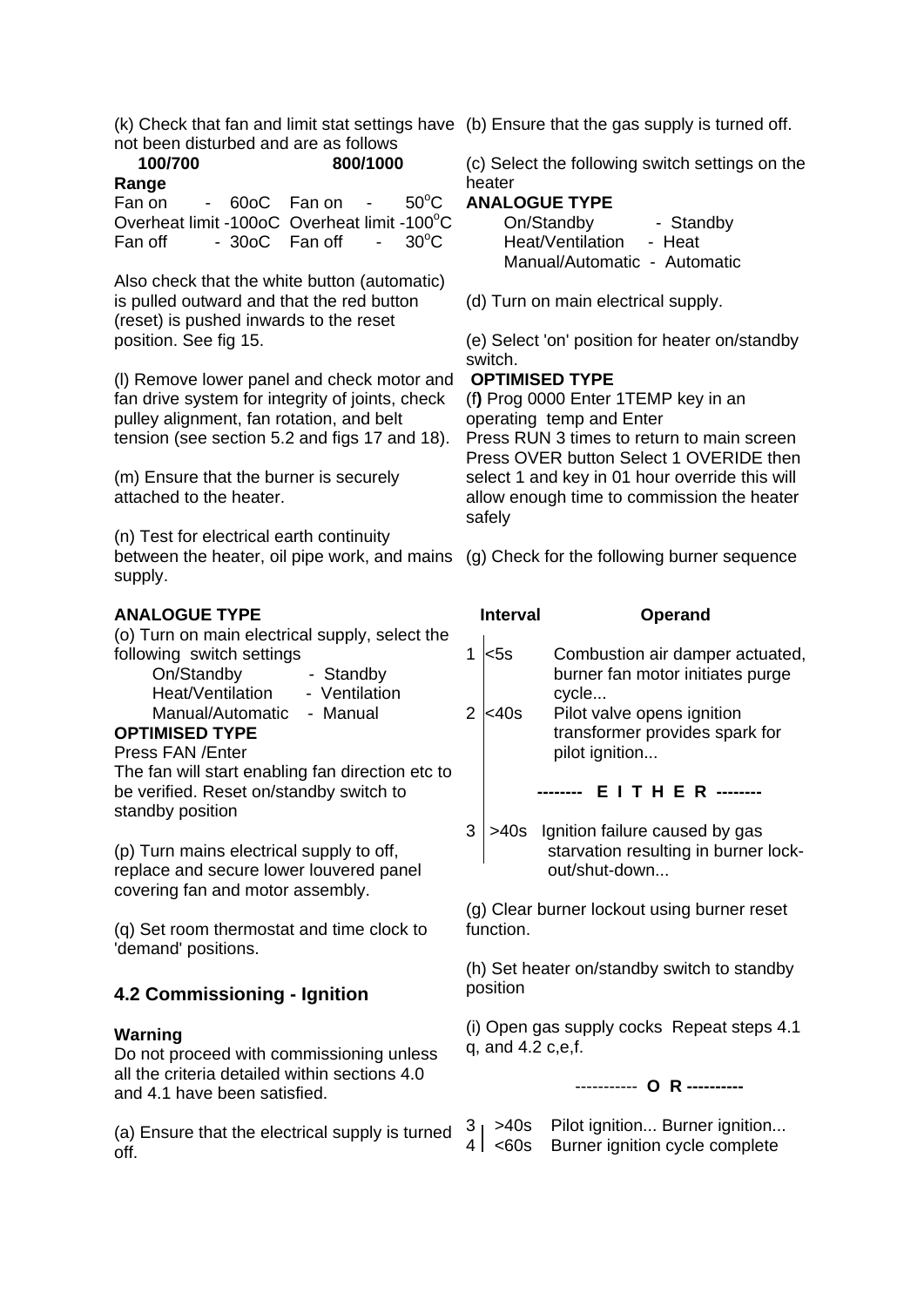#### **Note**

It is strongly recommended that the separate manual concerning the operational details of the burner supplied with the heater as part of the information package is studied prior to commissioning.

Time intervals within the ignition sequence will vary slightly from one model to another. **Warning**

If burner ignition is not satisfactorily accomplished, commissioning must not proceed until the reason or fault has been identified and rectified, if necessary by reference to the separate burner information or to section 6 of this manual.

 $(i)$  Repeat steps 4.2 c, a,

(k) Re-check all connections and joints for gas soundness using an approved leak detection fluid.

(l) Remove burner cover and attach manometers to check burner pressure settings.

(m) Repeat steps 4.2 d,e,f, allowing the heater to reach thermal equilibrium.

(n) Check burner pressure settings are in line with the data as per section 8.1 (if adjustment is necessary refer to separate burner information within section B) **Note (i)** 

The figures quoted in section B are independent test figures based upon zero flue resistance.

 **On completion mark the gas valve adjustment screw with paint/sealant to prevent tampering with valve**

 (o) Adjust room thermostat to its highest setting, and allow the heater to continue to fire.

(p) Gradually reduce the temperature setting on the room thermostat until the burner shuts down, (@ < ambient) and then gradually increase the temperature setting on the thermostat until heat is called for, ( $@>$  ambient) and the burner automatically re-fires.

(q) Re-set time clock to a minimum off period, checking that the burner shuts down,

and then automatically re-lights once the minimum off period has elapsed (Separate information on the time clock is contained within the information package supplied with the heater).

(r) Check fan and limit stat by depressing and holding in the fan motor overload re-set button, located on the heater electrical panel. The time between the fan stopping and burner shut down should be noted, once the burner has shut down the overload on the motor should be released. If the time interval between fan stop and

burner shut down is greater than 90 seconds further checks should be made. These are as follows:

 (i) Check settings on fan and limit stat are correct, for heater type ie, fan on 60°C, fan off  $30^{\circ}$ C, limit  $100^{\circ}$ C.

On completion delete any override settings on optimised control and return temperature settings to customer requirements

 (ii) Check that the position of the unit is correct, ie, equi-distant between heat exchanger body and heat shield panel. (iii) Check integrity of unit, ensuring that neither the bi-metallic strip nor its casing is damaged.

(s) Undertake flue gas analysis using approved and calibrated analysing equipment recording data on the commissioning card, ie,  $CO$ ,  $CO<sup>2</sup>$ , net and gross flue temperatures. Record mains gas, and burner head pressure, ambient temperature, barometric pressure, and complete percentage efficiency calculation using the formula detailed in section 8.

#### **Note (ii)**

The burner air and gas pressure settings should be only very finely adjusted to achieve a  $CO^2$  reading of 9.3% (+/- 0.1%).

#### **Note (iii)**

The net efficiency must not be lower than 79% for heaters fitted with a modulating or hi / lo burner.

 In other cases the net efficiency level must not be lower than 84%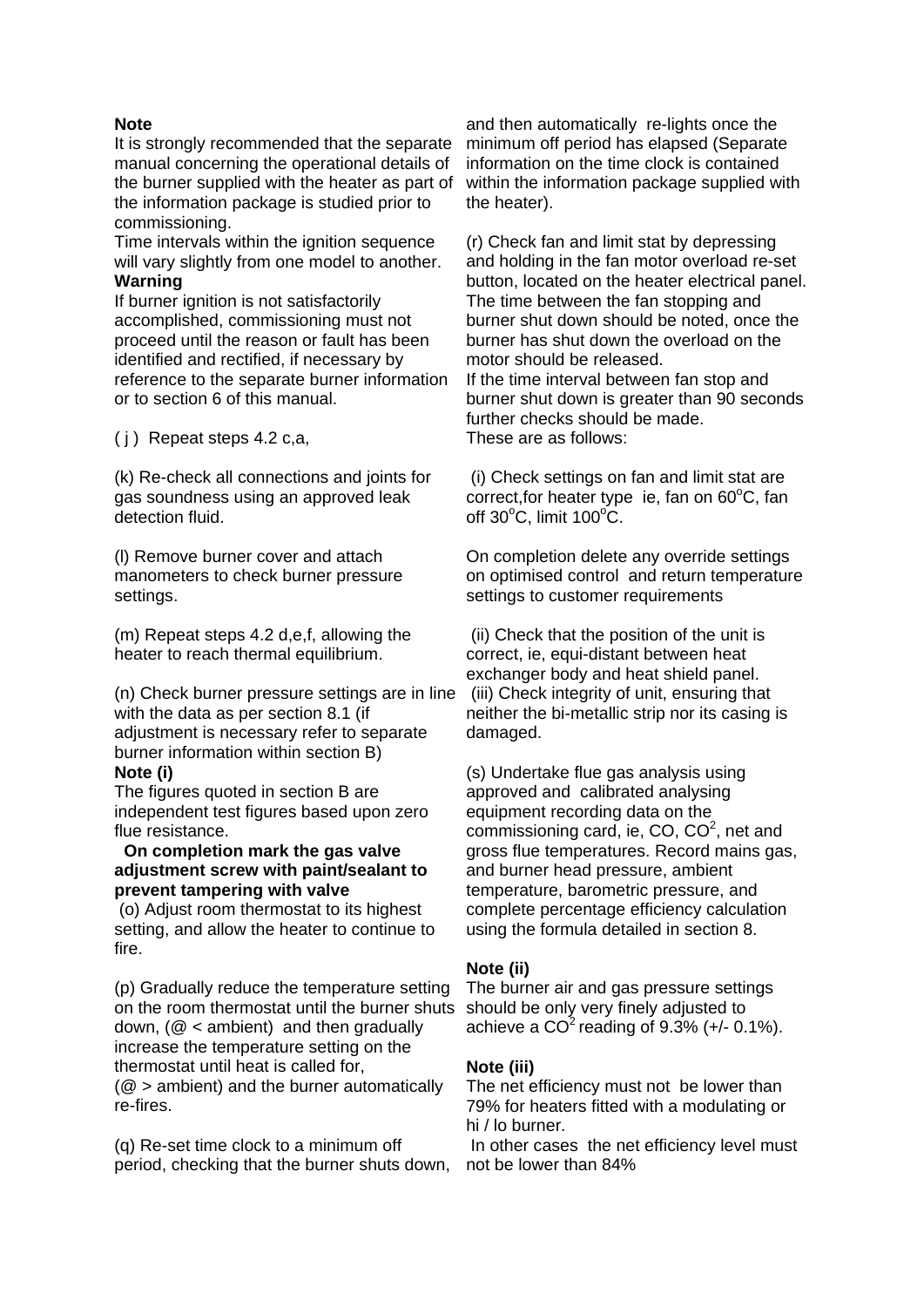#### **Note (iv)**

All Cabinet Heaters are test fired and precommissioned as part of the manufacturing process, if however, during on site commissioning the data are found to be not in accordance with the manufacturers data, then the following action is recommended.

 \* Re-check all readings and calculations. \* Adjust burner as per manufacturers instructions.

 \* Consult Benson Heating Technical Department.

(t) Complete commissioning card and provide operating instructions for the user, high-light the fact that the manufacturer recommends that in the interests of safety and efficiency the heater is serviced on a regular basis only by qualified and competent drawn current. The damper should be persons.

 The completed commissioning card must be returned to Benson Heating Service Department immediately after the satisfactory completion of commissioning, failure to do so can invalidate any subsequent warranty claim.

(u) Set all controls to the requirements of the user.

#### **4.3 Commissioning - air delivery system**

On free blowing applications the integrity of the fastenings on the heater top and outlet nozzles must be checked .

Final adjustment for the direction of the air flow from the nozzle hoods should be made.**Ensure louvres are adjusted** 

#### **outwards and ensure blades are not resonating**

 and the hoods should be secured in the required position by drilling through the two holes provided in the hood outer ring and fastened in place using self tapping screws .

#### **Caution**

On ducted applications it is necessary that the system is balanced in order to optimise the efficiency of the heater and the air distribution and delivery system. Failure to balance the system can result in fan motor overloading and premature component failure, it can also result in an inefficient heating/ventilation system.

(a) Check that the amount of fan produced air volume is in accordance with the heater specification, if the volume is too great the fan can be overloaded. Ensure that the running current is as per that stated on the heater data plate. Alternatively, the static pressure should be measured at the start of the ductwork to confirm that it is within the permissible tolerance.

(b) If the current drawn is greater than the stated running current, in most probability this will be caused by insufficient static pressure within the ductwork, in which case system resistance should be increased through the introduction of a damper placed as close to the start of the ductwork as possible, thereby resulting in a reduction in adjusted until the current is in accordance with that stated on the data plate.

(c) If the current drawn is too low the duct outlet grilles will require opening to reduce static pressure and increase air volume, if this is not the case overheat cut outs can be caused.

**The Fan Belts must be rechecked on completion of commissioning ensuring that the tension is correct and the pulleys are in alignment** 

#### **4.4 Commissioning - hand over**

(a) Upon full and satisfactory completion of commissioning, a record of commissioning information

(contact, date, etc) should be left with the heater, a copy of which must also be forwarded to Benson Heating Service Dept.

(b) The commissioning engineer must ensure that the user is familiar with the safe and efficient use of the heater, detailing the function of all controls and main components.

(c) The user should be made aware of the following in particular

 (i) Lighting, shutdown, and operational information.

 (ii) Safety features, data plate, and labeling. (iii) The requirement for regular inspection -

especially if the heater is within a more demanding environment - and the need for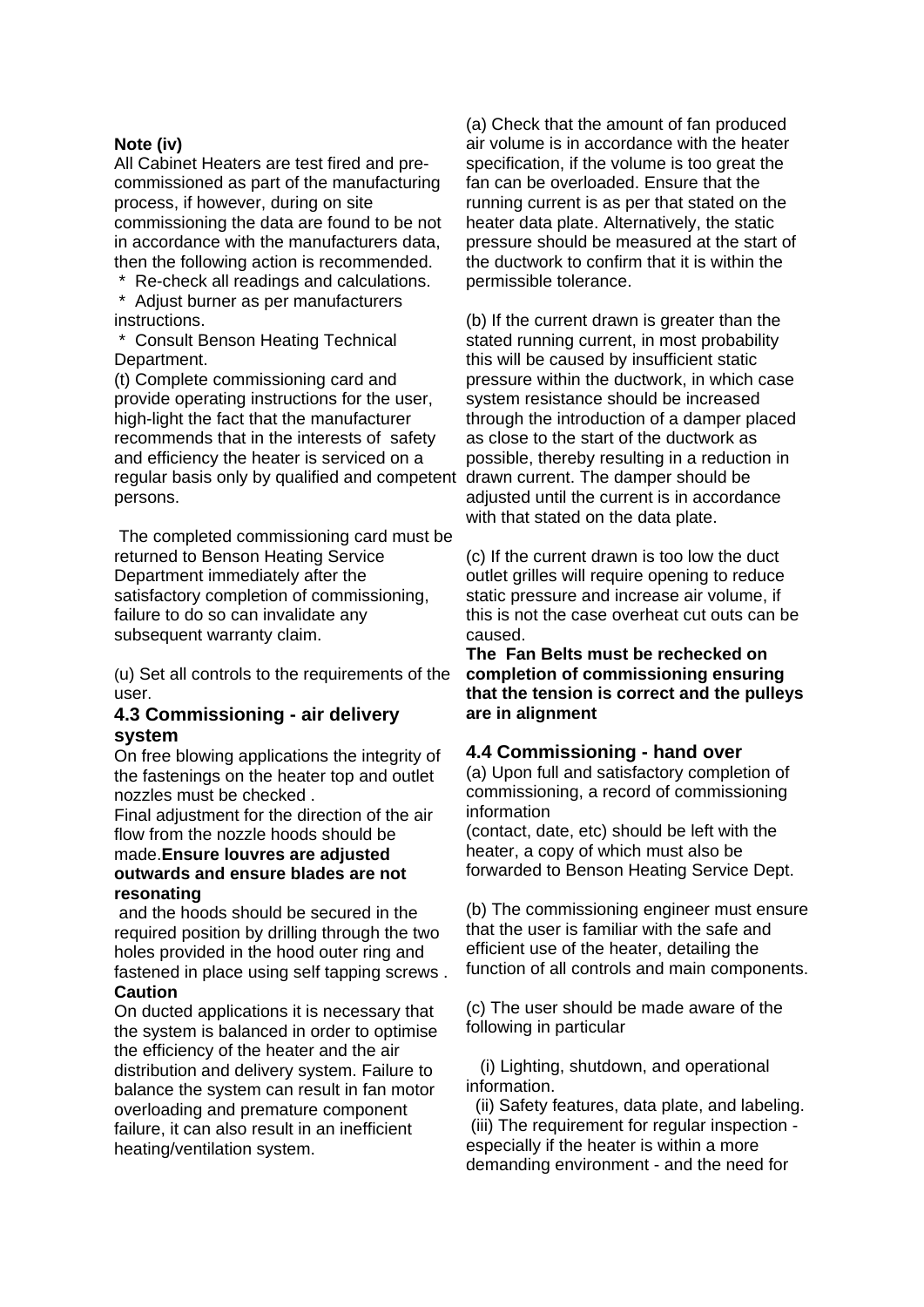regular servicing carried out by competent and qualified persons.

#### **Caution**

After approximately 100 hours of running, the tension of the fan belts must be checked to ensure that they are correct and that they have not stretched. See section 5.2 for further instructions

# **5.0 Servicing**

**Warning**

Servicing must be carried out on a regular basis, the maximum interval between services being 1 year. It is a requirement that only suitably qualified and competent persons are allowed to undertake servicing.

Before any maintenance or servicing work is carried out the heater must be shut down and allowed to cool, and have the gas and electric supplies to it turned off at the gas cock and isolator respectively.

#### **Caution**

Certain component parts are factory sealed and are designed so as to be tamper proof. Usually such items do not require servicing, and therefore should not be tampered with. Failure to comply with this can invalidate any warranty, and can also lead to premature failure.

The following parts fall within this category: room thermostat, time clock, frost thermostat, sequential controller, and fan and motor.

Additionally, the fan and limit stat has been factory set, and must not be re-set without formal consent from the manufacturer.

Reference should be made to the separate information covering the operational details of the burner and timer.

**Only approved spare/replacement parts can be fitted, failure to comply with this can compromise the safe and efficient running of the heater, and can also invalidate any warranty claim.** 

#### **5.1 Planned Servicing**

In order to maintain the efficient operation of the heater it is recommended that the following planned servicing and preventative maintenance programme is adopted by the user.

Quarterly Inspection

- (a) Visual inspection of the burner
- (b) Clean and check ionisation probes
- (c) Check overheat safety is operational

Bi-Annual Inspection

- (a) As per quarterly inspection, plus...
- (b) Combustion check

#### Annual Inspection

- (a) As per half year inspection, plus.
- (b) Heat exchanger and cleaning
- (c) Electrical connections
- (d) Main fan motor
- (e) Main fan assembly
- (f) Pulleys
- (g) Fan belts
- (h) Gas supply
- (i) Burner
- (j) Air delivery system
- (k) Flue
- (l) Report

#### **5.2 Servicing Procedure - Major Component Parts**

#### **Flue**

A visual inspection should be carried out to ensure that the flue remains adequately supported, both internally as well as externally, and that the various joints are effectively sealed.

Inspection covers, where fitted, should be removed and the flue checked to see whether cleaning is required If inspection covers are not fitted the flue gas exit duct and flue spigot will provide not only an indication of the cleanliness of the flue, but will also enable access for cleaning. The presence of the flue terminal should be checked. If a condensate trap and drain facility is fitted this should be checked to ensure that it continues to function correctly, and the drainage of condensates is not impaired.

#### **Main Fan Motor**

Remove access panel, dust and other foreign matter should be cleaned by blowing over with compressed air and through the use of a soft bristle brush and cloth. Solvent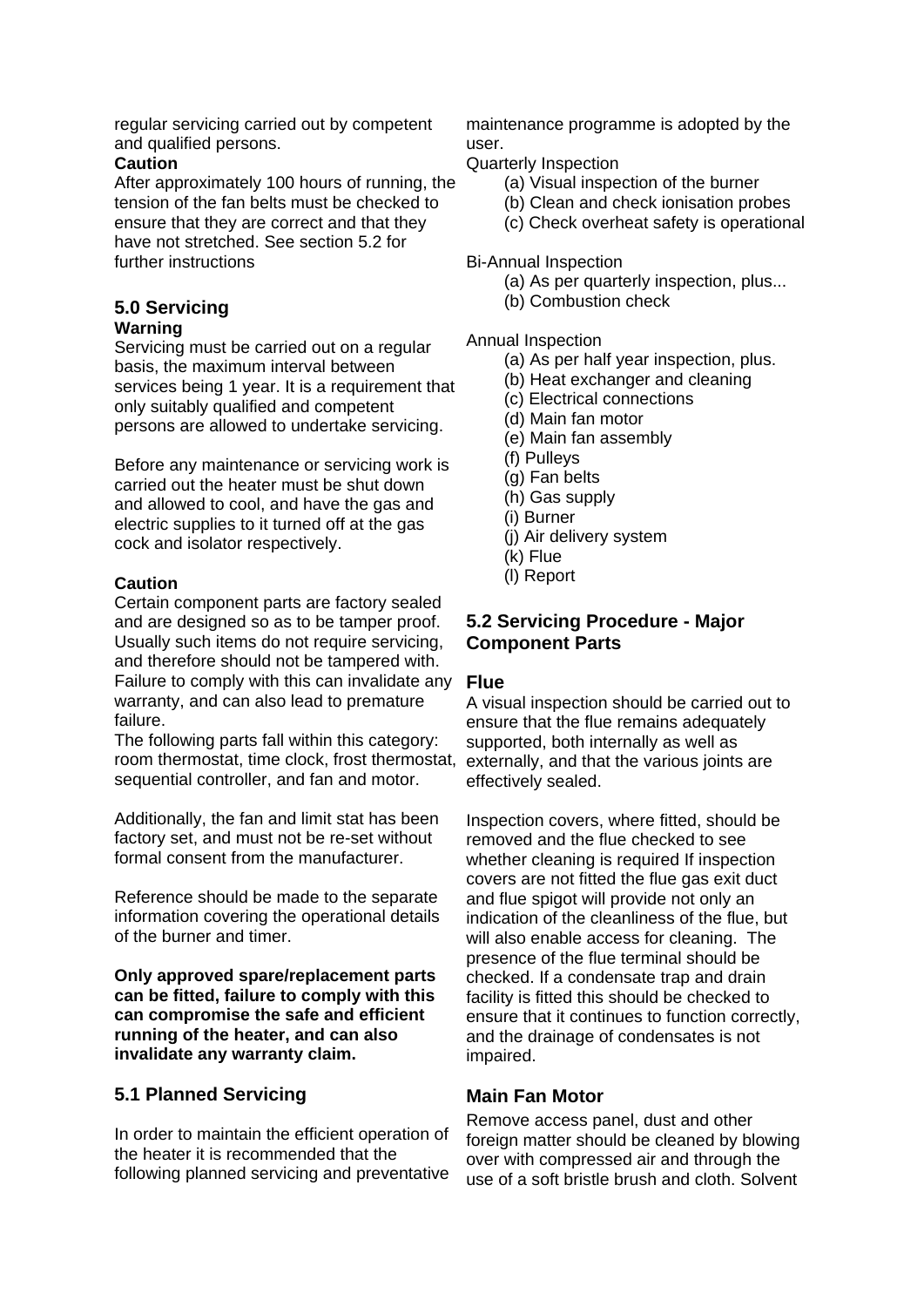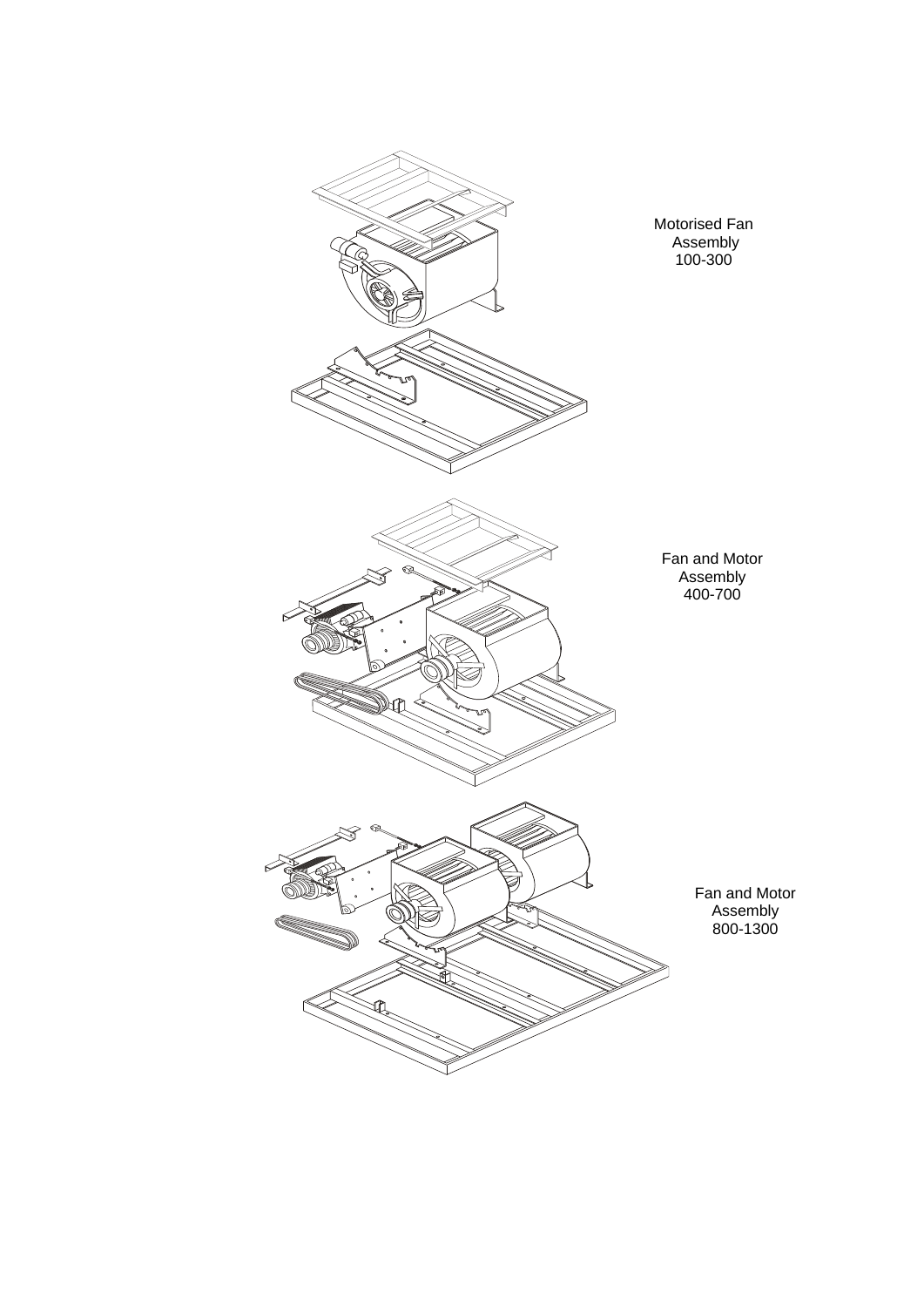Turbulator Positions in Heat Exchanger 200-250-300 Gas Cabinets 13 off



Turbulator Positions in Heat Exchanger 400-500 Gas Cabinets 18 off



Turbulator Positions in Heat Exchanger 600-700 Gas Cabinets 22 off



Turbulator Positions in Heat Exchanger 800-1000 Gas Cabinets 24 off



Turbulator Positions in Heat Exchanger 1200-1300 Gas Cabinets 28 off

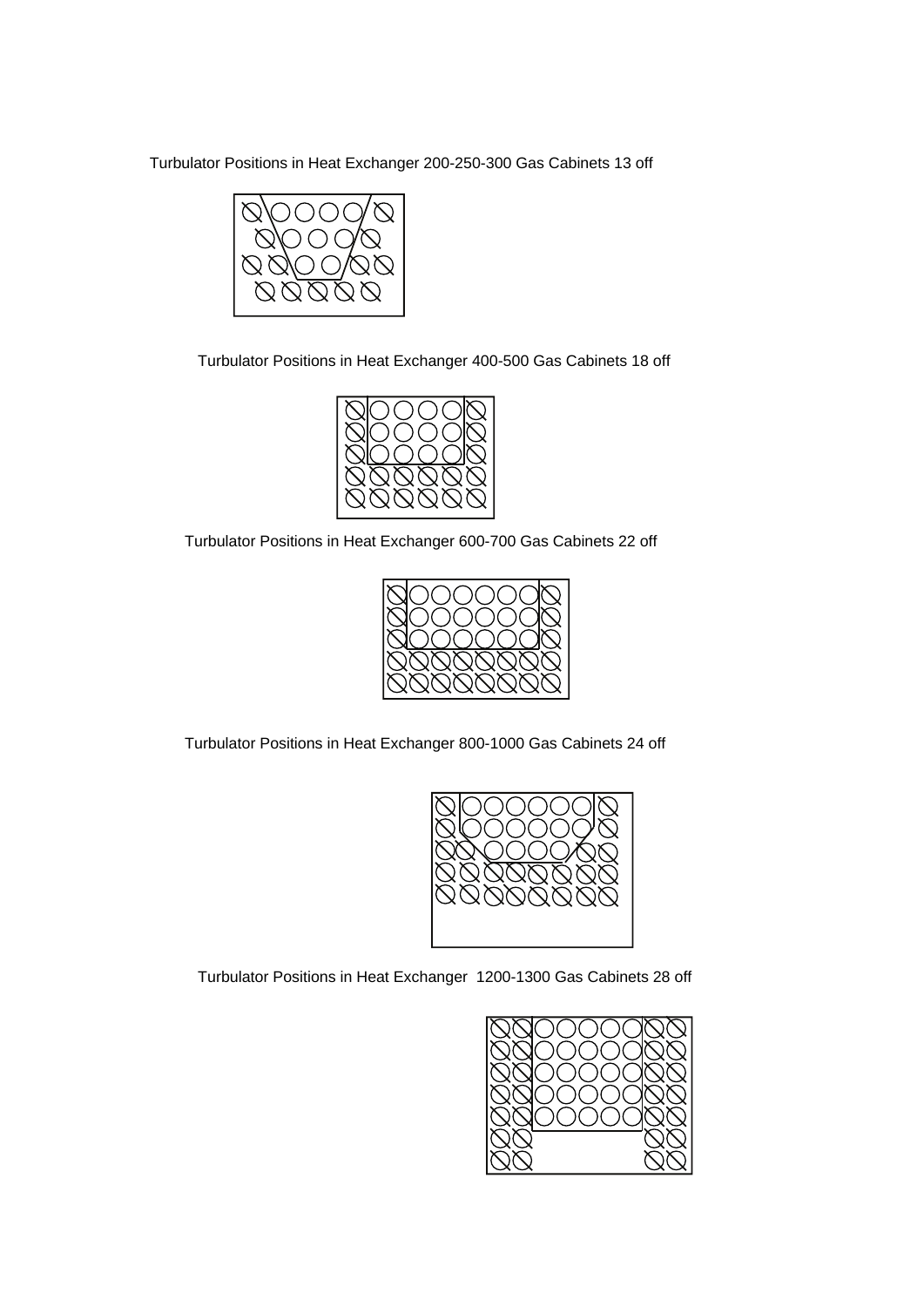wipes may be used to remove heavy soiling from the motor casing.

Traces of surplus lubricants spreading from the bearings should also be cleaned away. Where motors are fitted with grease nipples bearings should be lubricated with the correct grade of lubricant. motors which do not have grease nipples feature sealed bearings which are lubricated during manufacture for their life.

The electrical connections should be checked as follows.

The cover to the terminal box should be removed by undoing the screws which secure it.

 Check connections for signs of corrosion, tightness, and ensure that there are no stray strands which could form a short circuit. Clean, tighten, and replace as necessary. Replace cover and secure

#### **Main Fan**

Remove dust and other foreign matter by blowing off with compressed air or through the use of a soft bristle brush.

Check that the bearings do not show signs of excessive wear.

It should be noted that these bearings do not require lubricating.

If the bearings require replacing the following procedure should be followed.

#### (a) Remove belt(s).

(b) Loosen setscrew on eccentric collar and tap collar in the opposite direction to fan rotation.

(c) Remove collar and bearing.

(d) Check shaft for alignment and straightness.

(e) Locate the bearing in its seat and place on the shaft with the cam facing outwards. (f) Fit the eccentric collar and engage the

cams.

(g) Tighten initially by rotating, and then by tapping in the direction of the fan rotation.

(h) Replace fasteners and secure.

(i) Turn by hand to ensure free fan rotation.

#### **Pulleys**

Check pulleys for alignment using a straight edge, if necessary reposition either or both of the pulleys and the fan motor. Check for excessive wear within the root and sides of the grooves, and check for any other signs of

wear or damage, if necessary replace the pulley as follows.

(a) Release tension on belts and remove. (b) Release the taper locks by slackening the securing screws by several complete turns. (c) Fully remove one screw from the taper lock, and having oiled it, insert into the threaded jacking point.

(d) Tighten screw until the taperlock is free.

(e) Remove taperlock and pulley.

(f) Fit taperlock in new pulley, and provisionally position on the shaft.

(g) Remove the screw from the jacking point, and tighten both screws in their clamping points until the pulley can just be moved on the shaft by hand.

(h) Align pulleys using a straight edge, and by gradual alternate tightening of the screws clamp in position.

(i) Refit belts and check for the correct amount of tension.

#### **Fan Belts**

Check belts for signs of wear.

Frayed or split belts must be replaced using belts with a common batch code. Belt tension must be checked, and if on multi-belt units it is found that one belt contains more slack than its accompanying belts, then all the belts on the unit must be replaced, again using a common batch code. Replacement and tensioning is carried out as follows.

#### **Note**

The maximum displacement at the mid point of the top edge of the belt must not be greater than 16mm per metre of span, when a force of 3kg is applied in a plane perpendicular to the belt.

(a) Loosen fan motor securing bolts on chassis.

(b) Loosen fan motor slide adjustment bolt.

(c) Slide fan towards fan to slacken belts.

(d) Replace belts, pull fan motor away from fan until belts are tight.

(e) Tighten adjustment bolt to hold motor.

(f) Tighten fan securing bolts ensuring that

the fan is square and the pulleys aligned.

(g) Check belt tension, making final

adiustments as necessary.

(h) Tighten and clamp fasteners to hold fan motor in position.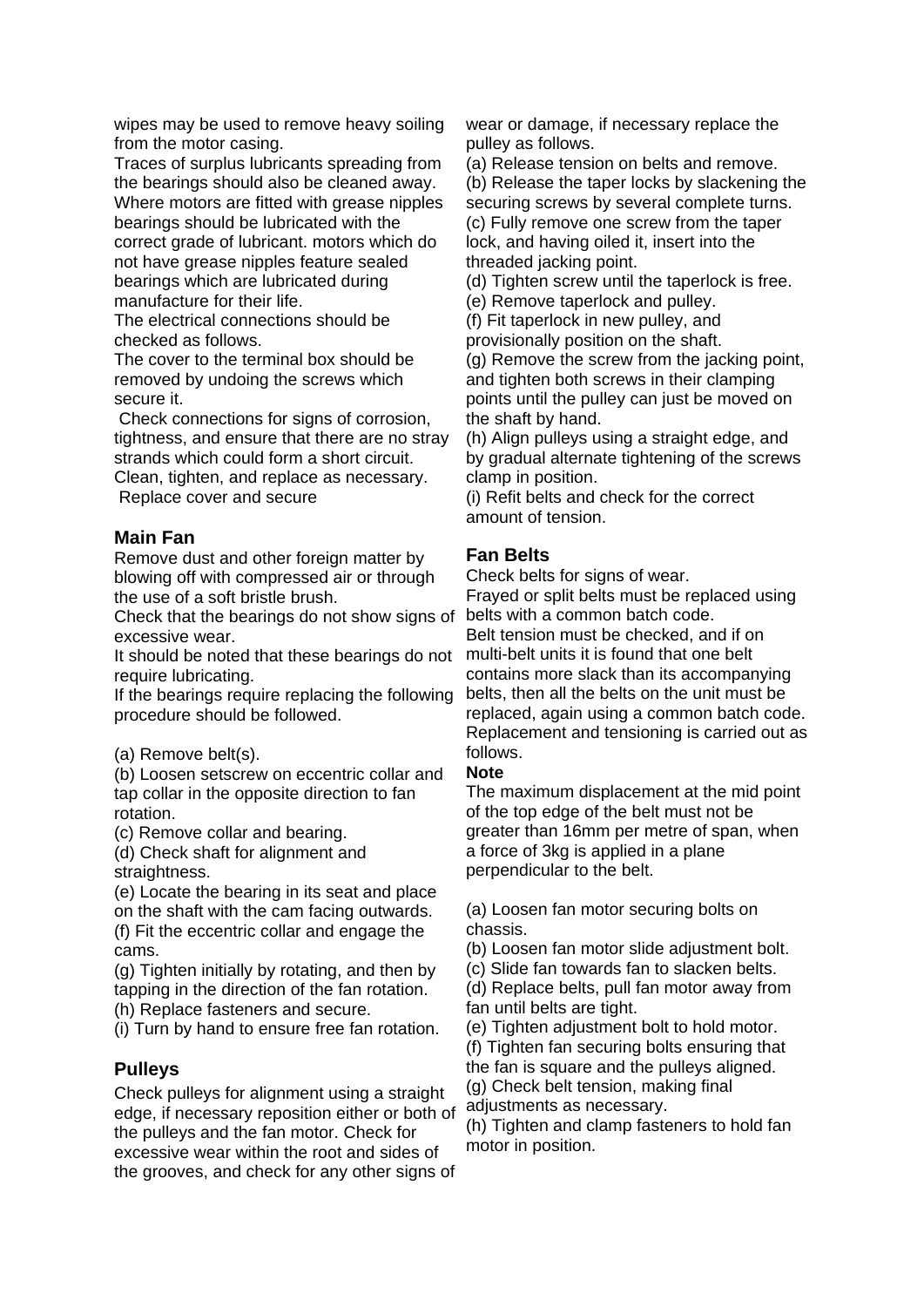#### **Heat Exchanger**

The heat exchanger requires a visual inspection at least once per year, this should be accompanied by cleaning.

It is recommended that a flue brush and vacuum cleaner are used to facilitate this. Access to the heat exchanger is gained through the removal of the rear upper panel and heat shield.

Servicing and cleaning should be performed as follows.

(a) Remove brass nuts and cover from heat exchanger end assembly to expose heat exchanger tubes.

(b) Remove any accumulated deposits from the tubes by pushing through the full length with a flue brush.

(c) The flue brush should be withdrawn so as to pull any deposits back into the bottom of the flue box where they can then be removed by using a vacuum cleaner.

(d) Particular attention should be paid to the upper internal surfaces of the tubes, where through convection heavier deposition is likely to occur.

(e) Any deposits which may have accumulated within the combustion chamber can be removed with a vacuum cleaner once the burner is removed.

#### **Note**

It is most important that a build up of deposits is not allowed to occur as this can have an adverse effect upon the efficiency of the heater and reduce the life of the heat exchanger.

(f) The heat exchanger and combustion chamber should be visually inspected for signs of splits, cracks, and distortion (g) All gaskets should be checked to ensure that they continue to provide a gas tight seal, if there is an element of doubt then they should be replaced.

If the condition of the heat exchanger gives cause for concern the Service Department at Benson Heating should be advised pending a more detailed examination.

#### **Electrical Supply**

All connections must be checked to ensure that they are secure, and free from corrosion. Terminals and connections should also be checked to ensure that no stray strands are bridging terminals.

Electrical continuity should also be checked.

#### **Gas Supply**

The gas supply pipework, and fittings should all be inspected to ensure that they are free from corrosion, and to ensure that where brackets have been fitted these remain secure and offer adequate support. The system should be soundness tested in accordance with Institute of Gas Engineers recommendations detailed in

UP-1 and UP-2.

#### **Burner**

Service requirements for the burner fitted to the cabinet heater are covered in the separate manual prepared by the burner manufacturer.

#### **Note**

It is most important that the burner is serviced regularly and in accordance with the manufacturers instructions.

#### **Air Delivery System**

A visual inspection should be undertaken to ensure that the air delivery system is in good order, and that it remains adequately supported and that the various joints are effectively sealed.

#### **Report**

A full and detailed service report should be prepared, it is advised that the report is not completed until the heater has been recommissioned, where upon the completed report can then be run through with the user.

#### **5.3 Service Re-commissioning**

The heater should be re-commissioned as follows, as per section 4.1 through to section 4.4 inclusive.

This must be regarded as a necessary part of the heater service by the servicing engineer.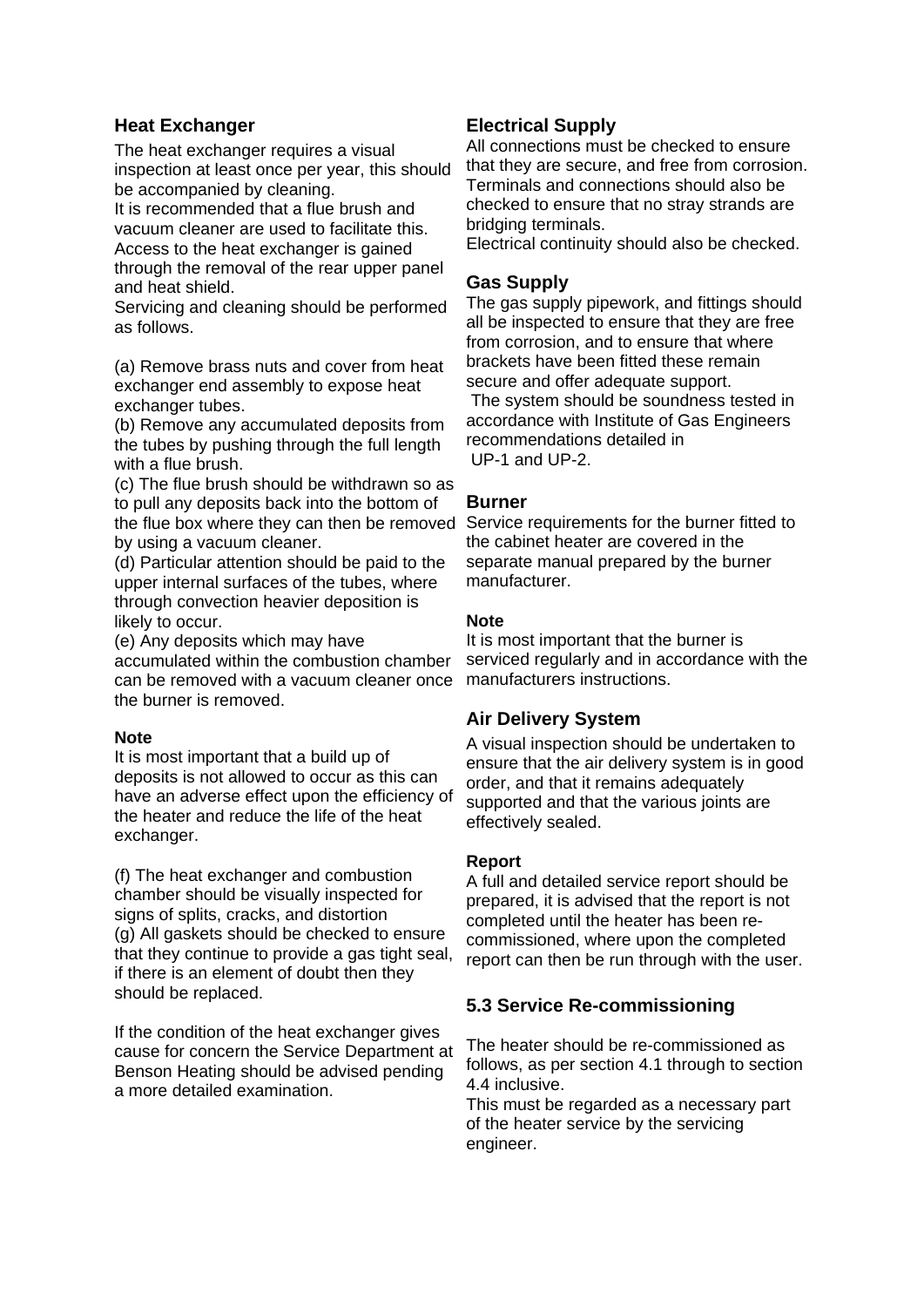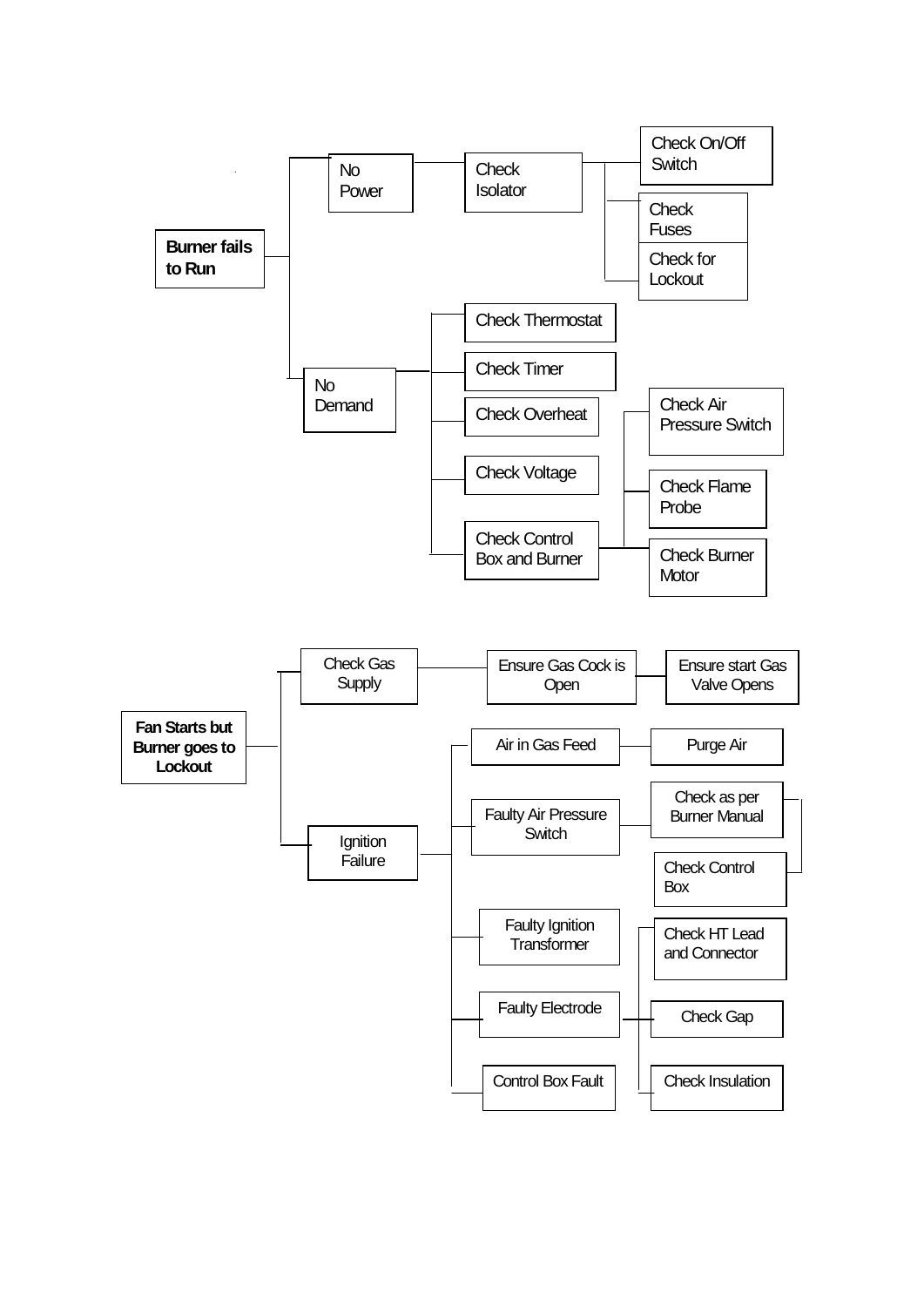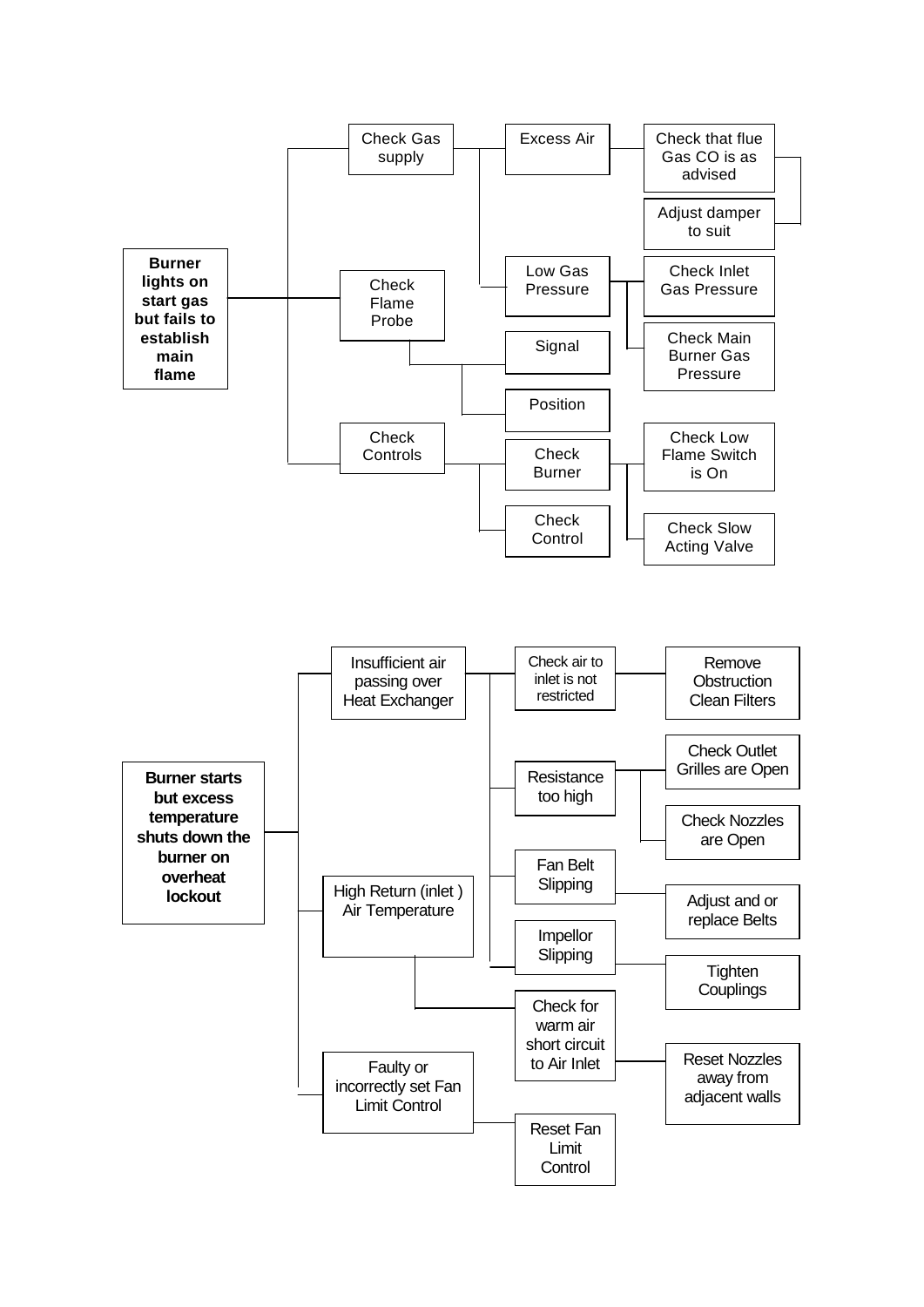

 **100-300 Riello ON / OFF Gas or Oil Fired Burner 230v/1ph/50Hz Analogue Control**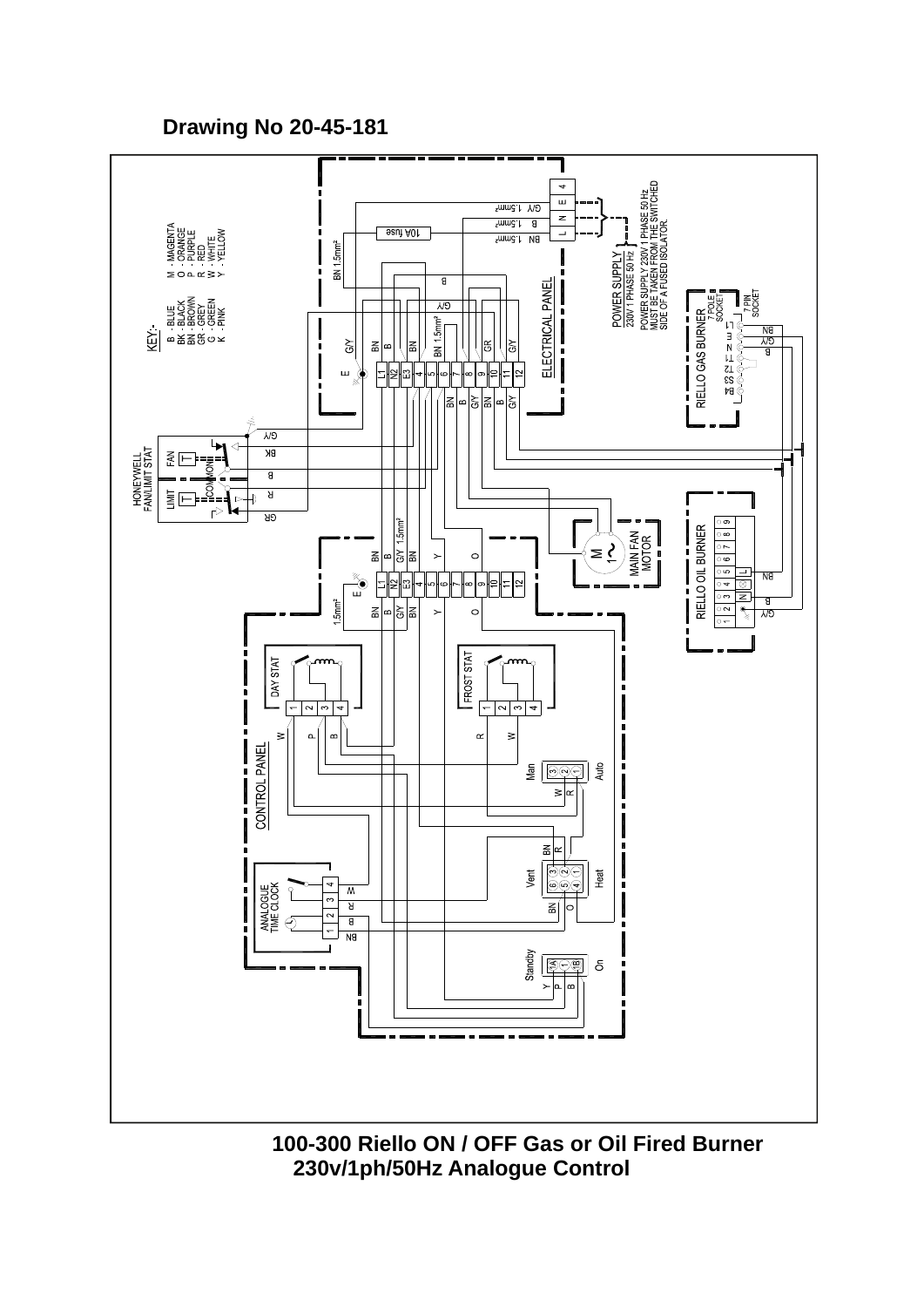



 **100-300 Riello ON / OFF Gas or Oil Fired Burner 230v/1ph/50Hz CP4 Control**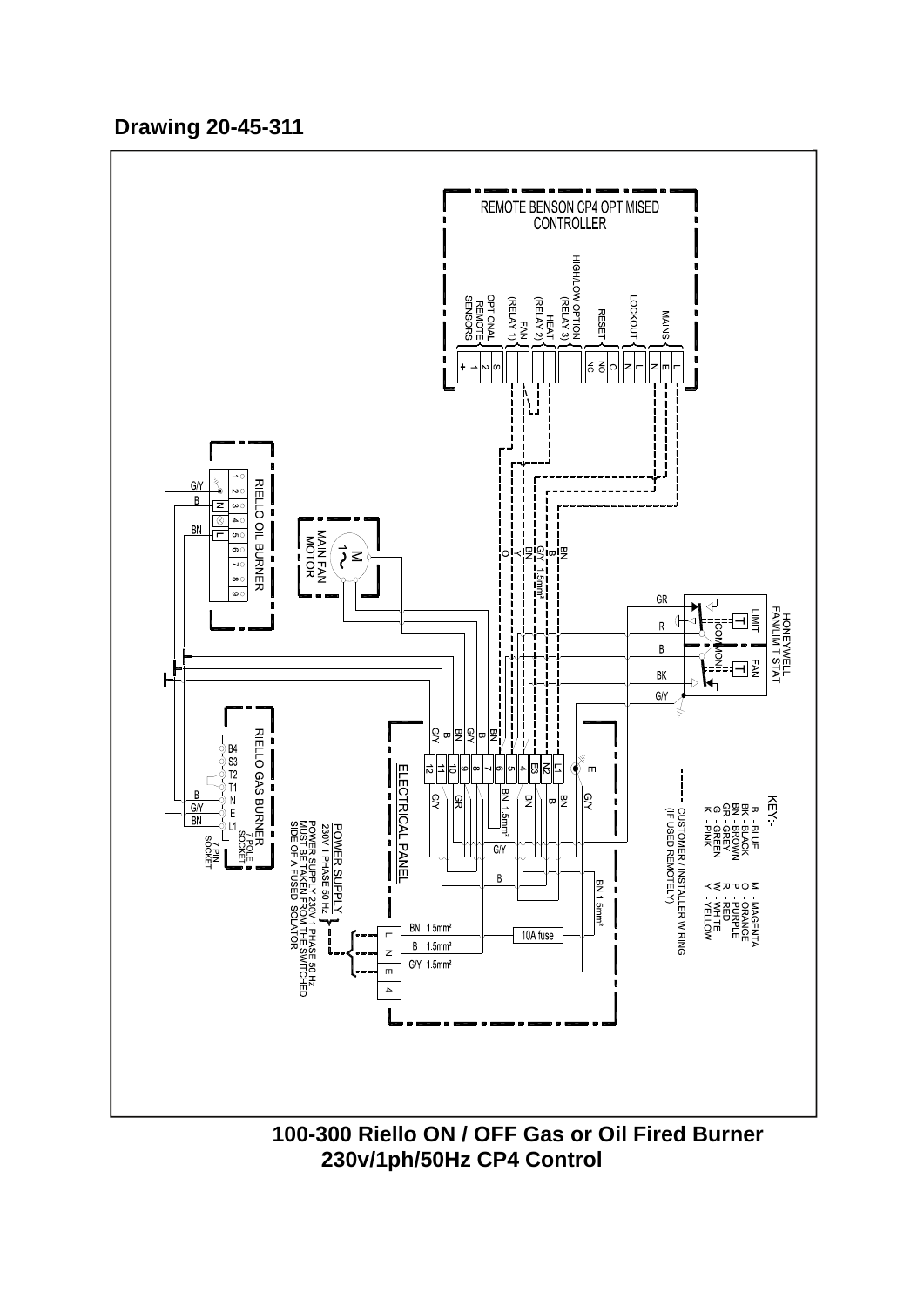

**400-500 Riello ON / OFF Gas or Oil Fired Burner 230v/1ph/50Hz Analogue Control**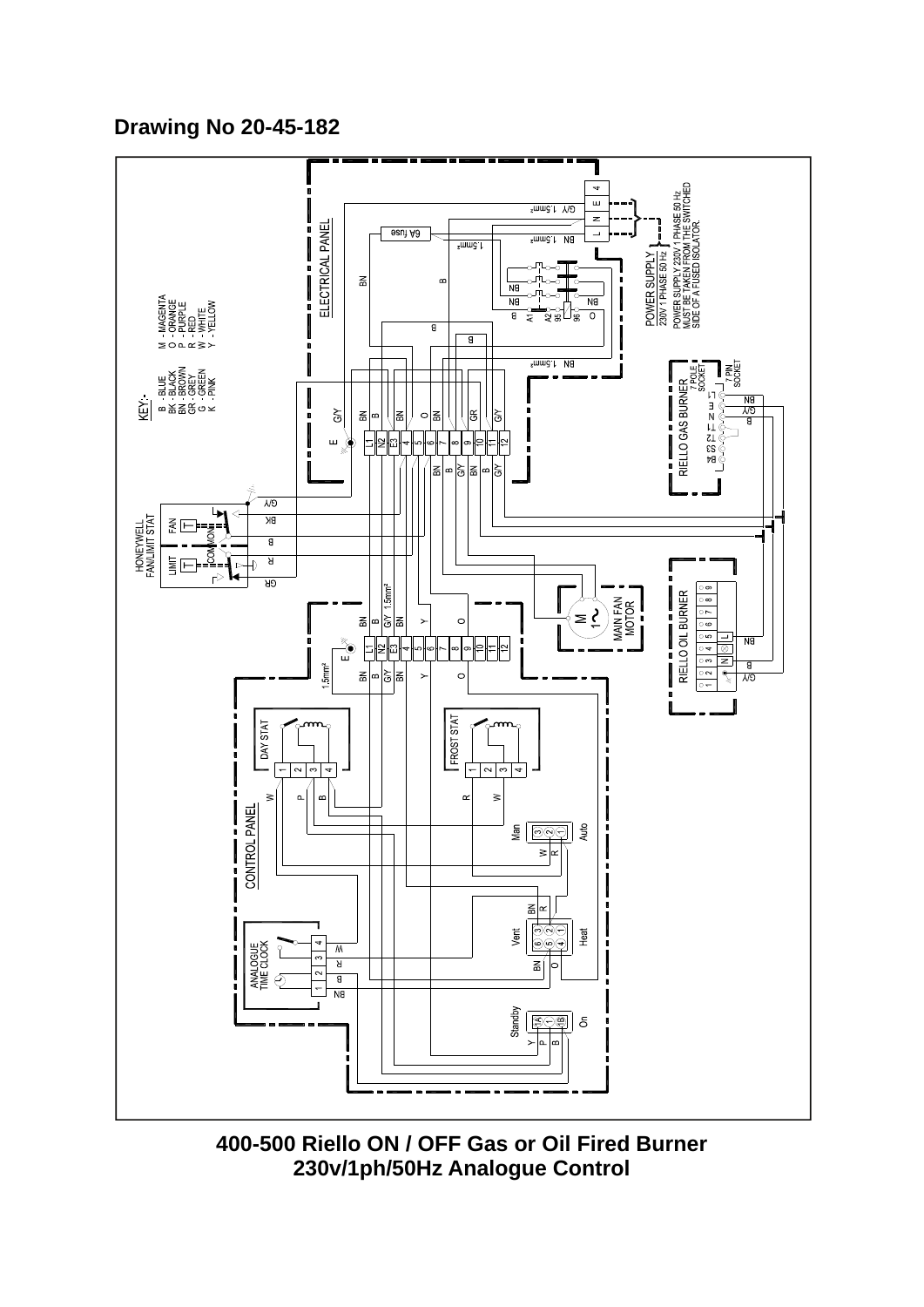

**400 – 500 Riello ON / OFF Gas or Oil Fired Burner 230v/1ph/50Hz CP4 Control**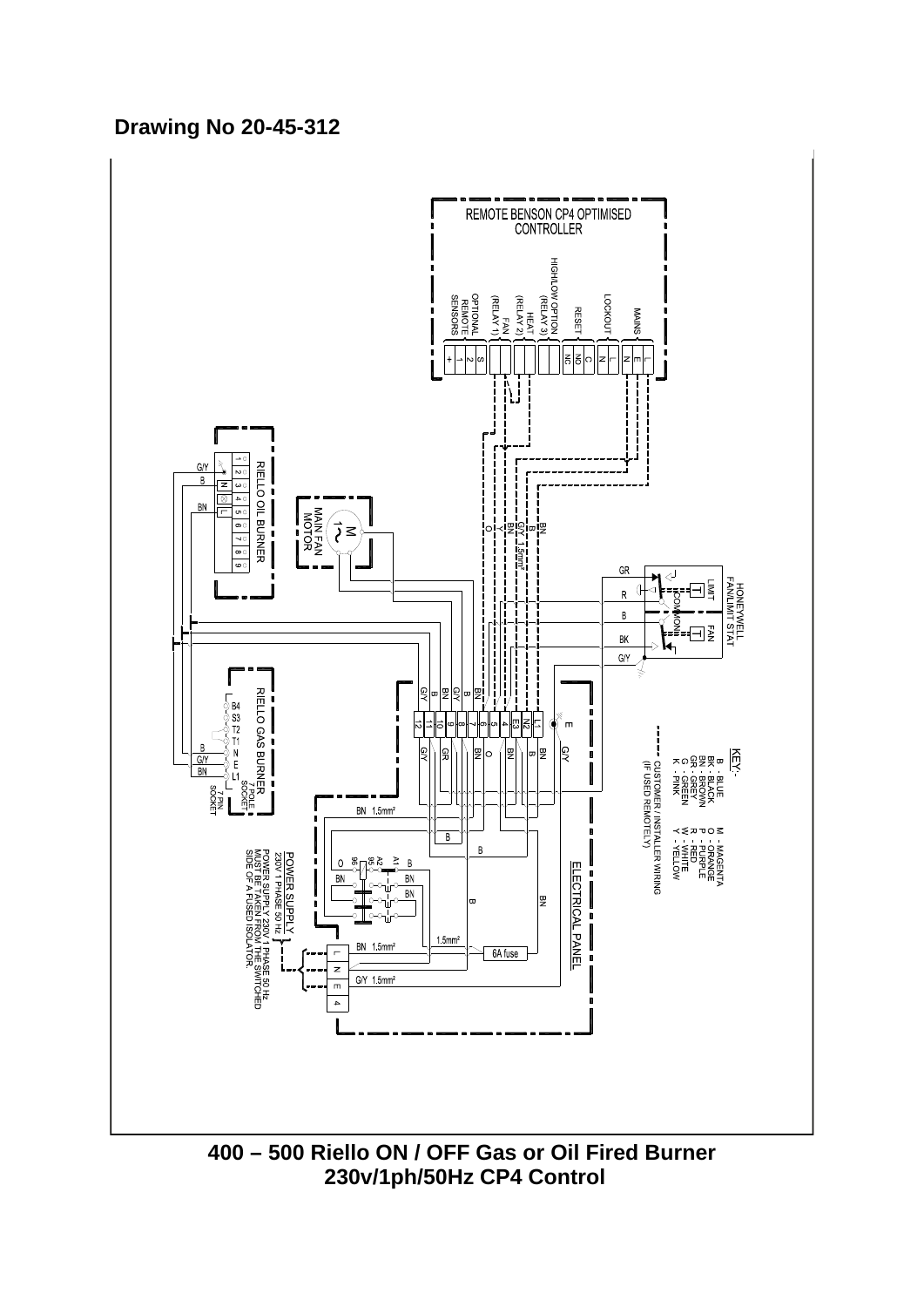

**200-1000 Riello ON/OFF Gas or Oil Fired Burner 415v/ 3ph/50Hz Analogue Control**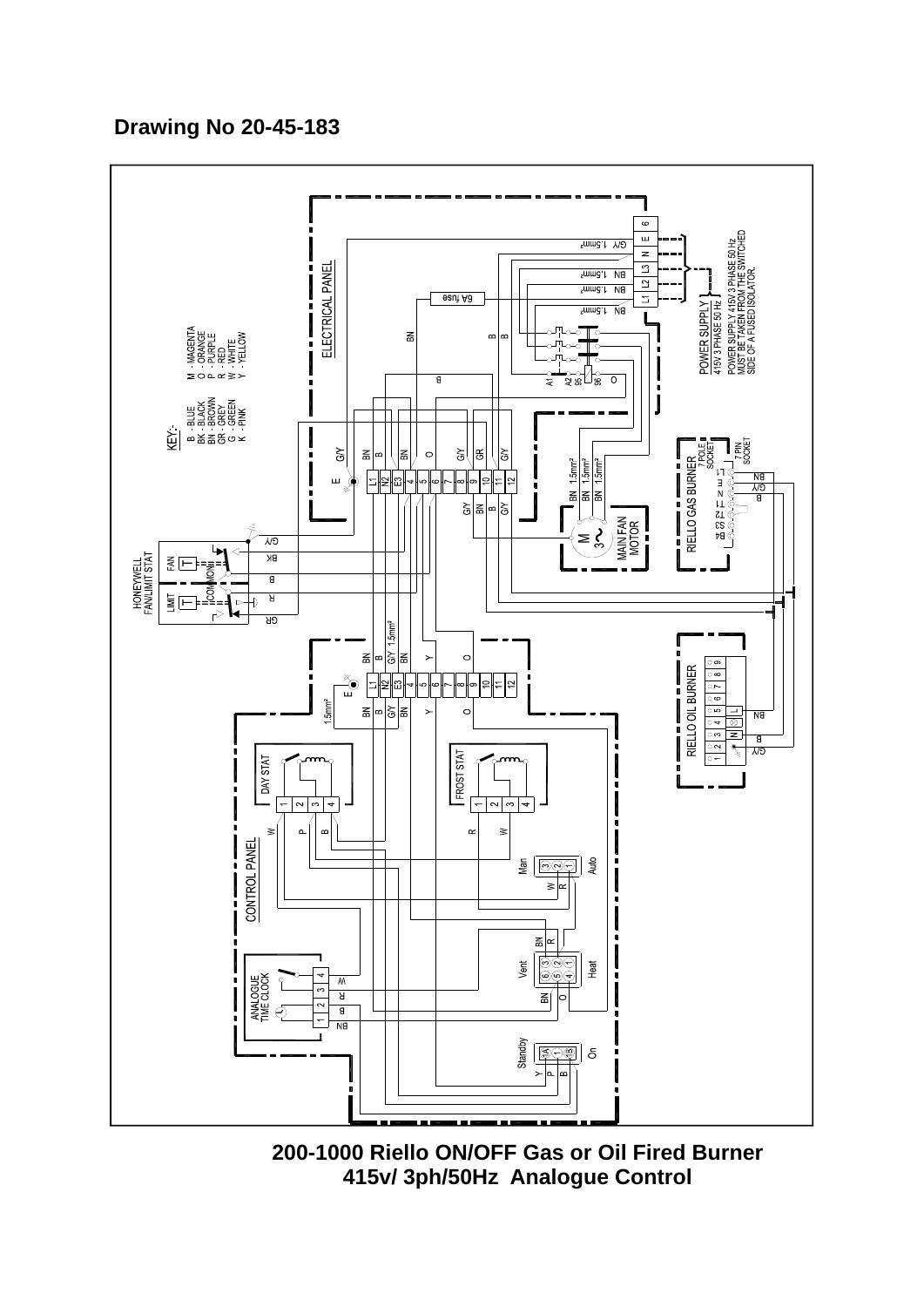

 **200 – 1000 Riello ON/OFF Gas or Oil Fired Burner 415v/3ph/50Hz CP4 Control**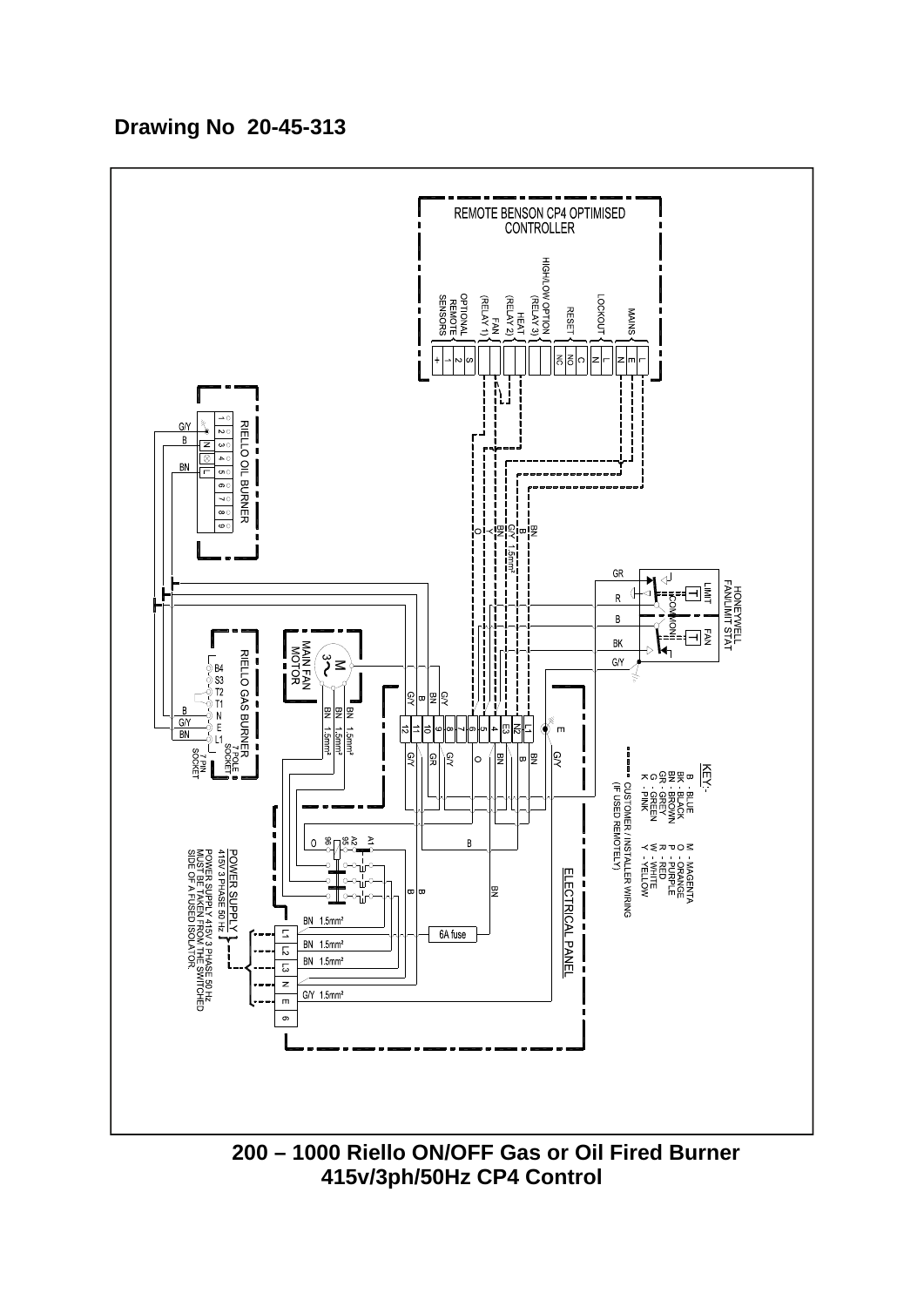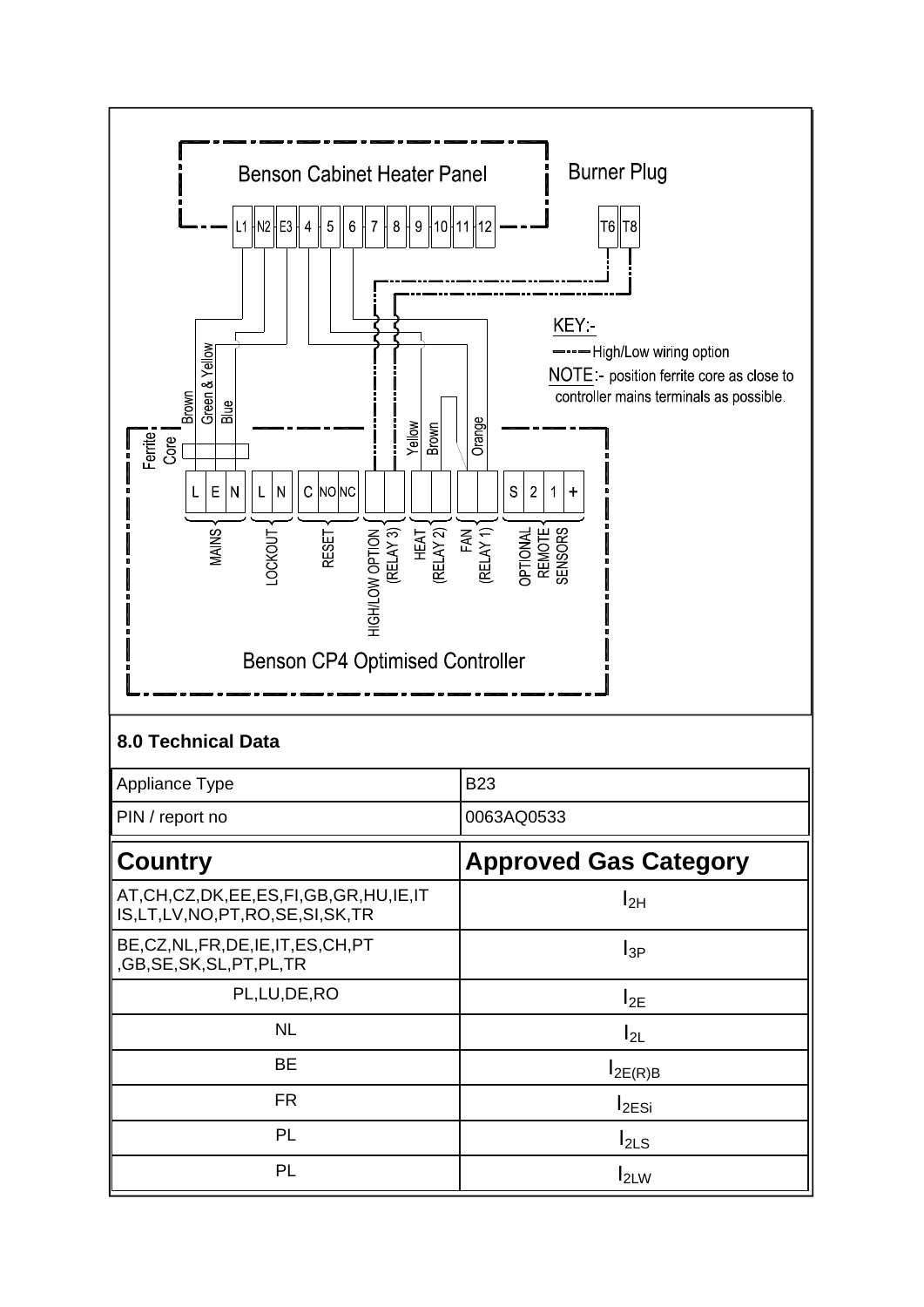### **Natural Gas (G20 I<sub>2H</sub>) Cabinet Heater**

The minimum allowable pre-purge time requires calculating [BS EN1020:1998 clause 6.38]. To do this only Carbon Dioxide  $CO<sub>2</sub>$  figure needs to be measured.

E.G. on a model 300 the calculated minimum time is =  $203.6 / ((100 / CO2) + 1)$ 

If the measured  $CO<sub>2</sub>$  is 9.7%

Then  $100 / 9.7 = 10.3$ 

 $10.3 + 1 = 11.3$ 

Therefore minimum pre-purge time is = 203.6 / 11.3 = **18.0 seconds**

The calculation to be conducted is given below for all models:

| Model 100 Minimum pre-purge time  | $=$ | $241.4 / ((100 / CO2) + 1)$ |
|-----------------------------------|-----|-----------------------------|
| Model 125 Minimum pre-purge time  | $=$ | $193.8 / ((100 / CO2) + 1)$ |
| Model 150 Minimum pre-purge time  | $=$ | $157.9 / ((100 / CO2) + 1)$ |
| Model 200 Minimum pre-purge time  | $=$ | $310.1 / ((100 / CO2) + 1)$ |
| Model 250 Minimum pre-purge time  | $=$ | $245.5 / ((100 / CO2) + 1)$ |
| Model 300 Minimum pre-purge time  | $=$ | $203.6 / ((100 / CO2) + 1)$ |
| Model 400 Minimum pre-purge time  | $=$ | $212.9 / ((100 / CO2) + 1)$ |
| Model 500 Minimum pre-purge time  | $=$ | $188.5 / ((100 / CO2) + 1)$ |
| Model 600 Minimum pre-purge time  | $=$ | $181.0 / ((100 / CO2) + 1)$ |
| Model 700 Minimum pre-purge time  | $=$ | $151.6 / ((100 / CO2) + 1)$ |
| Model 800 Minimum pre-purge time  | $=$ | $231.4 / ((100 / CO2) + 1)$ |
| Model 1000 Minimum pre-purge time | $=$ | $191.2 / ((100 / CO2) + 1)$ |
| Model 1200 Minimum pre-purge time | $=$ | $293.2 / ((100 / CO2) + 1)$ |
| Model 1300 Minimum pre-purge time | $=$ | 263.7 / ((100 / CO2) + 1)   |

**The pre-purge time must then be measured. If the measured pre-purge time is lower than the calculated time STOP and contact Benson Heating.**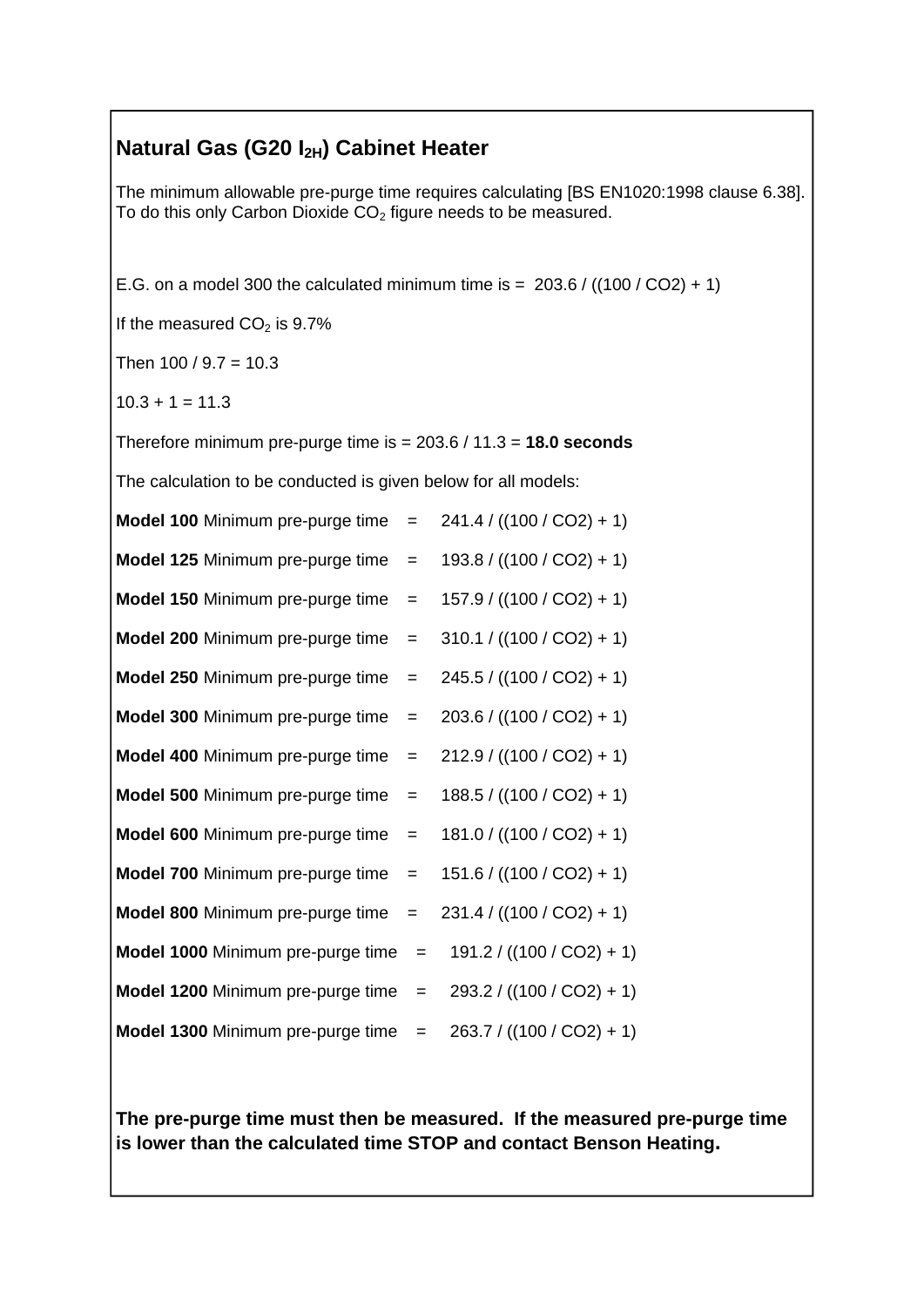#### Propane (G31 I<sub>3P</sub>) Cabinet Heater

The minimum allowable pre-purge time requires calculating [BS EN1020:1998 clause 6.38]. To do this only the Carbon Dioxide  $CO<sub>2</sub>$  figure needs to be measured.

E.G. on a model 125 the calculated minimum time is =  $490.7 / ((300 / CO2) + 2.01)$ 

If the measured  $CO<sub>2</sub>$  is 11.2%

Then  $300 / 11.2 = 26.79$ 

 $26.79 + 2.01 = 28.8$ 

Therefore minimum pre-purge time is = 490.7/28.8 = **17.0 seconds**

The calculation to be conducted is given below for all models:

| $=$ | $611.2 / ((300 / CO2) + 2.01)$ |
|-----|--------------------------------|
| $=$ | $490.7 / ((300 / CO2) + 2.01)$ |
| $=$ | $399.9 / ((300 / CO2) + 2.01)$ |
| $=$ | $785.2 / ((300 / CO2) + 2.01)$ |
| $=$ | $621.5 / ((300 / CO2) + 2.01)$ |
| $=$ | $515.4 / ((300 / CO2) + 2.01)$ |
| $=$ | $539.0 / ((300 / CO2) + 2.01)$ |
| $=$ | $477.3 / ((300 / CO2) + 2.01)$ |
| $=$ | $458.2 / ((300 / CO2) + 2.01)$ |
| $=$ | $383.9 / ((300 / CO2) + 2.01)$ |
| $=$ | $585.9 / ((300 / CO2) + 2.01)$ |
| $=$ | $484.0 / ((300 / CO2) + 2.01)$ |
| $=$ | $735.4 / ((300 / CO2) + 2.01)$ |
| $=$ | 667.5 / $((300 / CO2) + 2.01)$ |
|     |                                |

**The pre-purge time must then be measured. If the measured pre-purge time is lower than the calculated time STOP and contact Benson Heating.**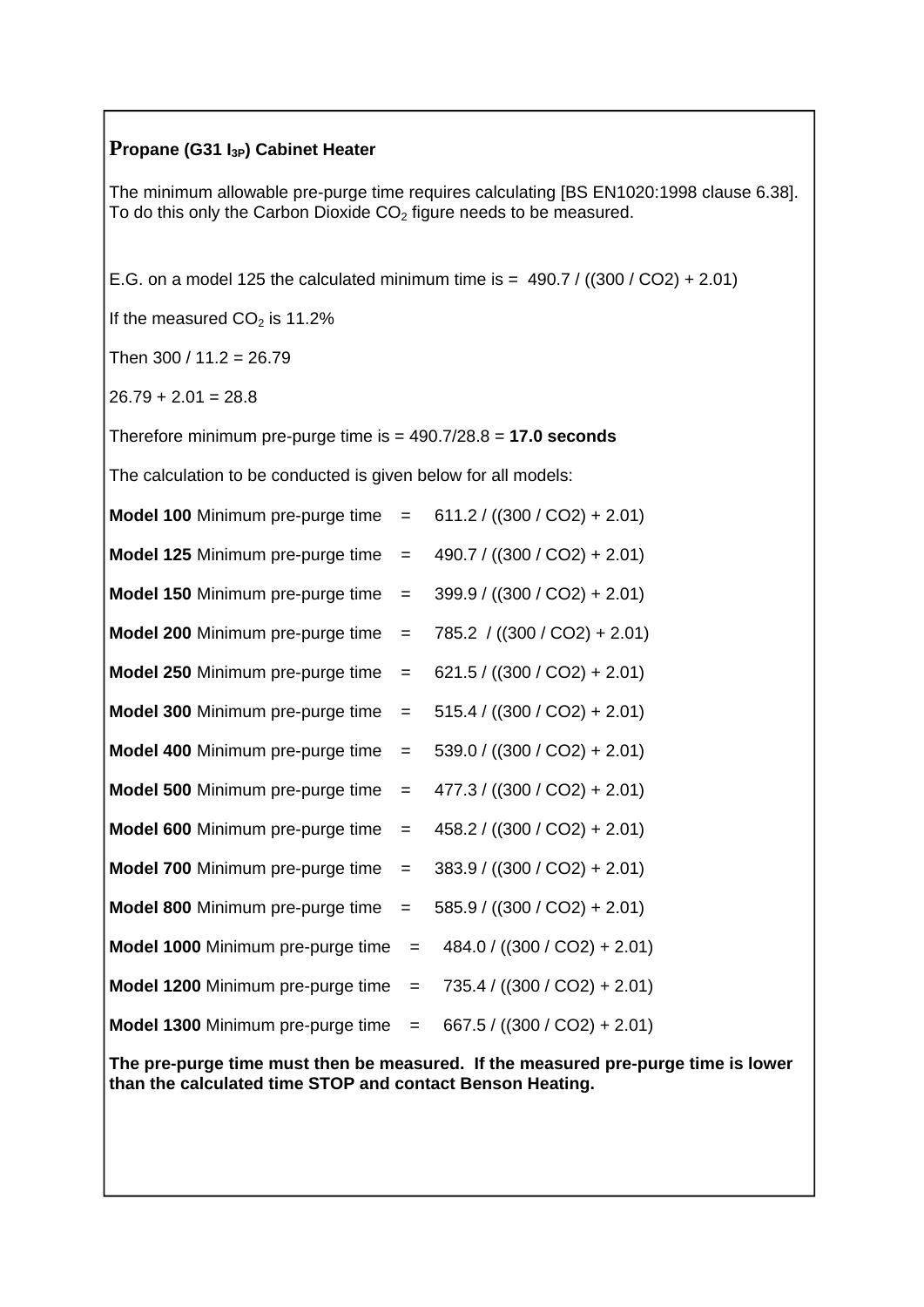#### **8.1 Technical Data**

| <b>MODEL</b>                                                 |                              | 100              | 125              | 150              | 200                |
|--------------------------------------------------------------|------------------------------|------------------|------------------|------------------|--------------------|
| <b>HEAT</b><br><b>OUTPUT</b>                                 | kW/hr<br>Btu/hr              | 29.16<br>99,500  | 36.21<br>123,500 | 43.32<br>147,800 | 57.96<br>197,800   |
| <b>HEAT INPUT</b><br>(GROSS)                                 | KW/hr<br>Btu/hr              | 35.40<br>120,800 | 44.09<br>150,500 | 54.10<br>184,500 | 70.31<br>239,900   |
| NETT EFFICIENCY                                              | $\frac{0}{0}$                | 91.49            | 91.21            | 88.93            | 91.54              |
| <b>GROSS EFFICIENCY</b>                                      | $\%$                         | 82.4             | 82.2             | 80.1             | 82.4               |
| <b>NAT GAS</b><br><b>CONSUMPTION</b>                         | $M^3/hr$<br>$Ft^3/hr$        | 3.34<br>118      | 4.19<br>148      | 5.09<br>180      | 6.68<br>236        |
| <b>BURNER TYPE</b>                                           | <b>RIELLO</b>                | GS <sub>5</sub>  | GS <sub>5</sub>  | GS <sub>5</sub>  | GS10               |
| NAT GAS BURNER PRESSURE<br>(zero resistance cover fitted)    | Mbar<br>Ins WG               | 2.3<br>0.9       | 2.5<br>1.0       | 3.6<br>1.4       | 2.5<br>1.0         |
| NAT GAS MINIMUM GAS INLET PRESSURE                           | Mbar                         | 17.5             | 17.5             | 17.5             | 17.5               |
| NAT GAS HEAD SETTING(zero flue resistance)                   | Number                       | $\mathbf{1}$     | 3                | 5                | $\overline{2}$     |
| NAT GAS AIR SETTING (zero flue resistance)                   | Number                       | 2.8              | 3                | 4.5              | $2.2\,$            |
| GAS<br><b>CONSUMPTION</b><br><b>PROPANE</b>                  | $M^3/hr$<br>$Ft^3/hr$<br>L/h | 1.4<br>51<br>5.3 | 1.8<br>63<br>6.6 | 2.1<br>76<br>7.9 | 2.8<br>101<br>10.6 |
| <b>LPG BURNER PRESSURE</b><br>(zero resistance cover fitted) | Mbar<br>Ins WG               | TBA              | 4.9<br>1.9       | TBA              | 4.1<br>1.64        |
| LPG MINIMUM GAS INLET PRESSURE                               | Mbar                         | 37.0             | 37.0             | 37.0             | 37.0               |
| LPG HEAD SETTING (zero flue resistance)                      | Number                       | <b>TBA</b>       | 3                | <b>TBA</b>       | $\overline{2}$     |
| LPG AIR SHUTTER SET (zero flue resistance)                   | Number                       | <b>TBA</b>       | 4.2              | <b>TBA</b>       | 2.6                |
| <b>GAS CONNECTION</b>                                        |                              | $RC\frac{1}{2}$  | $RC\frac{1}{2}$  | $RC\frac{1}{2}$  | $RC\frac{1}{2}$    |
| <b>AVAILABLE OUTLET</b><br><b>PRESSURE</b>                   | Pascals<br>Ins WG            | 75<br>0.3        | 100<br>0.4       | 100<br>0.4       | 75<br>0.3          |
| NOZZLE DISCHARGE<br>VELOCITY                                 | M/sec<br>Ft/min              | 5.73<br>1124     | 4.53<br>888      | 4.53<br>888      | 6.57<br>1288       |
| <b>AIR THROW</b><br>(APPROX)                                 | <b>Mtrs</b><br>Ft.           | 14<br>45         | 14<br>45         | 14<br>45         | 17.1<br>55         |
| <b>AIR</b><br><b>DELIVERY</b>                                | $M^3$ /sec<br>$Ft^3/min$     | 0.61<br>1300     | 0.71<br>1500     | 0.71<br>1500     | 1.03<br>2180       |
| <b>TEMPERATURE RISE</b><br><b>THROUGH HEATER</b>             | Deg C<br>Deg F               | 39<br>70         | 41.9<br>76       | 50.3<br>90       | 46.3<br>83         |
| SOUND LEVEL                                                  | Dba                          | 67               | 69               | 69               | 72                 |
| <b>COMBUSTION CHAMBER (press)</b>                            | Mbar                         | 0.21             | 0.21             | 0.21             | 0.24               |
| <b>FLUE</b><br><b>RESISTANCE</b>                             | Min Mbar<br>Max Mbar         | $-0.2$<br>0.6    | $-0.2$<br>0.6    | $-0.2$<br>0.6    | $-0.2$<br>0.6      |
| <b>FLUE DIAMETER</b>                                         | Mm                           | 125              | 125              | 125              | 150                |
| ELECTRICAL SUPPLY                                            | Standard                     | 230/1/50         | 230/1/50         | 230/1/50         | 230/1/50           |
| RATED INPUT                                                  | <b>KW</b>                    | 0.55             | 0.55             | 0.55             | 1.1                |
| <b>FUSED ISOLATOR SIZE</b>                                   | Amps                         | 16               | 16               | 16               | 20                 |
| <b>RUNNING CURRENT</b>                                       | Amps                         | 3.2              | 4.8              | 4.8              | 6                  |
| ELECTRICAL SUPPLY                                            | Optional                     | N/A              | N/A              | N/A              | 415/3/50           |
| <b>RATED INPUT</b>                                           | <b>KW</b>                    | N/A              | N/A              | N/A              | 0.75               |
| <b>FUSED ISOLATOR SIZE</b>                                   | Amps                         | N/A              | N/A              | N/A              | 16                 |
| <b>RUNNING CURRENT</b>                                       | Amps                         | N/A              | N/A              | N/A              | 2.2                |
| ELECTRICAL PROTECTION                                        | IP                           | 20               | 20               | 20               | 20                 |
| <b>WEIGHT</b>                                                | Kg                           | 196              | 196              | 196              | 241                |
| AIR NOZZLE SIZE                                              | Ins                          | 9.4              | 9.4              | 9.4              | 9.4                |
| NOZZLE AMOUNT                                                | No                           | $\overline{2}$   | $\overline{2}$   | $\overline{2}$   | $\overline{2}$     |
| FLUE TEMPERATURE (GROSS)                                     | @ 20°C Ambient               | 200              | 205              | 253              | 200                |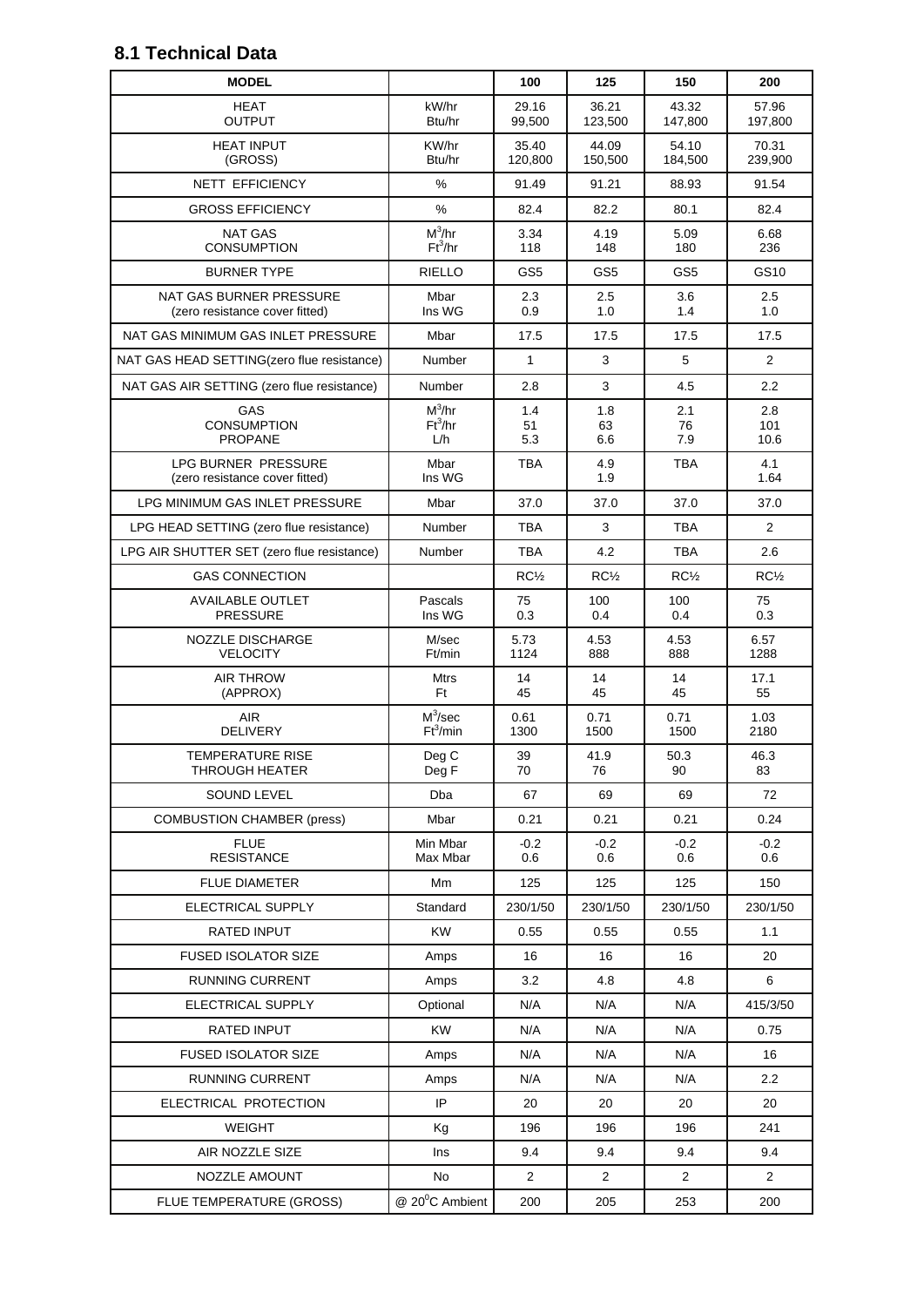#### **Technical Data**

| <b>MODEL</b>                                                 |                              | 250                | 300                | 400                | 500                |
|--------------------------------------------------------------|------------------------------|--------------------|--------------------|--------------------|--------------------|
| <b>HEAT</b><br><b>OUTPUT</b>                                 | kW/hr<br>Btu/hr              | 73.00<br>249,000   | 86.05<br>293.600   | 117.02<br>399.300  | 132.16<br>450,900  |
| <b>HEAT INPUT</b><br>(GROSS)                                 | KW/hr<br>Btu/hr              | 88.83<br>303,000   | 107.12<br>365,500  | 142.78<br>487,200  | 161.23<br>550,100  |
| NETT EFFICIENCY                                              | %                            | 91.26              | 89.21              | 91.02              | 91.03              |
| <b>GROSS EFFICIENCY</b>                                      | $\%$                         | 82.2               | 80.3               | 82.0               | 82.0               |
| <b>NAT GAS</b><br><b>CONSUMPTION</b>                         | $M^3/hr$<br>$Ft^3/hr$        | 8.5<br>300         | 10.1<br>359        | 13.6<br>480        | 15.3<br>541        |
| <b>BURNER TYPE</b>                                           | <b>RIELLO</b>                | GS10               | GS10               | GS20               | GS20               |
| NAT GAS BURNER PRESSURE<br>(zero resistance cover fitted)    | Mbar<br>Ins WG               | 4.1<br>1.6         | 5.3<br>2.1         | 4.0<br>1.6         | 4.6<br>1.8         |
| NAT GAS MINIMUM GAS INLET PRESSURE                           | Mbar                         | 17.5               | 17.5               | 17.5               | 17.5               |
| NAT GAS HEAD SETTING (zero flue resistance)                  | Number                       | 3                  | 5                  | 3                  | 5                  |
| NAT GAS AIR SETTING (zero flue resistance)                   | Number                       | 3.6                | 6                  | 3.2                | 4.2                |
| GAS<br><b>CONSUMPTION</b><br><b>PROPANE</b>                  | $M^3/hr$<br>$Ft^3/hr$<br>L/h | 3.6<br>128<br>13.4 | 4.2<br>150<br>15.7 | 5.9<br>207<br>21.8 | 7.4<br>262<br>27.6 |
| <b>LPG BURNER PRESSURE</b><br>(zero resistance cover fitted) | Mbar<br>Ins WG               | <b>TBA</b>         | TBA                | <b>TBA</b>         | <b>TBA</b>         |
| LPG MINIMUM GAS INLET PRESSURE                               | Mbar                         | 37.0               | 37.0               | 37.0               | 37.0               |
| LPG HEAD SETTING (zero flue resistance)                      | Number                       | <b>TBA</b>         | TBA                | <b>TBA</b>         | <b>TBA</b>         |
| LPG AIR SHUTTER SET (zero flue resistance)                   | Number                       | <b>TBA</b>         | <b>TBA</b>         | <b>TBA</b>         | <b>TBA</b>         |
| <b>GAS CONNECTION</b>                                        |                              | $RC\frac{1}{2}$    | $RC\frac{1}{2}$    | $RC\%$             | RC <sub>3</sub>    |
| <b>AVAILABLE OUTLET</b><br>PRESSURE (STD)                    | Pascals<br>Ins WG            | 100<br>0.4         | 100<br>0.4         | 137<br>0.55        | 150<br>0.6         |
| NOZZLE DISCHARGE<br><b>VELOCITY</b>                          | M/sec<br>Ft/min              | 5.91<br>1159       | 5.91<br>1159       | 7.55<br>1481       | 6.98<br>1369       |
| <b>AIR THROW</b><br>(APPROX)                                 | <b>Mtrs</b><br>Ft            | 17.1<br>55         | 17.1<br>55         | 20.2<br>65         | 20.2<br>65         |
| AIR<br>DELIVERY(STD)                                         | $M^3$ /sec<br>$Ft^3$ /min    | 1.39<br>2950       | 1.39<br>2950       | 2.15<br>4550       | 2.65<br>5620       |
| <b>TEMPERATURE RISE</b><br>THROUGH HEATER                    | Deg C<br>Deg F               | 42.8<br>77         | 49.8<br>90         | 45.1<br>81         | 44.5<br>81         |
| SOUND LEVEL                                                  | Dba                          | 72                 | 72                 | 74                 | 75                 |
| <b>COMBUSTION CHAMBER (press)</b>                            | Mbar                         | 0.24               | 0.34               | 0.56               | 0.88               |
| <b>FLUE</b><br><b>RESISTANCE</b>                             | Min Mbar<br>Max Mbar         | $-0.2$<br>0.6      | $-0.2$<br>0.6      | $-0.2$<br>0.6      | $-0.2$<br>0.6      |
| <b>FLUE DIAMETER</b>                                         | Mm                           | 150                | 175                | 175                | 175                |
| ELECTRICAL SUPPLY                                            | Standard                     | 230/1/50           | 230/1/50           | 415/3/50           | 415/3/50           |
| RATED INPUT                                                  | <b>KW</b>                    | 1.1                | 1.1                | 1.5                | $2.2\,$            |
| <b>FUSED ISOLATOR SIZE</b>                                   | Amps                         | 20                 | 20                 | 16                 | 16                 |
| <b>RUNNING CURRENT</b>                                       | Amps                         | 7.2                | 7.2                | 3.6                | 5.2                |
| ELECTRICAL SUPPLY                                            | Optional                     | 415/3/50           | 415/3/50           | 230/1/50           | 230/1/50           |
| RATED INPUT                                                  | <b>KW</b>                    | 0.75               | 0.75               | 1.5                | 2.2                |
| <b>FUSED ISOLATOR SIZE</b>                                   | Amps                         | 16                 | 16                 | 40                 | 40                 |
| RUNNING CURRENT                                              | Amps                         | 2.2                | $2.2\phantom{0}$   | 12                 | 14                 |
| ELECTRICAL PROTECTION                                        | IP                           | 20                 | 20                 | 20                 | 20                 |
| <b>WEIGHT</b>                                                | Kg                           | 243                | 243                | 330                | 332                |
| AIR NOZZLE SIZE                                              | Ins                          | 9.4                | 9.4                | 11                 | 11                 |
| NOZZLE AMOUNT                                                | No                           | 3                  | 3                  | 3                  | 4                  |
| FLUE TEMPERATURE (GROSS)                                     | @ 20°C Ambient               | 210                | 250                | 210                | 210                |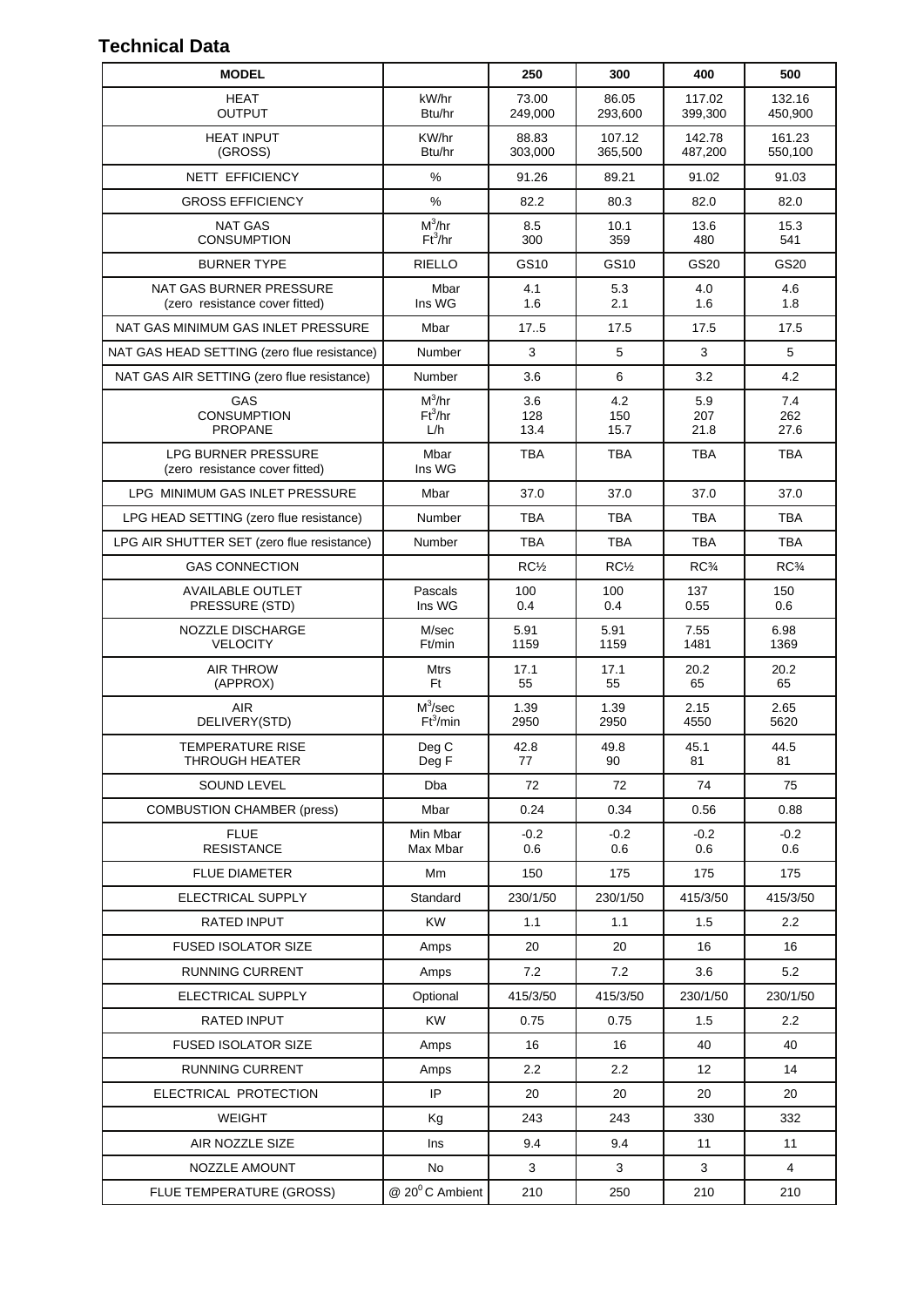#### **Technical Data**

| <b>MODEL</b>                                                 |                             | 600                | 700                             | 800                             |
|--------------------------------------------------------------|-----------------------------|--------------------|---------------------------------|---------------------------------|
| <b>HEAT</b><br><b>OUTPUT</b>                                 | kW/hr<br>Btu/hr             | 176.59<br>602,500  | 204.99<br>699,400               | 234.96<br>801,700               |
| <b>HEAT INPUT</b><br>(GROSS)                                 | KW/hr<br>Btu/hr             | 214.22<br>730,900  | 255.72<br>872,500               | 285.70<br>974,800               |
| <b>NETT EFFICIENCY</b>                                       | %                           | 91.54              | 90.00                           | 91.07                           |
| <b>GROSS EFFICIENCY</b>                                      | %                           | 82.4               | 80.2                            | 82.05                           |
| <b>NAT GAS</b><br><b>CONSUMPTION</b>                         | $M^3/hr$<br>$Ft^3/hr$       | 20.2<br>715        | 23.9<br>844                     | 27.0<br>956.5                   |
| <b>BURNER TYPE</b>                                           | <b>RIELLO</b>               | GS20               | RS34.1                          | RS34.1                          |
| NAT GAS BURNER PRESSURE<br>(zero resistance cover fitted)    | Mbar<br>Ins WG              | 5.9<br>2.3         | 7.2<br>2.9                      | 7.4<br>2.9                      |
| NAT GAS MINIMUM INLET PRESSURE                               | Mbar                        | 17.5               | 17.5                            | 17.5                            |
| NAT GAS HEAD SETTING (zero flue resistance)                  | Number                      | 6                  | 3                               | 3                               |
| NAT GAS AIR SETTING (zero flue resistance)                   | Number                      | 8                  | 2.5                             | 3.50                            |
| GAS<br><b>CONSUMPTION</b><br><b>PROPANE</b>                  | $M^3/hr$<br>$Ft^3/h$<br>L/h | 8.5<br>301<br>31.6 | 10.2<br>361<br>37.9             | 11.7<br>414<br>43.5             |
| <b>LPG BURNER PRESSURE</b><br>(zero resistance cover fitted) | Mbar<br>Ins WG              | TBA                | TBA                             | <b>TBA</b>                      |
| LPG MINIMUM GAS INLET PRESSURE                               | Mbar                        | 37.0               | 37.0                            | 37.0                            |
| LPG HEAD SETTING (zero flue resistance)                      | Number                      | <b>TBA</b>         | TBA                             | <b>TBA</b>                      |
| LPG AIR SET TING (zero flue resistance)                      | Number                      | <b>TBA</b>         | <b>TBA</b>                      | <b>TBA</b>                      |
| <b>GAS CONNECTION</b>                                        |                             | RC <sub>1</sub>    | RC1 <sup>1</sup> / <sub>4</sub> | RC1 <sup>1</sup> / <sub>4</sub> |
| <b>AVAILABLE OUTLET</b><br>PRESSURE (STD)                    | Pascals<br>Ins WG           | 175<br>0.7         | 188<br>0.75                     | 125<br>0.5                      |
| NOZZLE DISCHARGE<br><b>VELOCITY</b>                          | M/sec<br>Ft/min             | 6.13<br>1203       | 6.71<br>1315                    | 6.55<br>1285                    |
| <b>AIR THROW</b><br>(APPROX)                                 | <b>Mtrs</b><br>Ft           | 20.2<br>65         | 21.7<br>70                      | 21.7<br>70                      |
| <b>AIR</b><br>DELIVERY(STD)                                  | $M^3$ /sec<br>$Ft^3/m$ in   | 3.11<br>6600       | 3.4<br>7200                     | 4.32<br>9150                    |
| <b>TEMPERATURE RISE</b><br>THROUGH HEATER                    | Deg C<br>Deg F              | 44.7<br>81         | 49.2<br>88                      | 44.2<br>79                      |
| SOUND LEVEL                                                  | Dba                         | 78                 | 78                              | 79                              |
| <b>COMBUSTION CHAMBER (press)</b>                            | Mbar                        | 0.54               | 0.62                            | 0.67                            |
| <b>FLUE</b><br><b>RESISTANCE</b>                             | Min Mbar<br>Max Mbar        | $-0.2$<br>0.6      | $-0.4$<br>1.6                   | $-0.4$<br>1.6                   |
| <b>FLUE DIAMETER</b>                                         | Mm                          | 200                | 200                             | 225                             |
| ELECTRICAL SUPPLY                                            | Standard                    | 415/3/50           | 415/3/50                        | 415/3/50                        |
| RATED INPUT                                                  | <b>KW</b>                   | 3                  | 3                               | 4                               |
| <b>FUSED ISOLATOR SIZE</b>                                   | Amps                        | 25                 | 25                              | 32                              |
| <b>RUNNING CURRENT</b>                                       | Amps                        | 6.5                | 7.5                             | 8.4                             |
| ELECTRICAL SUPPLY                                            | Standard                    | N/A                | N/A                             | N/A                             |
| RATED INPUT                                                  | <b>KW</b>                   | N/A                | N/A                             | N/A                             |
| <b>FUSED ISOLATOR SIZE</b>                                   | Amps                        | N/A                | N/A                             | N/A                             |
| <b>RUNNING CURRENT</b>                                       | Amps                        | N/A                | N/A                             | N/A                             |
| ELECTRICAL PROTECTION                                        | IP                          | 20                 | 20                              | 20                              |
| WEIGHT                                                       | Kg                          | 525                | 540                             | 630                             |
| AIR NOZZLE SIZE                                              | Ins                         | 12.6               | 12.6                            | 14.6                            |
| NOZZLE AMOUNT                                                | No                          | $\overline{4}$     | 4                               | 4                               |
| FLUE TEMPERATURE (GROSS)                                     | @ 20°C Ambient              | 200                | 225                             | 205                             |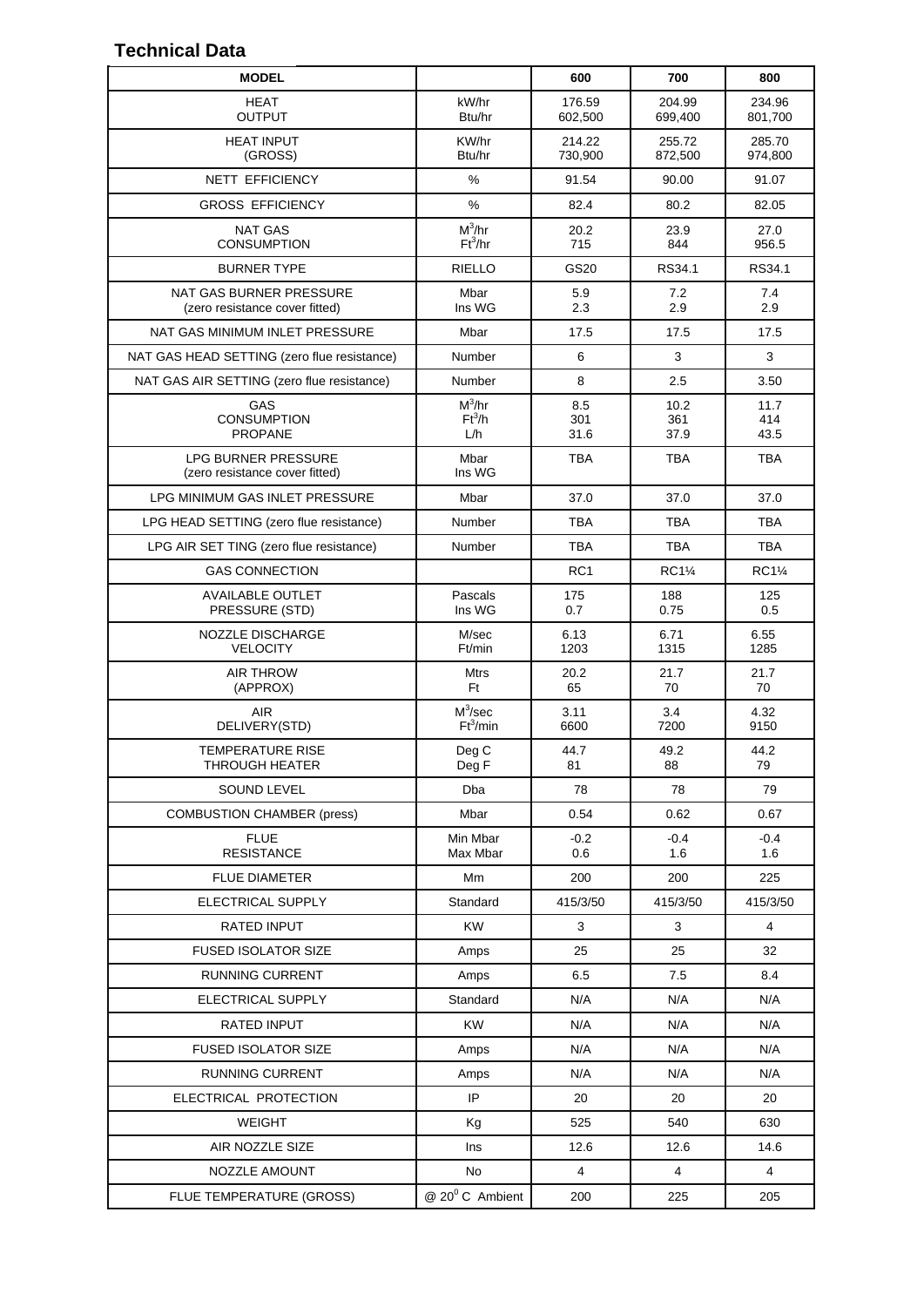#### **Technical Data**

| <b>MODEL</b>                                                  |                              | 1000                            | 1200                            | 1300                |
|---------------------------------------------------------------|------------------------------|---------------------------------|---------------------------------|---------------------|
| <b>HEAT</b><br><b>OUTPUT</b>                                  | kW/hr<br>Btu/hr              | 283.67<br>967,900               | 349.98<br>1194,100              | 380.45<br>1298,100  |
| <b>HEAT INPUT</b><br>(GROSS)                                  | KW/hr<br>Btu/hr              | 345.88<br>1180.150              | 426.66<br>1455,800              | 470.08<br>1603.900  |
| <b>NETT EFFICIENCY</b>                                        | %                            | 91.08                           | 91.09                           | 89.88               |
| <b>GROSS EFFICIENCY</b>                                       | $\%$                         | 82                              | 82                              | 80.2                |
| <b>NAT GAS</b><br><b>CONSUMPTION</b>                          | $M^3/hr$<br>$Ft^3/hr$        | 33.0<br>1168                    | 40.7<br>1437                    | 45.8<br>1617        |
| <b>BURNER TYPE</b>                                            | <b>RIELLO</b>                | RS34.1                          | RS44.1                          | RS44.1              |
| NAT GAS BURNER GAS PRESSURE<br>(zero resistance cover fitted) | Mbar<br>Ins WG               | 11.2<br>4.5                     | 7.6<br>3.0                      |                     |
| NAT GAS MINIMUM INLET PRESSURE                                | Mbar                         | 17.5                            | 17.5                            | 17.5                |
| NAT GAS HEAD SETTING zero flue resistance                     | Number                       | 6                               | <b>TBA</b>                      |                     |
| NAT GAS AIR SHUTTER SET zero flue resistance                  | Number                       | 3.66                            | <b>TBA</b>                      |                     |
| GAS<br><b>CONSUMPTION</b><br><b>PROPANE</b>                   | $M^3/hr$<br>$Ft^3/hr$<br>L/h | 14.36<br>516<br>54.2            | 16.8<br>595<br>62.4             | 19.0<br>669<br>70.4 |
| LPG BURNER GAS PRESSURE<br>(zero resistance cover fitted)     | Mbar<br>Ins WG               | TBA                             | <b>TBA</b>                      | TBA                 |
| LPG MINIMUM GAS INLET PRESSURE                                | Mbar                         | 37.0                            | 37.0                            | 37.0                |
| LPG HEAD SETTING zero flue resistance                         | Number                       | <b>TBA</b>                      | <b>TBA</b>                      | TBA                 |
| LPG AIR SHUTTER SET zero flue resistance                      | Number                       | <b>TBA</b>                      | <b>TBA</b>                      | <b>TBA</b>          |
| <b>GAS CONNECTION</b>                                         |                              | RC1 <sup>1</sup> / <sub>4</sub> | RC1 <sup>1</sup> / <sub>2</sub> | RC <sub>2</sub> "   |
| <b>AVAILABLE OUTLET</b><br>PRESSURE (STD)                     | Pascals<br>Ins WG            | 175<br>0.7                      | 250<br>1                        | 250<br>$\mathbf{1}$ |
| NOZZLE DISCHARGE<br><b>VELOCITY</b>                           | M/sec<br>Ft/min              | 7.39<br>1445                    | 8.49<br>1665                    | 8.49<br>1665        |
| <b>AIR THROW</b><br>(APPROX)                                  | <b>Mtrs</b><br>Ft            | 24.8<br>80                      | 31.1<br>100                     | 31.1<br>100         |
| <b>AIR</b><br>DELIVERY(STD)                                   | $M^3$ /sec<br>$Ft^3$ /min    | 4.86<br>10,300                  | 6.88<br>14,680                  | 6.88<br>14,680      |
| <b>TEMPERATURE RISE</b><br><b>THROUGH HEATER</b>              | Deg C<br>Deg F               | 48<br>86                        | 40.2<br>72                      | 45<br>81            |
| SOUND LEVEL                                                   | Dba                          | 81                              | 81                              | 81                  |
| <b>COMBUSTION CHAMBER (press)</b>                             | Mbar                         | 0.92                            | 0.9                             | 0.9                 |
| <b>FLUE</b><br><b>RESISTANCE</b>                              | Min Mbar<br>Max Mbar         | $-0.4$<br>1.6                   | $-0.4$<br>1.6                   | $-0.4$<br>1.6       |
| <b>FLUE DIAMETER</b>                                          | Mm                           | 225                             | 250                             | 250                 |
| ELECTRICAL SUPPLY                                             | Standard                     | 415/3/50                        | 415/3/50                        | 415/3/50            |
| RATED INPUT                                                   | <b>KW</b>                    | 5.5                             | 7.5                             | 7.5                 |
| <b>FUSED ISOLATOR SIZE</b>                                    | Amps                         | 32                              | 64                              | 64                  |
| <b>RUNNING CURRENT</b>                                        | Amps                         | 11                              | 17                              | 17                  |
| ELECTRICAL PROTECTION                                         | IP                           | 20                              | 20                              | 20                  |
| <b>WEIGHT</b>                                                 | Kg                           | 646                             | 1090                            | 1090                |
| AIR NOZZLE SIZE                                               | Ins                          | 14.6                            | 18.5                            | 18.5                |
| NOZZLE AMOUNT                                                 | No                           | 4                               | 4                               | 4                   |
| FLUE TEMPERATURE (GROSS)                                      | @ 20°C Ambient               | 200                             | 206                             | 233                 |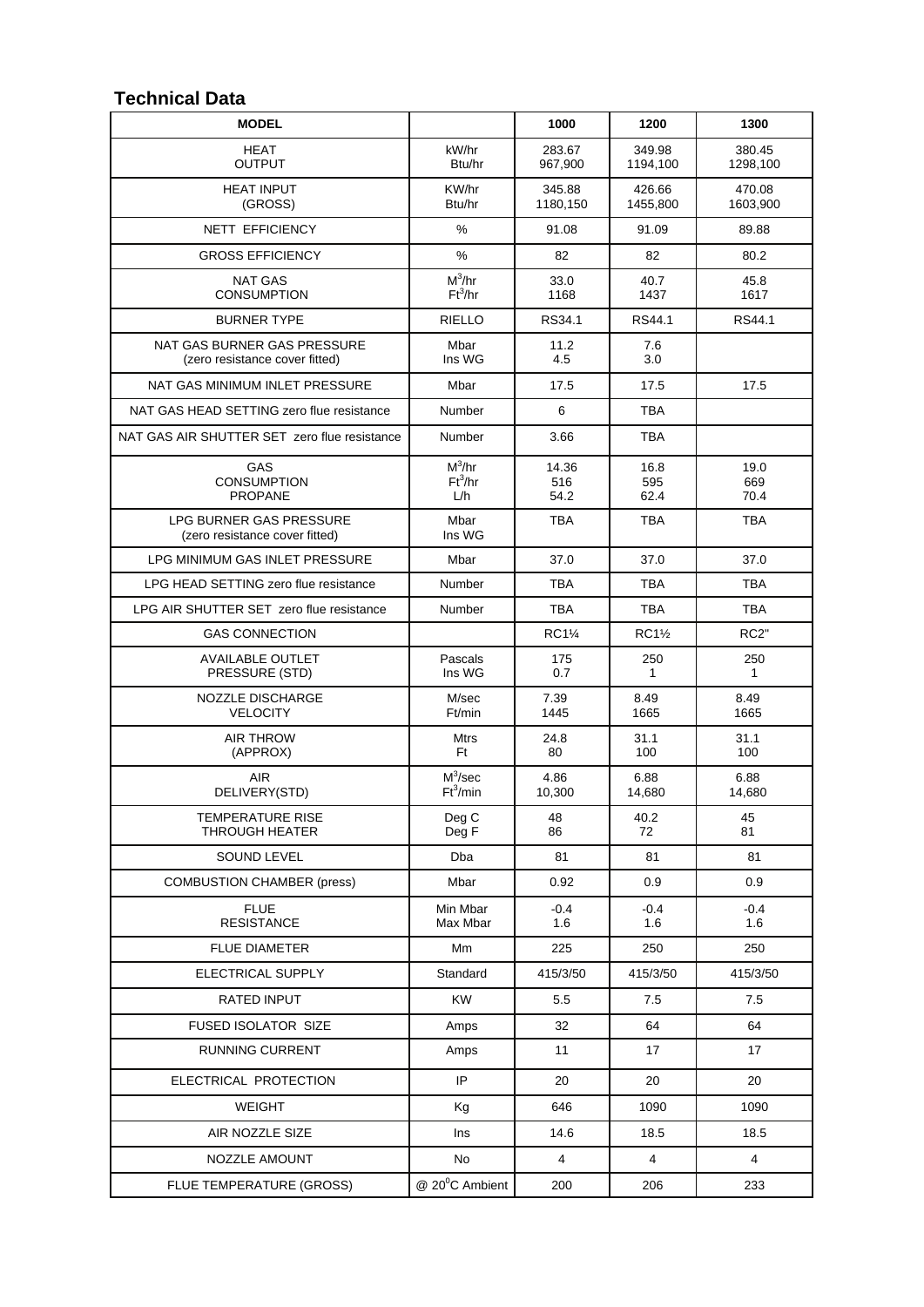#### **9.0 Reference Information**

| Doc/Ref<br>BS EN 1020:1998 |                          | <b>Title/Subject</b><br>Non Domestic Gas Fired Forced Convection<br>Air Heaters For Space Heating |
|----------------------------|--------------------------|---------------------------------------------------------------------------------------------------|
| <b>BS EN 292</b>           | Parts 1 and 2; 1992      | Safety of Machinery                                                                               |
|                            | BS EN 60204 Part 1; 1993 | Safety of Machinery - Electrical                                                                  |
|                            | BS EN 60335 Part 1; 1988 | Safety of Electrical Appliances                                                                   |
| BS EN 55014 1993           |                          | <b>Electromagnetic Compatibility</b>                                                              |
| <b>BS EN 50165</b>         | 1997                     | Safety of Electrical Equipment                                                                    |
| <b>BS 5854</b>             | 1980                     | Code of Practice - Flues/Flue Structures                                                          |
| <b>BS 6891</b>             | 1988                     | Installation of Pipework < 28mm                                                                   |
| <b>BS 5991</b>             | 1989                     | Indirect Gas Fired Heaters < 2 MW                                                                 |
| <b>BS 715</b>              | 1993                     | Metal Flue Pipes and Fittings                                                                     |
| <b>BS 5440</b>             | Part 1; 1990             | Specification/Installation of Flues                                                               |
| <b>BS 5440</b>             | Part 2; 1989             | <b>Ventilation Requirements Gas Appliances</b>                                                    |
| <b>ISO 7/1</b>             | (see also BS21)          | <b>Specification for Metric Pipe Threads</b>                                                      |
| ISO 228/1                  |                          | See also BS 2779 and BS 5380) Pipe Threads Seals and Couplings                                    |
| UP/1                       | (Replaces IM/5 & IM/16)  | Installation of Gas Appliances                                                                    |
| UP/2                       | (Replaces IM/7)          | Installation of Gas Appliances                                                                    |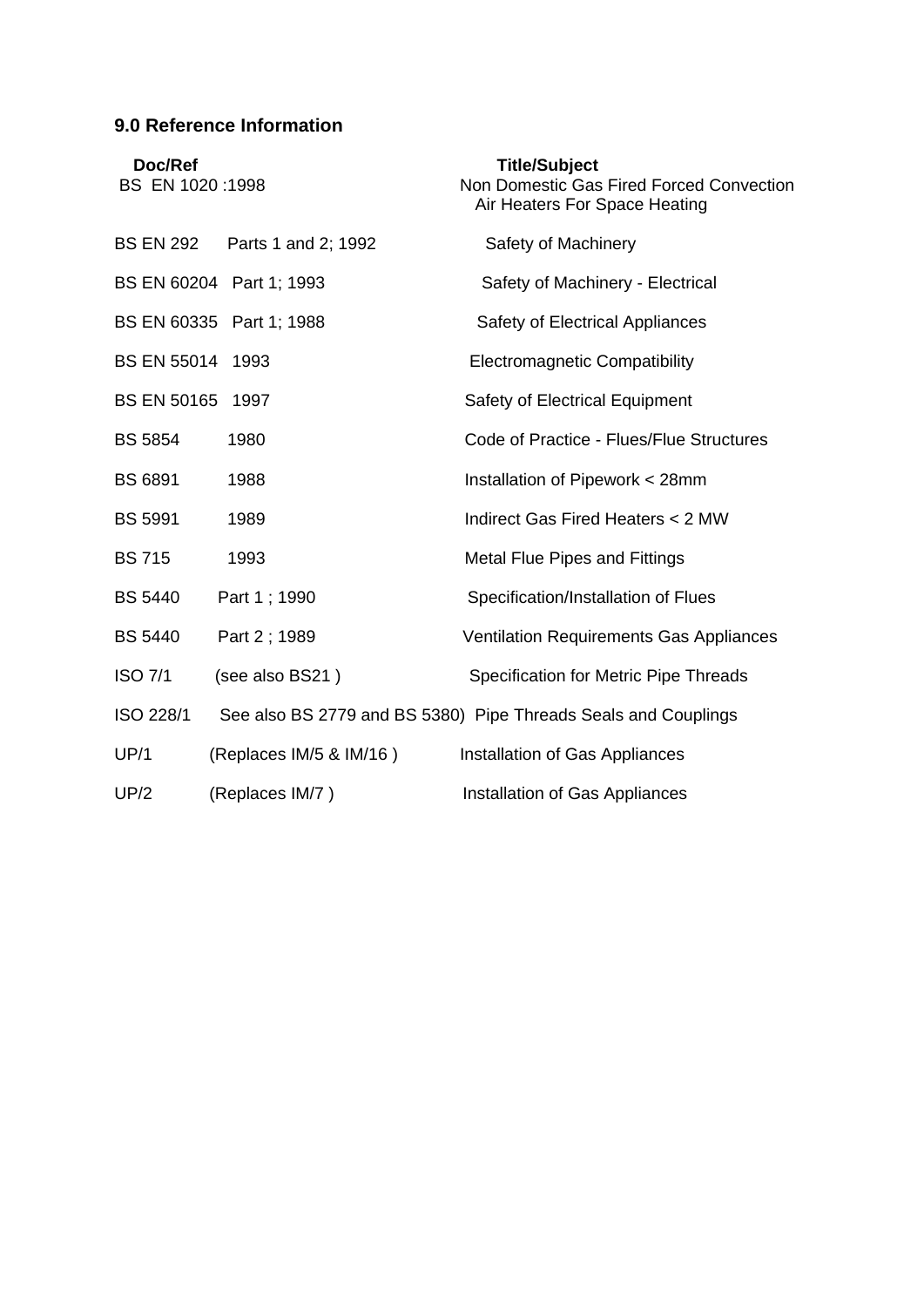#### **Parts list**

| <b>DESCRIPTION</b>            | 100       | 125       | 150       | 200       |
|-------------------------------|-----------|-----------|-----------|-----------|
|                               |           |           |           |           |
| Stackbox Assy                 | 31-28-078 | 31-28-078 | 31-28-078 | 31-24-074 |
| Flue Box Cover Assy           | 31-28-115 | 31-28-115 | 31-28-115 | 20-45-094 |
| Fan/Limit Thermostat          | 28-60-023 | 28-60-023 | 28-60-023 | 28-60-023 |
| Fan/ limit Stat Gasket        | 20-33-549 | 20-33-549 | 20-33-549 | 20-33-549 |
| <b>Burner Plate Gasket</b>    | 31-28-080 | 31-28-080 | 31-28-080 | 30-40-156 |
| <b>Pressure Relief Gasket</b> | 31-28-080 | 31-28-080 | 31-28-080 | 31-27-121 |
| <b>Sight Glass</b>            | 20-30-151 | 20-30-151 | 20-30-151 | 20-30-151 |
| Sight Glass Holder            | 20-30-061 | 20-30-061 | 20-30-061 | 20-30-061 |
| Sight Glass Gasket            | 31-28-084 | 31-28-084 | 31-28-084 | 31-28-084 |
| <b>Time Clock</b>             | 28-15-008 | 28-15-008 | 28-15-008 | 28-15-008 |
| <b>Thermostat Room</b>        | 28-16-031 | 28-16-031 | 28-16-031 | 28-16-031 |
| Thermostat Frost.             | 28-16-044 | 28-16-044 | 28-16-044 | 28-16-044 |
| <b>Rocker Switch Red Neon</b> | 28-40-105 | 28-40-105 | 28-40-105 | 28-40-105 |
| Rocker Switch Dual Black      | 28-40-106 | 28-40-106 | 28-40-106 | 28-40-106 |
| <b>Rocker Switch Black</b>    | 28-40-104 | 28-40-104 | 28-40-104 | 28-40-104 |
| Fuse 1ph                      | 28-07-049 | 28-07-049 | 28-07-049 | 28-07-049 |
| Motorised Fan 1ph             | 28-09-049 | 28-09-049 | 28-09-049 | 28-09-002 |
| Fan Restrictor                | 31-30-017 | N/A       | N/A       | 31-30-016 |
| Nat Gas Burner c/w Gas Train  | 29-99-445 | 29-99-445 | 29-99-445 | 29-99-445 |
| <b>LPG Conversion Kit</b>     | 30-00-882 | 30-00-882 | 30-00-882 | 30-00-882 |
| Control                       | CP4       | CP4       | CP4       | CP4       |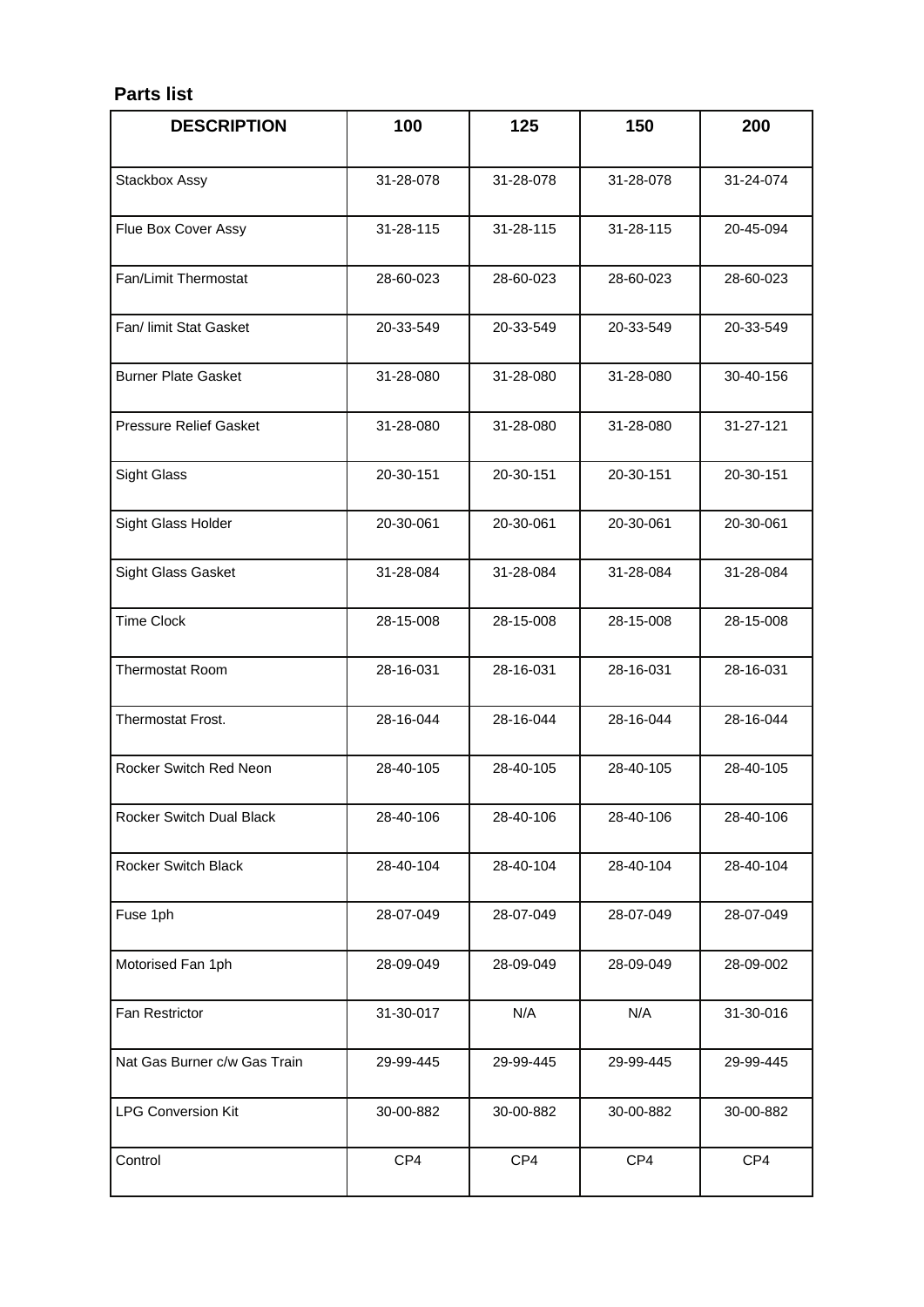| <b>DESCRIPTION</b>              | 250             | 300             | 400          |
|---------------------------------|-----------------|-----------------|--------------|
| Stackbox Assy                   | 31-24-074       | 31-27-123       | 31-27-123    |
| Flue Box Cover Assy             | 20-45-094       | 20-45-094       | 20-45-094    |
| Overload                        | N/A             | N/A             | 28-11-053    |
| Contactor                       | N/A             | N/A             | 28-11-057    |
| Fan/Limit Thermostat            | 28-60-023       | 28-60-023       | 28-60-023    |
| Fan/ limit Stat Gasket          | 20-33-549       | 20-33-549       | 20-33-549    |
| <b>Burner Plate Gasket</b>      | 30-40-156       | 30-40-156       | 31-27-121    |
| <b>Pressure Relief Gasket</b>   | 31-27-121       | 31-27-121       | 31-27-121    |
| Sight Glass                     | 20-31-151       | 20-30-151       | 20-30-151    |
| Sight Glass Holder              | 20-30-161       | 20-30-061       | 20-30-061    |
| Sight Glass Gasket              | 31-28-084       | 31-28-084       | 31-28-084    |
| <b>Time Clock</b>               | 28-15-008       | 28-15-008       | 28-15-008    |
| <b>Thermostat Room</b>          | 28-16-031       | 28-16-031       | 28-16-031    |
| <b>Thermostat Frost</b>         | 28-16-044       | 28-16-044       | 28-16-044    |
| Rocker Switch Red Neon          | 28-40-105       | 28-40-105       | 28-40-105    |
| <b>Rocker Switch Dual Black</b> | 28-40-106       | 28-40-106       | 28-40-106    |
| <b>Rocker Switch Black</b>      | 28-40-104       | 28-40-104       | 28-40-104    |
| Fuse 1ph                        | 28-07-049       | 28-07-049       | N/A          |
| Fuse 3ph                        | 28-07-048 (OPT) | 28-07-048 (OPT) | 28-07-048    |
| Fan                             | 28-09-002       | 28-09-002       | 28-09-003    |
| Fan Pulley                      | N/A             | N/A             | 28-65-092    |
| Motor                           | N/A             | N/A             | 28-10-127    |
| <b>Motor Pulley</b>             | N/A             | N/A             | 28-65-065    |
| <b>Belt</b>                     | N/A             | N/A             | 09-16-110(2) |
| <b>Burner</b>                   | 29-99-446       | 29-99-446       | 29-99-448    |
| <b>LPG Conversion Kit</b>       | 30-00-884       | 30-00-884       | 30-00-886    |
| Control                         | CP4             | CP4             | CP4          |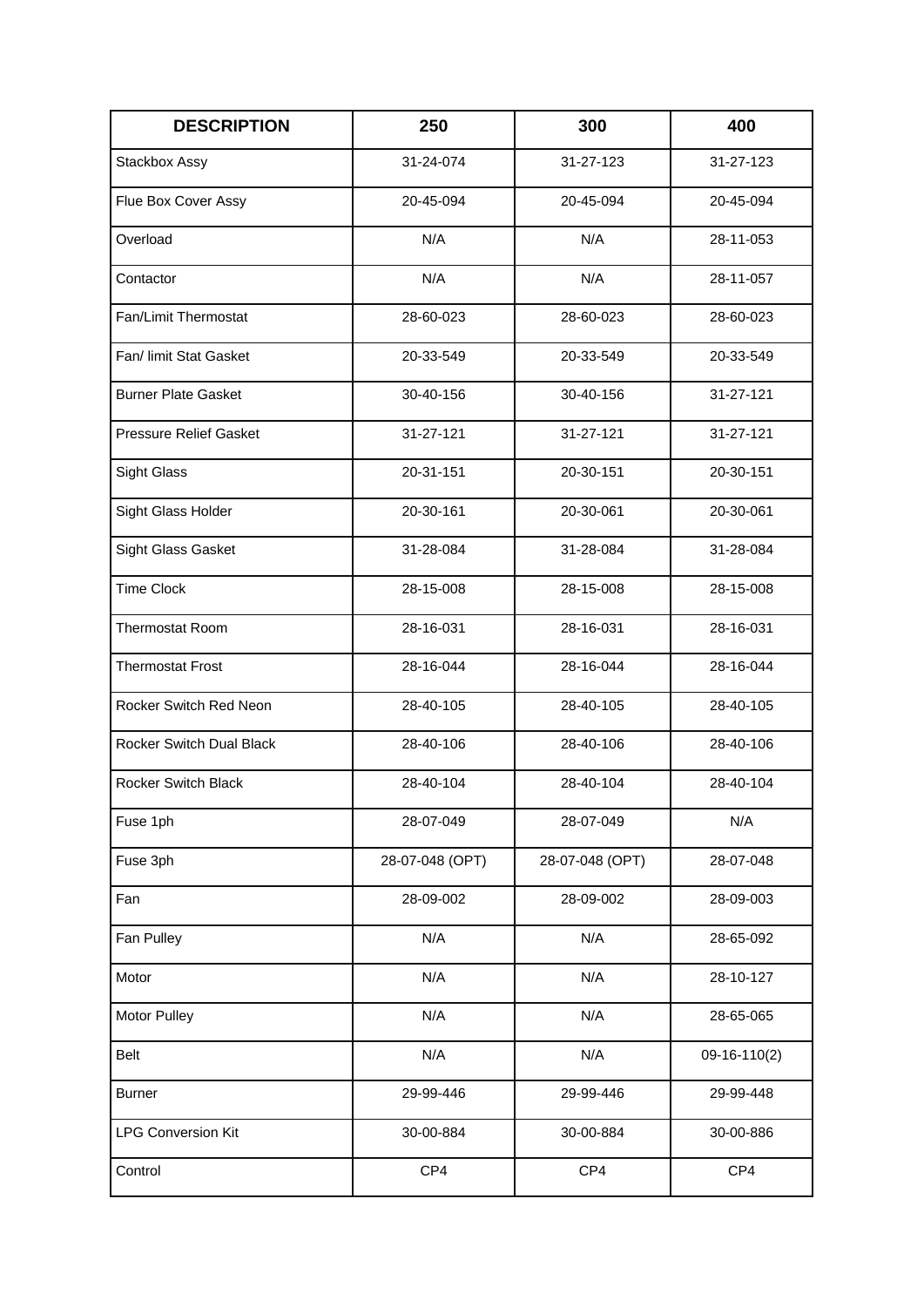| <b>DESCRIPTION</b>              | 500           | 600           | 700          | 800           |
|---------------------------------|---------------|---------------|--------------|---------------|
| Stackbox Assy                   | 31-27-123     | 20-46-307     | 20-46-307    | 20-47-425     |
| Flue Box Cover Assy             | 20-45-094     | 20-46-310     | 20-46-310    | 20-46-310     |
| Overload                        | 28-11-056     | 28-11-055     | 28-11-055    | 28-11-054     |
| Contactor                       | 28-11-057     | 21-11-057     | 21-11-057    | 28-11-057     |
| Fan/Limit Thermostat            | 28-60-023     | 28-60-023     | 28-60-023    | 28-60-023     |
| Fan/ limit Stat Gasket          | 20-33-549     | 20-33-549     | 20-33-549    | 20-33-549     |
| <b>Burner Plate Gasket</b>      | 31-27-121     | 31-27-121     | 31-29-046    | 31-29-046     |
| <b>Pressure Relief Gasket</b>   | 31-27-121     | 20-46-354     | 20-46-354    | 20-46-354     |
| <b>Sight Glass</b>              | 20-30-151     | 20-30-151     | 20-30-151    | 20-30-151     |
| Sight Glass Holder              | 20-30-061     | 20-30-061     | 20-30-061    | 20-30-061     |
| Sight Glass Gasket              | 31-28-084     | 31-28-084     | 31-28-084    | 31-28-084     |
| <b>Time Clock</b>               | 28-15-008     | 28-15-008     | 28-15-008    | 28-15-008     |
| Thermostat Room                 | 28-16-031     | 28-16-031     | 28-16-031    | 28-16-031     |
| <b>Thermostat Frost</b>         | 28-16-044     | 28-16-044     | 28-16-044    | 28-16-044     |
| <b>Rocker Switch Red Neon</b>   | 28-40-105     | 28-40-105     | 28-40-105    | 28-40-105     |
| <b>Rocker Switch Dual Black</b> | 28-40-106     | 28-40-106     | 28-40-106    | 28-40-106     |
| <b>Rocker Switch Black</b>      | 28-40-104     | 28-40-104     | 28-40-104    | 28-40-104     |
| Fuse Holder                     | 28-07-050     | 28-07-050     | 28-07-050    | 28-07-050     |
| Fuse 3ph                        | 28-07-048     | 28-07-048     | 28-07-048    | 28-07-048     |
| Fan                             | 28-09-003     | 28-09-004     | 28-09-004    | 28-09-043     |
| Fan Pulley                      | 28-65-096     | 28-65-105     | 28-65-105    | 28-65-074     |
| Fan Taper lock                  | 28-66-025     | 28-66-025     | 28-66-136    | 28-66-136     |
| Motor                           | 28-10-015     | 28-10-120     | 28-10-120    | 28-10-026     |
| Motor Pulley                    | 28-65-063     | 28-65-063     | 28-65-072    | 28-65-180     |
| Motor Taper lock                | 28-66-125     | 28-65-105     | 28-66-028    | 28-66-028     |
| V Belt                          | 09-16-106 (2) | 09-16-126 (2) | 09-06-126(2) | 09-16-116 (3) |
| Nat Gas Burner c/w Gas Train    | 29-99-448     | 29-99-449     | 29-99-552    | 29-99-552     |
| Air Head                        | N/A           | N/A           | 30-10-145    | 30-10-145     |
| <b>LPG Conversion Kit</b>       | 30-00-886     | 30-00-886     | 30-10-423    | 30-10-423     |
| Control                         | CP4           | CP4           | CP4          | CP4           |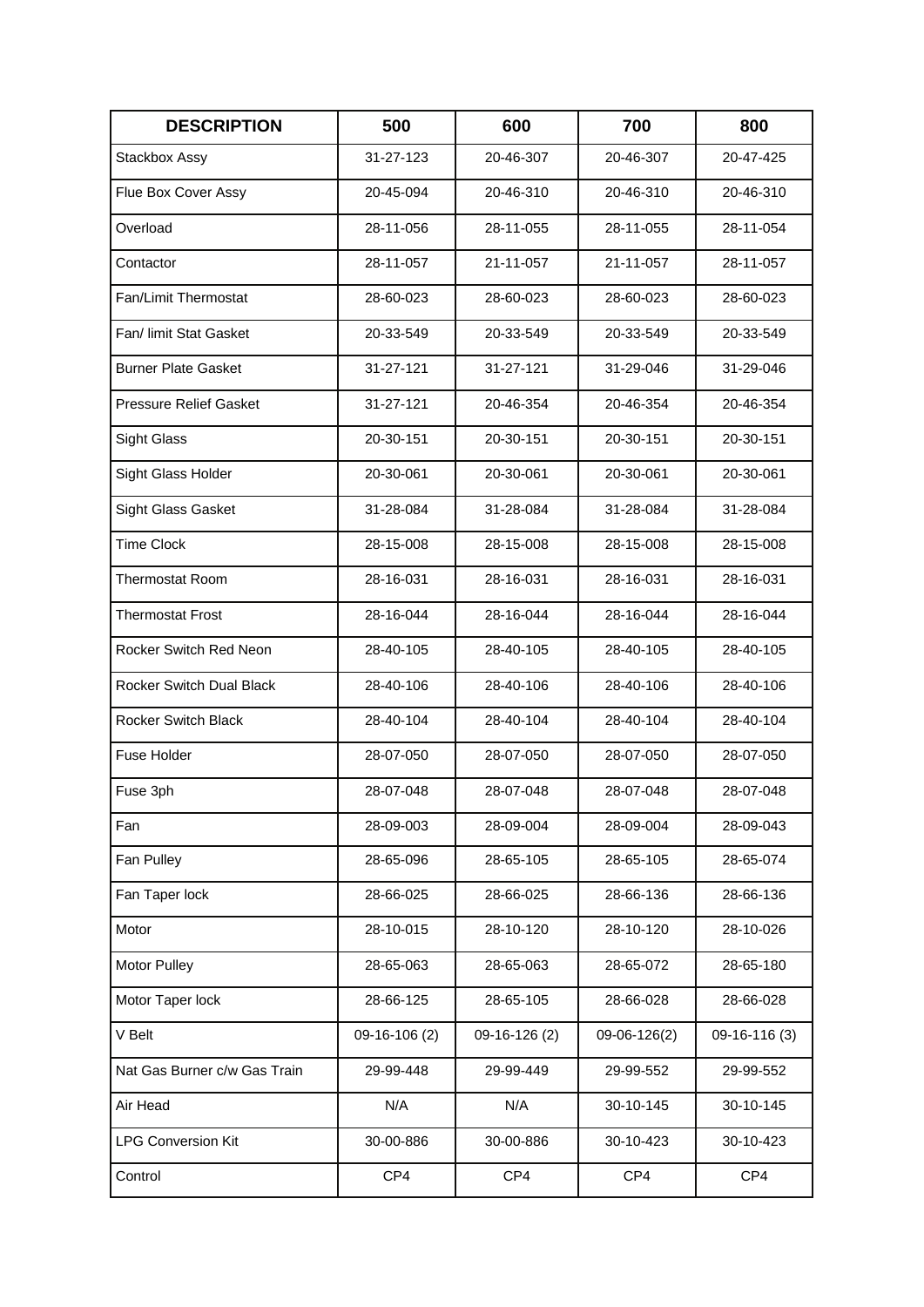| <b>DESCRIPTION</b>              | 1000      | <b>DESCRIPTION</b>                                        | 1200                   | 1300                   |
|---------------------------------|-----------|-----------------------------------------------------------|------------------------|------------------------|
| Stackbox Assy                   | 20-47-425 | Gas Exit Duct Assy<br><b>V</b>                            | 20-27-090              | 20-27-090              |
| Flue Box Cover Assy             | 20-46-310 | Gas Exit Duct Assy<br>H                                   | 20-27-092              | 20-27-092              |
| Overload                        | 28-11-111 | <b>Star Delta Starter</b>                                 | 28-11-044              | 28-11-045              |
| Contactor                       | 28-11-057 |                                                           |                        |                        |
| Fan/Limit Thermostat            | 28-60-023 | Fan/Limit Thermostat                                      | 28-60-021              | 28-60-021              |
| Fan/ limit Stat Gasket          | 20-33-549 | Fan/ limit Stat Gasket                                    | 20-33-549              | 20-33-549              |
| <b>Burner Plate Gasket</b>      | 31-29-046 | <b>Burner Plate Gasket</b>                                | 31-29-046              | 31-29-046              |
| <b>Pressure Relief Gasket</b>   | 20-46-354 | <b>Pressure Relief Gasket</b>                             | 20-46-354              | 20-46-354              |
| <b>Sight Glass</b>              | 20-30-151 | <b>Sight Glass</b>                                        | 20-30-151              | 20-30-151              |
| Sight Glass Holder              | 20-30-061 | Sight Glass Holder                                        | 20-30-061              | 20-30-061              |
| Sight Glass Gasket              | 31-28-084 | Sight Glass Gasket                                        | 31-28-084              | 31-28-084              |
| <b>Time Clock</b>               | 28-15-008 | <b>Time Clock</b>                                         | 28-15-008              | 28-15-008              |
| Thermostat Room                 | 28-16-031 | Thermostat Room                                           | 28-16-031              | 28-16-031              |
| <b>Thermostat Frost</b>         | 28-16-044 | <b>Thermostat Frost</b>                                   | 28-16-044              | 28-16-044              |
| Rocker Switch Red Neon          | 28-40-105 | Rocker Switch Red Neon                                    | 28-40-105              | 28-40-105              |
| <b>Rocker Switch Dual Black</b> | 28-40-106 | <b>Rocker Switch Dual Black</b>                           | 28-40-106              | 28-40-106              |
| <b>Rocker Switch Black</b>      | 28-40-104 | <b>Rocker Switch Black</b>                                | 28-40-104              | 28-40-104              |
| Fuse Holder                     | 28-07-050 | Fuse Holder                                               | 28-07-050              | 28-07-050              |
| Fuse 3ph                        | 28-07-048 | Fuse 3ph                                                  | 28-07-048              | 28-07-048              |
| Fan                             | 28-09-043 | Fan Drive Assy (Nozzled)<br>Fan Drive Assy (Ducted)       | 28-09-087<br>20-27-311 | 28-09-087<br>20-27-311 |
| Fan Pulley                      | 28-65-074 | Driven Pulley (Nozzled)<br>Driven Pulley (Ducted)         | 28-65-049<br>28-65-054 | 28-65-049<br>28-65-054 |
| Fan Taper lock                  | 28-66-136 | Taper lock Driven (Nozzled)<br>Taper lock Driven (Ducted) | 28-66-136<br>28-66-019 | 28-66-136<br>28-66-019 |
| Motor                           | 28-10-021 | Motor (Nozzled)<br>Motor (Ducted)                         | 28-10-024<br>28-10-025 | 28-10-024<br>28-10-025 |
| <b>Motor Pulley</b>             | 28-65-181 | Drive Pulley (Nozzled)<br>Drive Pulley (Ducted)           | 28-65-047<br>28-65-053 | 28-65-047<br>28-65-053 |
| Motor Taper lock                | 28-66-013 | Taper lock Drive (Nozzled)<br>Taper lock Drive (Ducted)   | 28-66-013<br>28-66-042 | 28-66-013<br>28-66-042 |
| $V$ Belt $(3)$                  | 09-16-116 | V Belt (3) Ducted<br>V Belt (3) Nozzled                   | 09-16-126<br>09-16-138 | 09-16-126<br>09-16-138 |
| Nat Gas Burner c/w Gas Train    | 29-99-552 | Nat Gas Burner c/w Gas Train                              | 29-99-551              | 29-99-551              |
| Air Head                        | 30-10-145 | Air Head                                                  | 30-10-145              | 30-10-146              |
| <b>LPG Conversion Kit</b>       | 30-10-423 | <b>LPG Conversion Kit</b>                                 | 30-10-423              | 30-10-424              |
| Control                         | CP4       | Control                                                   | CP <sub>4</sub>        | CP4                    |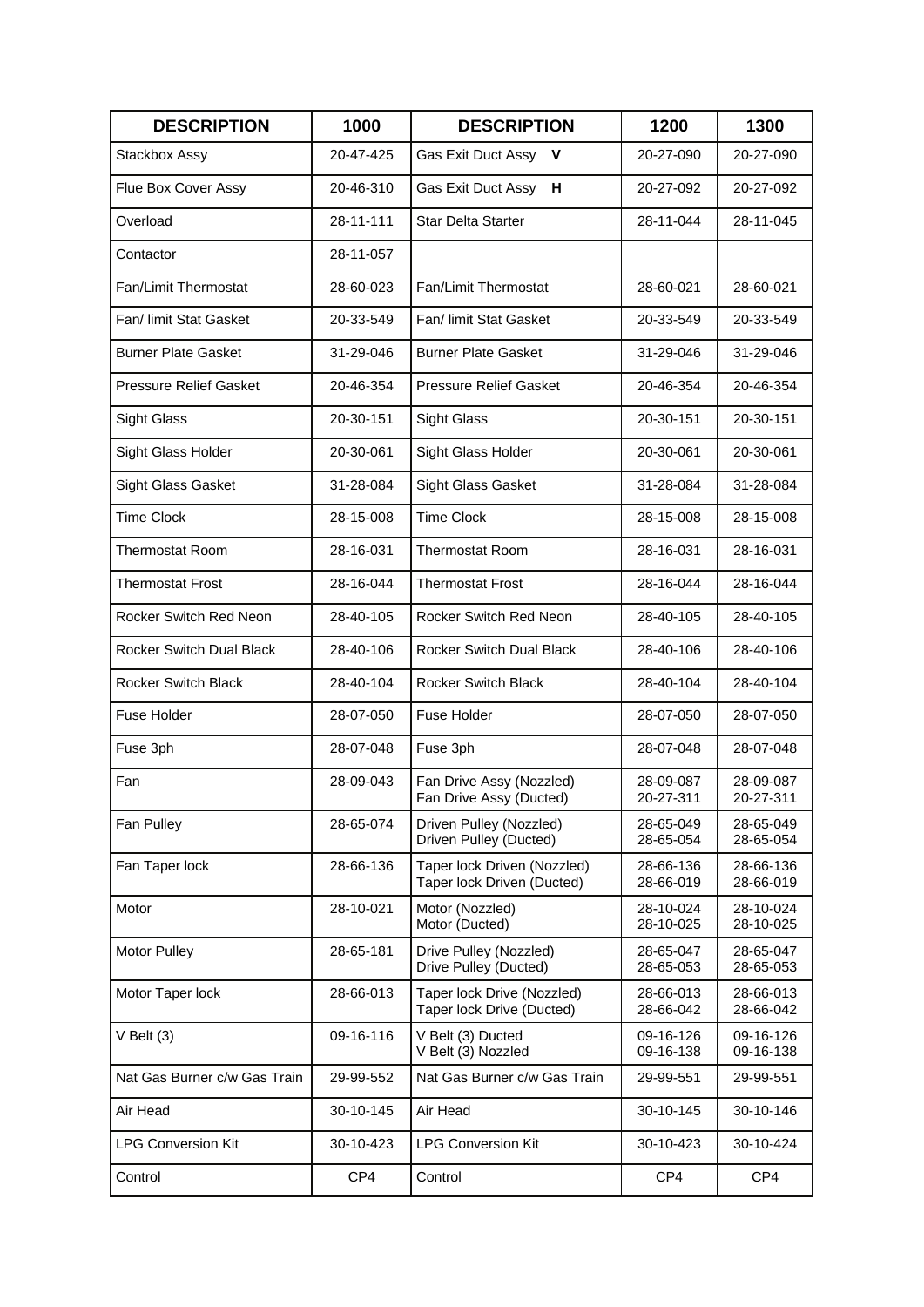## **S E C T I O N 2**

# **B A S I C U S E R I N S T R U C T I O N S 10.0 Introduction**

The following information is relevant to the Gas fired Cabinet Heater range manufactured by Benson Heating. These heaters are manufactured within a strictly controlled quality system to ISO 9001.

All Benson Heating gas fired Cabinet Heaters are CE marked, having been found to satisfy the essential requirements of the following European Directives.

Machinery Directive (89/392/EEC) Low Voltage Directive (73/23/EEC & 93/68/ EEC)

Electromagnetic Compatibility Directive (89/336/EEC & 91/31/EEC)

Product Liability Directive (65/374/EEC)

Benson Heating support all new products being supplied to their customers with a comprehensive information pack, and it is the responsibility of the owner, user, or hirer, of such products supplied by Benson Heating to ensure that operators are provided with the operator manual, and that they are suitably instructed regarding the purpose of the manual and safety instructions. In addition to this, operators must also be suitably and adequately trained in the use of the product.

Contained within the text of this manual, the words **'Caution'** and **'Warning'** are used to highlight certain points.

**Caution** is used when failure to follow or implement the instruction(s) can lead to a premature failure or damage being occasioned to the heater or its component parts.

**Warning** is used when failure to heed or implement the instruction(s) can lead not only to component damage, but can also lead to a hazardous situation being created where there is a risk of personal injury or death

#### **10.1 Commissioning and hand over**

#### **Warning**

As part of the commissioning programme, the commissioning engineer must go through the following with the operator.

(i) Lighting, shutdown, and operational information.

(ii) Safety features, data plate, and labeling. (iii) The requirement for regular inspection especially if the heater is within a more demanding environment - and the need for regular servicing, carried out by competent and qualified engineers.

#### **Caution**

After approximately 100 hours of running, the tension on the fan belts must be checked to ensure that it is correct, and that the belts have not stretched.

 It is strongly advised that this is undertaken by the commissioning engineer, and not the operator

#### **10.2 Servicing**

#### **Warning**

Servicing must be carried out on a regular basis, the maximum interval between services being one year. It is a requirement that only suitably qualified

and competent persons are allowed to undertake the servicing.

Benson Heating advise that the planned service schedule as detailed in section 5.1 of the Installation, Commissioning and Servicing Manual is adopted by the user.

Further details are available from either Benson Heating or from the commissioning engineer.

#### **10.3 Start up procedure CP4 OPTION**

(a) Ensure that the gas cocks are open, and that the mains electrical supply is turned on

(b) Ensure that the CP4 has been correctly programmed

(c) Ensure programme is displaying Heat On setting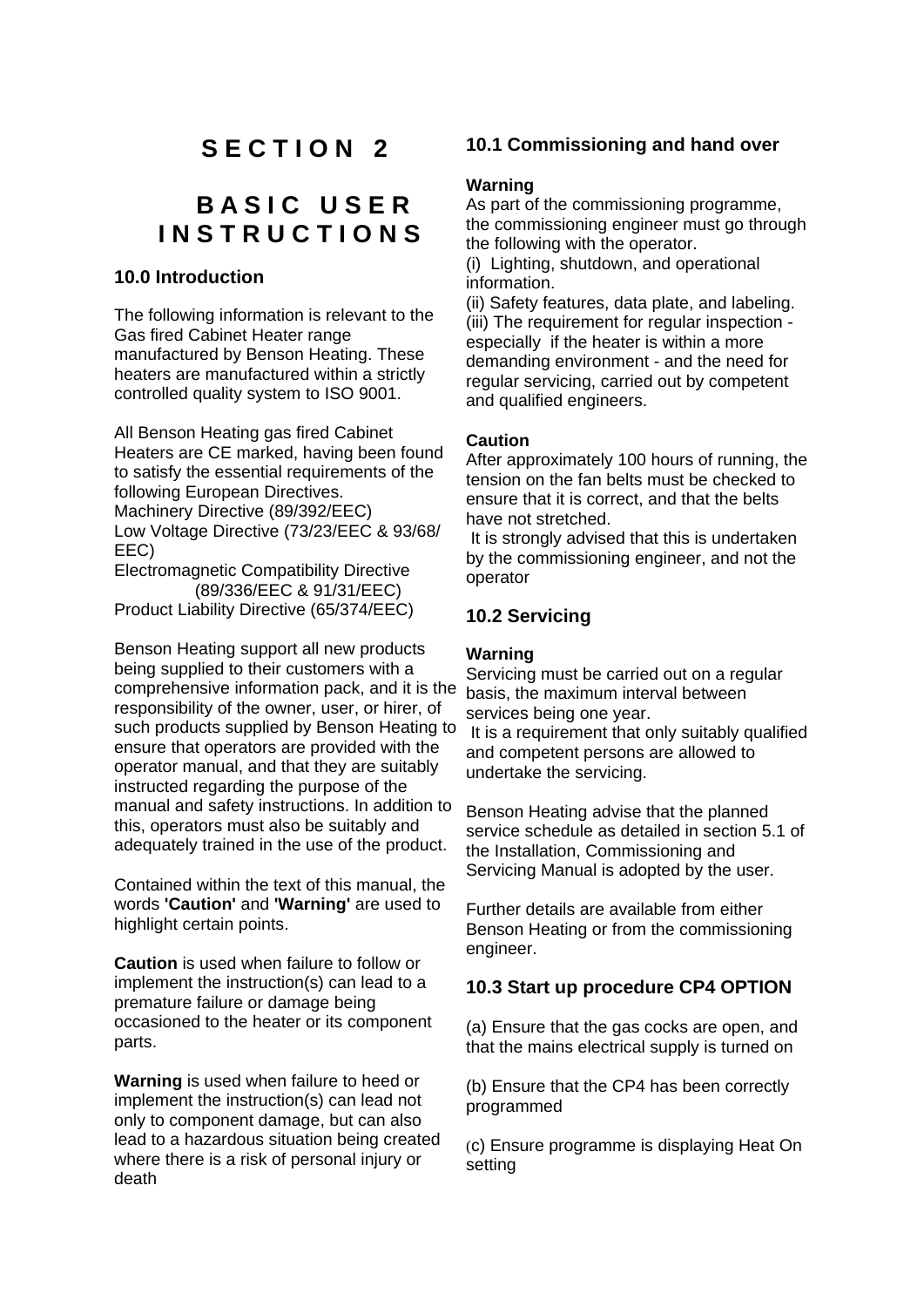#### **ANALOGUE OPTION**

- (d) Ensure On Standby switch ON
- (e) Ensure heat vent switch is set for 'heat'
- (f) Check for the following burner sequence

- 1 <5s Combustion air damper actuated fan motor initiates purge cycle...
- 2 <40s Pilot valve opens ignition transformer provides spark for Pilot ignition and flame detection
- 3 <40s Pilot ignition and Burner ignition
- 4 <60s Burner ignition start cycle complete

**Note** 

The time intervals within the ignition sequence may vary slightly between models.

(f) The burner will continue to fire until heat is no longer demanded.

#### **10.4 Stop procedure CP4 OPTION**

(a) Select standby , option 2 standby

(b) The fan motor will continue to run until heat dissipation allows the fan and limit stat to shut down the fan.

#### **Stop procedure Analogue OPTION**

a) Set switch to standby' position.

(b) The fan motor will continue to run until heat dissipation allows the fan and limit stat to shut down the fan.

#### **Caution**

Do not use the main electrical isolator to turn off the heater, to do so can cause damage to the heat exchanger and combustion chamber and thereby invalidate the warranty.

#### **10.5 Shut down procedure**

(a) Follow steps 10.4 (a) and (b), when fan stops turn main electrical isolator off, and shut gas cocks

#### **10.6 Ventilation only**

#### **CP4 OPTION**

(a) Select Fan / Enter to confirm.

#### **ANALOGUE OPTION**

(b) Set Heat/Ventilate switch to 'ventilate'.

#### **10.7 Lockout situations**

If either the burner or the fan and limit stat go to lockout, the lockout must be cleared manually before the ignition sequence can be re-initiated.

#### **Caution**

Repeated or frequent lockouts must be investigated and their cause determined by a qualified and competent engineer.